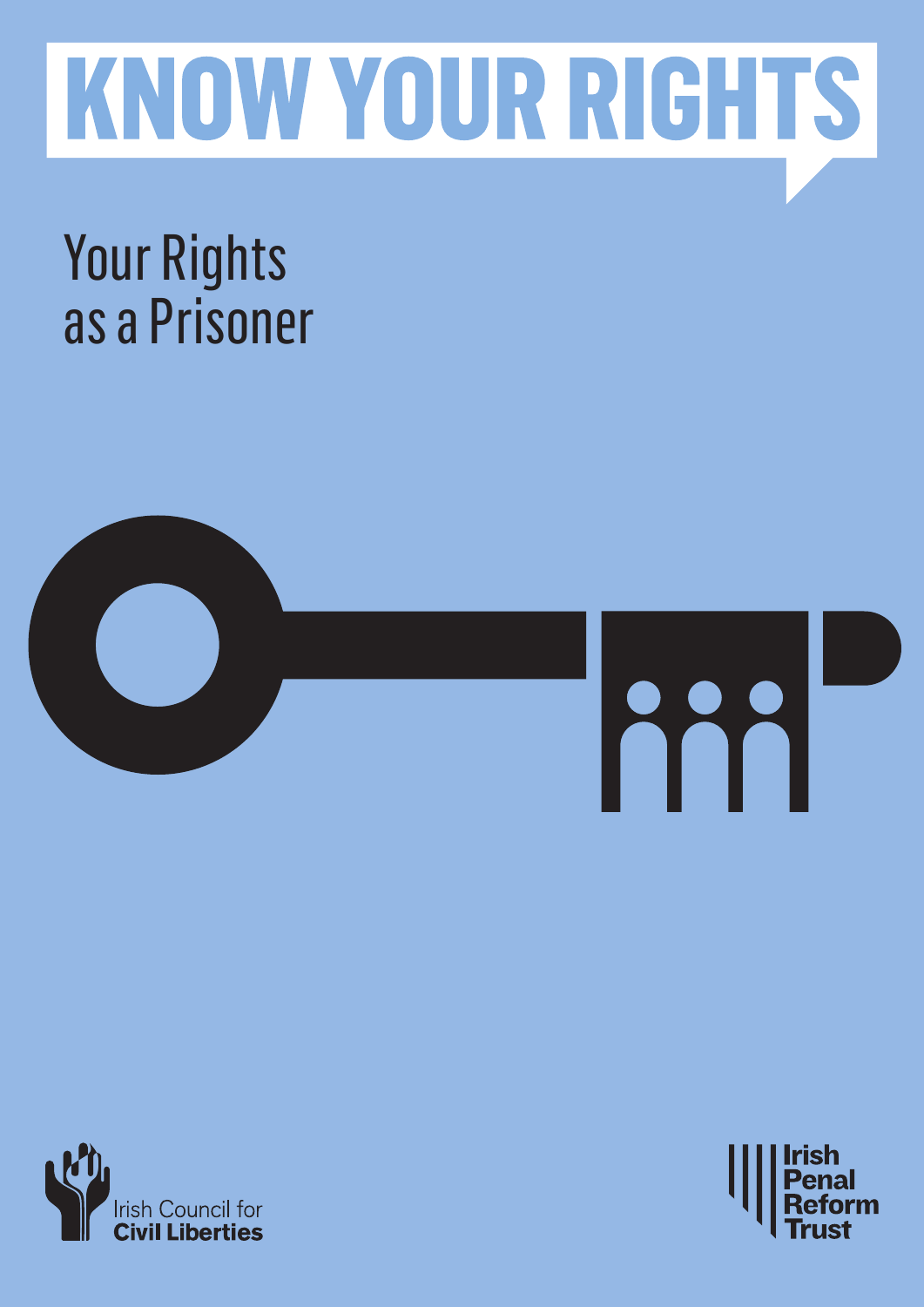# **Contents**

| Key Words $(A - Z Listing)$                                             | 1              |
|-------------------------------------------------------------------------|----------------|
| <b>About This Booklet</b>                                               | 5              |
| <b>General Information</b>                                              | $\overline{1}$ |
| <b>Answers to Some Questions You May Have</b>                           | 9              |
| <b>Life in Prison</b>                                                   | 10             |
| Going to Prison                                                         | 10             |
| <b>The Committal Process</b>                                            | 11             |
| <b>Physical Conditions</b>                                              | 17             |
| <b>Prison Food</b>                                                      | 18             |
| Cigarettes, Alcohol and Drugs                                           | 18             |
| <b>Education, Training and Services</b>                                 | 19             |
| Letters, Phone Calls and Visits - Contact with the Outside World        | 22             |
| <b>Religious and Spiritual Practice</b>                                 | 27             |
| Voting                                                                  | 28             |
| Healthcare                                                              | 29             |
| Safety                                                                  | 34             |
| Prison Procedures for Transfer, Temporary Release, Remission and Parole | 39             |
| Parole                                                                  | 45             |
| <b>Preparing for Release</b>                                            | 48             |
| <b>Different Types of Prisoners</b>                                     | 50             |
| <b>Remand Prisoners</b>                                                 | 50             |
| <b>Immigration Detainees</b>                                            | 51             |
| <b>Foreign Nationals</b>                                                | 52             |
| <b>Prisoners with Disabilities</b>                                      | 52             |
| <b>Female Prisoners</b>                                                 | 54             |
| <b>Prison Discipline</b>                                                | 56             |
| <b>Complaints</b>                                                       | 59             |
| <b>Access to The Courts</b>                                             | 63             |
| <b>Data Privacy</b>                                                     | 68             |
| <b>Contacts</b>                                                         | 69             |
| <b>Index to Questions</b>                                               | 77             |
|                                                                         |                |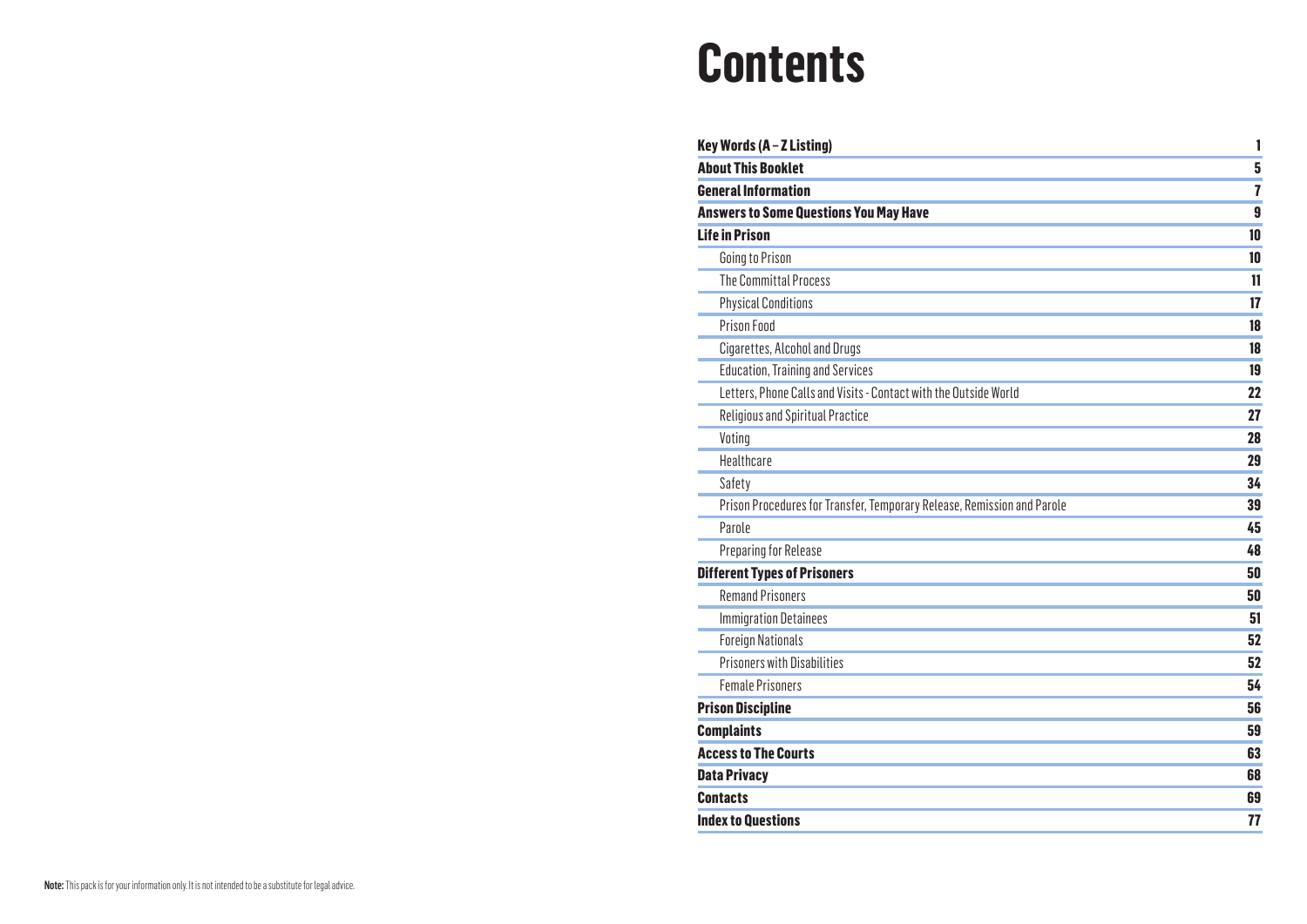# **A Note for Readers**

# Hello,

This booklet was created to help you better know and understand your rights while you are in prison. This will help you to see if your rights are not being met. Please don't be put off by the length of this booklet. You can just read the pieces relevant to you.

We have done our best to write and present this information as clearly as we can, and we start on the next page by explaining key words we use in the booklet. These are also words you might hear when you are in prison.

We used Plain English Guidelines to help as many people as possible understand the information in this booklet. If you find reading hard, please let a member of staff know.

# Thank you.

# **Key Words (A – Z Listing)**

### **Appeal**

A challenge in a higher court to a decision made in a lower court.

## Authorised Structured Activities

Activities and facilities available to prisoners including:

• education

- training
- recreation.

## Bail

Bail is where you have been charged with a crime, and you are released from custody (explained below) while waiting for your trial because you or someone else has promised that you will appear in court for your trial.

## Barrister

Specialist in:

• litigation – legal actions • advocacy – speaking up for or acting on behalf of a client.

Usually, the solicitor instructs the barrister about the case. The barrister does not usually deal directly with the person taking the case.

## Case

A legal dispute between two parties (individuals or organisations) that is settled by a court or by some other legal process.

## Class Officer

The officer in charge of your unit or prison landing (also known as Unit Officer). The Class Officer can tell you about the prison routine. They can also arrange for you to see the:

- doctor
- psychiatrist
- probation services.

### Close Supervision Cell

This is a special kind of cell to separate prisoners who prison staff think are:

- a danger to others in the prison
- disruptive.

When a prisoner is considered to be disruptive by prison management, the close supervision cell may be used to keep them separate from other prisoners to make sure the prison stays safe and secure.

## **Committal**

The process of being admitted to prison.

### **Custody**

A period of time during which you are kept in one place and not allowed to leave, for example in a Garda station or a prison.

### **Detention**

A period of time during which you are kept in one place and not allowed to leave, for example in a Garda station or a prison.

## **Deportation**

A process in which a government forces a person to leave a country. This may be because they were living there illegally or because they have committed a crime.

### European Court of Human Rights

The court that hears cases when people feel their rights under the European Convention on Human Rights have been affected.

#### European Committee for the Prevention of Torture (and Inhuman or Degrading Treatment or Punishment) (CPT)

This Committee visits places of detention including prisons and psychiatric institutions in Europe. They write reports about the conditions there.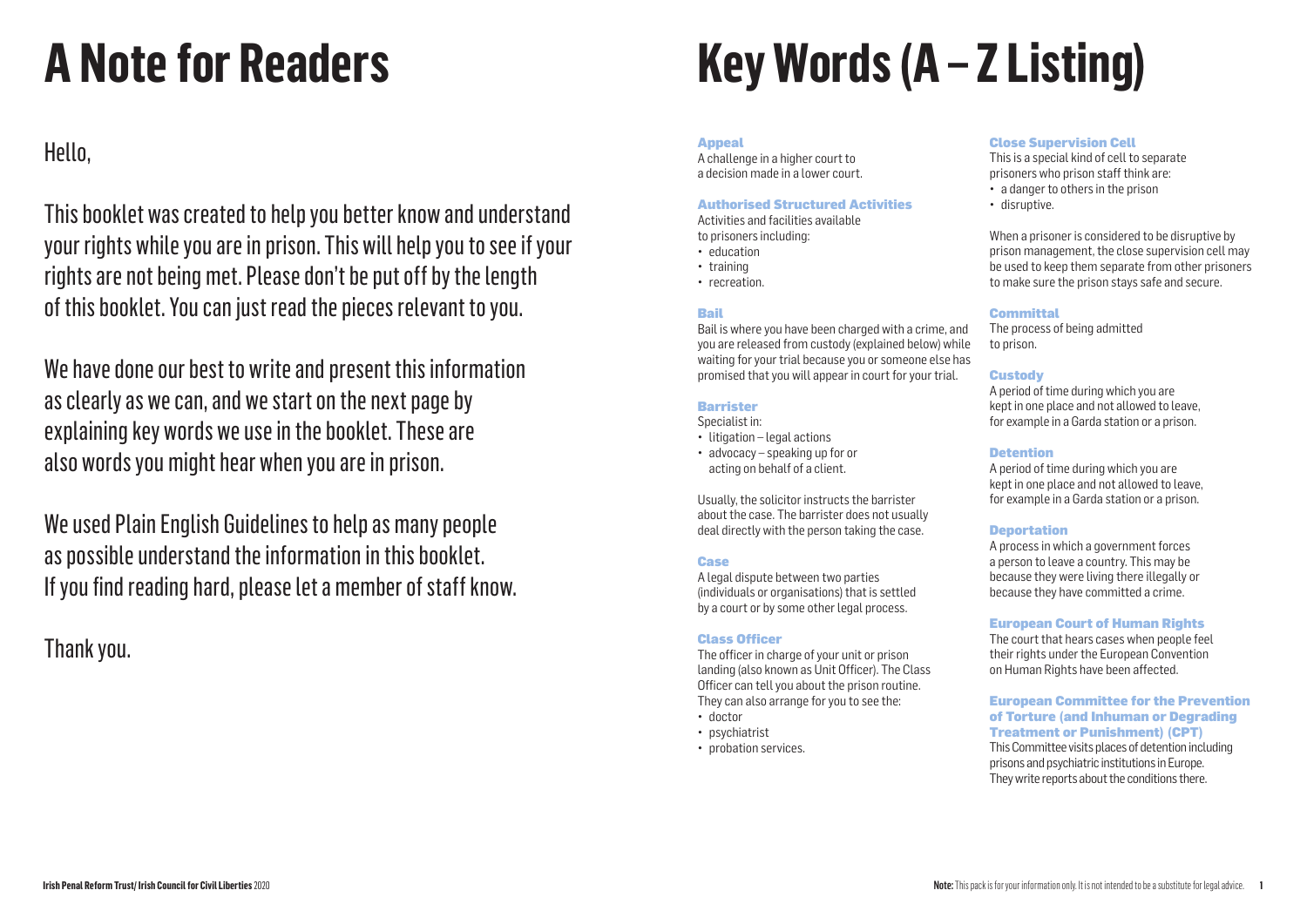#### European Convention on Human Rights (ECHR)

This is an agreement that protects rights like the right to:

- a fair trial
- privacy
- freedom of expression
- freedom of association.

#### **Extradition**

A person accused or convicted of a crime can be transferred ('extradited') from one country to another country. Ireland has extradition agreements with several countries.

#### Governor

The Governor is in charge of the day-to-day running of the prison. They are responsible for:

- managing the prison
- security
- the safety of prisoners and staff.

The Governor must also make sure sentence management plans are met, and services are delivered to prisoners. Your plan will help you prepare for your release. For example, it may set goals in areas such as education and training.

#### In possession of

Owning, carrying, storing or otherwise being responsible for, or having control over, an item or items. The term is used often in connection with:

- stolen goods
- firearms
- controlled drugs (these are drugs that you are not legally allowed to use).

#### Incentivised Regimes (Policy)

Incentivised Regimes (IR) is a rewards scheme based on a prisoner's level of engagement with services and their behaviour. There are three levels: basic, standard and enhanced. See page 22.

#### Integrated Sentence Management

Integrated Service Management (ISM) is a system developed to support the sentence management of prisoners serving sentence of one year or more. ISM involves an initial assessment, a sentence plan (explained later) and review to measure your progress.

#### Integrated Sentence Management Co-ordinator

An Integrated Service Management (ISM) Co-ordinator is a prison officer who is responsible for developing a sentence plan (explained below) with you.

#### Inspector of Prisons

The Inspector visits prisons and writes reports on human rights problems relating to:

- physical conditions
- healthcare
- complaints.

The Inspector's recommendations can lead to positive changes in prison policy and conditions.

#### Irish Prison Service (IPS)

The Irish Prison Service is responsible for managing prisons and for the safe and secure custody of prisoners.

#### **Judament**

A formal decision made by a court.

#### Legal Advisor

A legal advisor is a solicitor or barrister who advises people before they:

- are arrested and charged
- take a case.

Often, a solicitor is the only legal advisor you will need.

#### Legislation

The law.

#### **Litigation**

Taking legal action in court to settle a dispute.

#### 'On Protection'

You may be separated from the general prison population if prison staff consider:

- you pose a threat to your own safety
- you pose a threat to another prisoner's safety
- a prisoner or group of prisoners may harm you.

This is known as being 'on protection'.

#### Press Ombudsman

If efforts to resolve an issue directly with the newspaper have been unsuccessful, members of the public can send their complaints about newspaper stories to The Office of the Press Ombudsman. The Ombudsman decides if the complaint is valid and tries to settle the matter so that everyone is satisfied.

#### Prison Custody Officer (Escort)

This is the person with you when you are taken from or to a prison. They may be a member of the prison service or a member of the Gardaí.

#### Prison Doctor

The prison doctor will help you look after your health. The Irish Prison Service employs prison doctors. Prison doctors should follow the same rules as if they were working in the community and cannot reveal any confidential medical information about you to any prison staff.

#### Prisoner Information Management System

The Prisoner Information Management System (PIMS) is the IT system used to records your personal details as a prisoner. (IT stands for information technology and the PIMS is a computer system.)

### Prison Nurse

The prison nurse will help you look after your heath. The Irish Prison Service (IPS) employs prison nurses. Prison nurses should follow the same rules as nurses who work in local communities and they cannot reveal any confidential medical information about you to any prison staff. They are there to speak for you and help you with any medical needs you may have.

### Prohibited Items (Sometimes Called Banned Items)

Things you are not allowed to have in prison, including:

- mobile phones
- illegal drugs
- alcohol
- weapons.

#### Regime

The range of educational, training and recreational out-of-cell activities available to prisoners. Regime can also refer to the lock and unlock hours in each prison, and the reward level you are on under the incentivised regimes policy (explained earlier).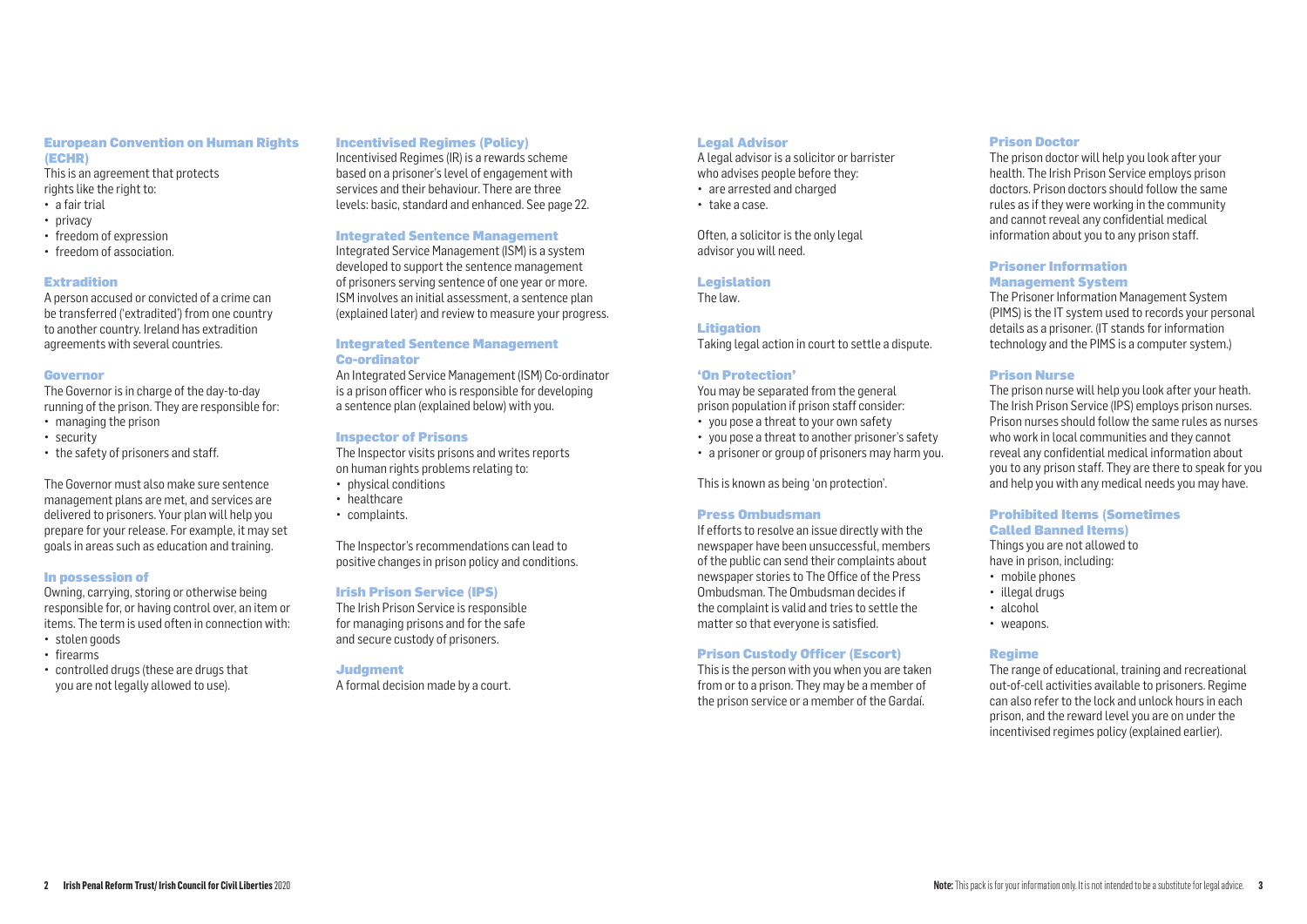#### Remand Prisoner

- A remand prisoner is someone:
- charged with committing an offence; and
- illegal drugs
- who is not given bail; and
- who has to stay in prison until their trial.

#### Remission

This is the official term for early release given to prisoners for good behaviour when they have served three quarters of their sentence.

#### Resettlement Co-ordinator

A Resettlement Co-ordinator works with people both before and after their release. Resettlement co-ordinators work with other services in prisons such as probation, counsellors, psychology and teachers. A Resettlement Co-ordinator will help you access any supports or services that you're entitled to after you've been released.

#### Safety Observation Cell

This is a special type of cell to keep prisoners who pose an immediate and serious danger to themselves or others for medical reasons. They are used when there is no suitable alternative to reduce risks. It is a resource that aims to promote health.

#### Solicitor

A solicitor is a lawyer or legal advisor who deals directly with a person taking a legal case.

#### Special Observation Cell

This is a cell with special safety features and furniture that improve your safety and allow you to be observed. There are two types of special observation cell: safety observation cells and close supervision cells (explained earlier).

#### State agents

Employees of the government who carry out the functions of the State, for example:

- the Gardaí
- Prison Officers
- the army • local authorities.
- 

### Tusla

Tusla is the Child and Family Agency. It is the State agency responsible for child protection and welfare.

### Training and Employment Officer

A Training and Employment Officer (TEO) works with people in prison to help them develop a plan for what they will do after they're released. The plan is focused on your particular training, employment or educational needs.

#### United Nations Committee Against Torture (CAT)

The Committee has 10 independent experts. They make sure that the United Nations Convention against Torture and Other Cruel, Inhuman or Degrading Treatment or Punishment is followed by States that have signed up to the convention.

Every four years the Committee examines State reports and recommends improvements.

#### Work Training Officer

Work Training Officers (WTO) guide prisoners through work and training programmes in prisons.

# **About This Booklet**

This booklet aims to help you to understand the rights you have while in prison. It is a summary of some important legal rules. It is an update of the Irish Penal Reform Trust and Irish Council for Civil Liberties 'Know Your Rights – Your Rights as a Prisoner' booklet published in 2012 and so includes changes made to legal rules or relevant laws since then.

We have included a section 'Key words' at the start of the booklet that we hope will help you better understand this document. **This booklet does not and should not replace legal advice for your own particular situation.** 

If anything you read in this booklet makes you think about making a complaint, you should read the section on 'Complaints' (page 59) or speak to your legal advisor.

If you need legal advice, you must check with a legal advisor such as a solicitor. We can't advise you on your individual situation or on the law.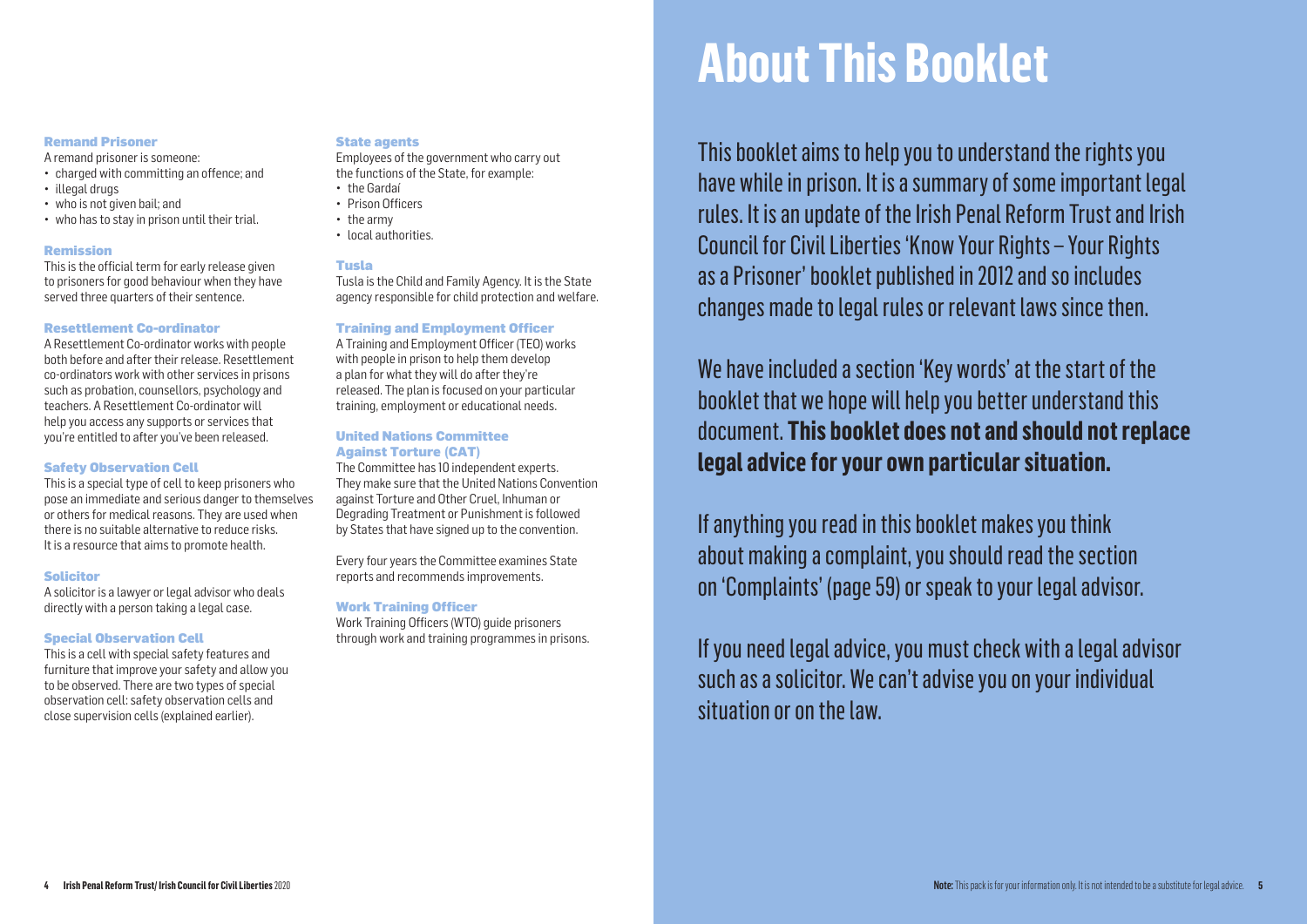# **General Information**

## **The answers in this booklet – a word of warning!**

This booklet is long, and you are not expected to read it all at one time.

It will be useful for you when you have a particular question you want answered, so keep it safely. If you find it hard to follow, you can ask prison staff to help with any questions you may have.

We have done our best to make sure this booklet is accurate, but we cannot be responsible for any mistakes or things left out. Also, rules and laws change over time and this booklet may not be up to date when you use it.

You should make sure that you find out what the current position is on any particular issue from the prison or your solicitor.

Many of the answers to questions in this booklet are not answered with a definite 'yes' or 'no'. Sometimes we might answer a question with a 'maybe' or use words like 'if possible' and so on.

This is because many of the rights of prisoners listed in the Prison Rules say things like 'as far as practicable'. This means that the prison authorities have to do their best to respect these rights but still have to work with the resources available to them. However, remember that lack of resources is not an excuse for not delivering your rights.

There is an index (list) of these questions at the back of this booklet.



## **The Constitution of Ireland gives the State its power**

The State gets its power from the people of Ireland through the Constitution of Ireland (Bunreacht na hÉireann).

The Constitution sets out some of the rights of people who live in Ireland.

The Courts decide what Constitutional rights mean in practice. All laws must respect the principles in the Constitution.

## **Rights under the European Convention on Human Rights**

We also have rights under the European Convention on Human Rights (ECHR). The law must also follow the ECHR and the decisions of the European Court of Human Rights.

Everyone who works for the State ('State agents'), including Prison Officers, must act in line with the Constitution and the ECHR.

## **Prison Service must act in line with the law**

The Irish Prison Service must act in line with the law and the judgments made in court. You should tell the Governor or any staff member if you feel:

- the prison authorities have treated you in a way that is against the law
- your rights have not been respected.

Alternatively, as soon as possible, you should complain using the complaints process. You may also contact a solicitor.

## **Main source of prisoners' rights**

The main source of prisoners' rights in Ireland are the Prison Rules, 2007–2020. However, it is also important to pay attention to changes in Irish law that apply to prisoners. For example, the Public Sector Equality and Human Rights Duty is a legal duty introduced in 2014. It states that public bodies like the Irish Prison Service should:

- promote equality
- prevent discrimination
- protect the human rights of people in custody
- protect their staff.

**Remember:** Professional healthcare staff must also follow the professional standards of their particular professional bodies. For example, doctors must follow the professional standards of the Irish Medical Council.

At the end of this booklet, you can find a list of organisations who may be able to help you in relation to your rights.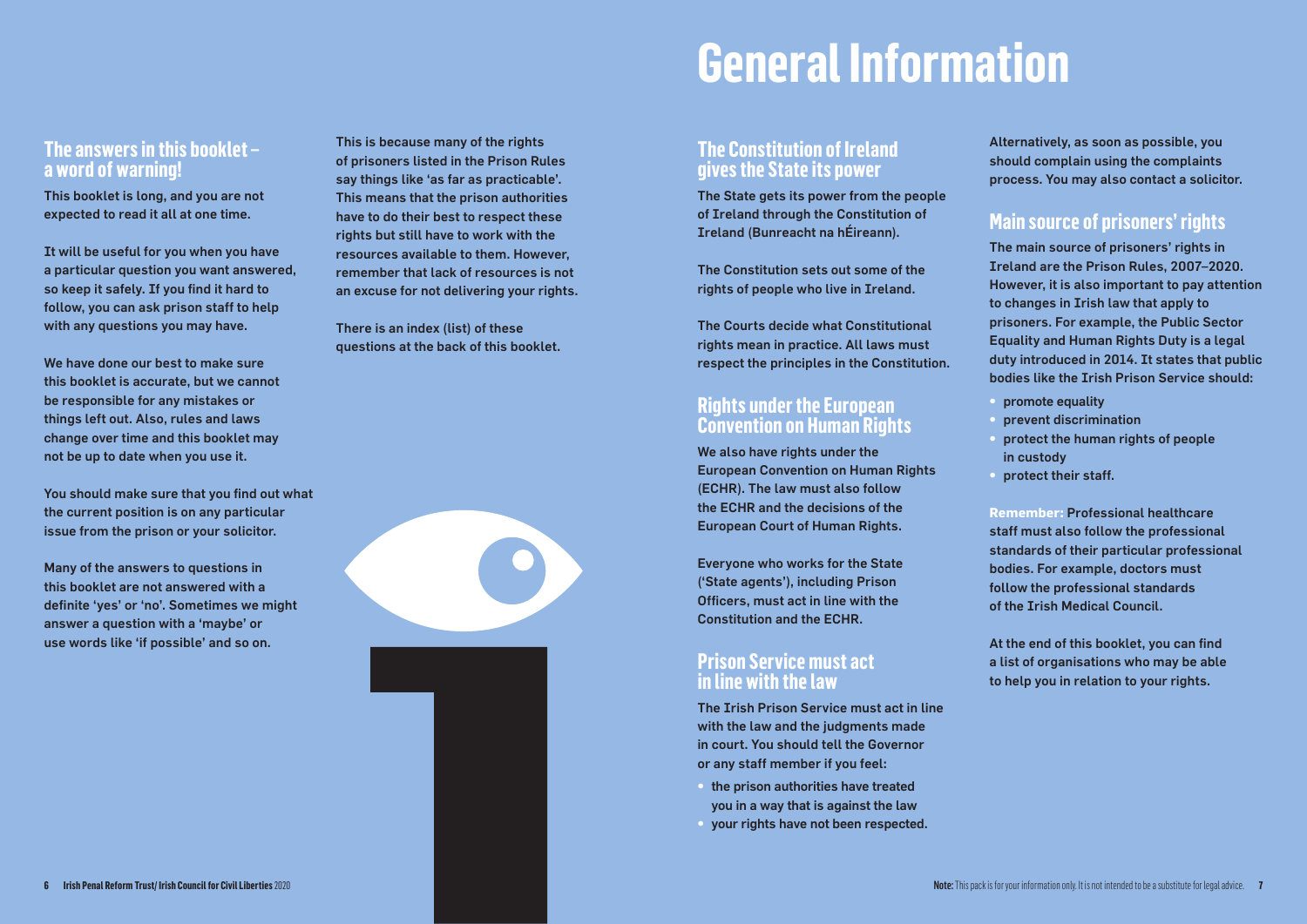# **Answers to Some Questions You May Have**

## **Do I lose my rights when I am in prison?**

Everyone has certain basic human rights. You should have these rights protected as much as anyone else. The basic rights protected by the Irish Constitution and European Convention on Human Rights include the following:

## Life

Everyone has the right to life.

### Free from torture

Everyone has the right to be free from:

- torture
- inhuman and degrading treatment or punishment.

### Education, family life and religion Everyone has the right to:

- education
- family life
- religious freedom.

If you are convicted of a criminal offence and sentenced to a term in prison, the loss of your freedom is the punishment. The way you're treated or the conditions in prison should not be used as additional punishment.

## **International treaties for treatment of prisoners**

Ireland has agreed to follow the terms of four international treaties (agreements) which lay out standards for treating prisoners. These are:

- the European Convention on Human Rights (ECHR)
- the European Convention for the Prevention of Torture and Inhuman or Degrading Treatment (ECPT) from the Council of Europe
- the International Covenant on Civil and Political Rights (ICCPR)
- the United Nations Convention against Torture (UN CAT).

## **EU Charter of Fundamental Rights of the European Union**

This Charter puts all the rights of all EU citizens into one legally binding document.

Other relevant United Nations (UN) agreements include:

- International Covenant on Economic, Social and Cultural Rights (ICESCR)
- Convention on the Elimination of All Forms of Racial Discrimination (UNCERD)
- Convention on the Elimination of All Forms of Discrimination against Women (CEDAW)
- Convention on the Rights of the Child (CRC)
- Convention on the Rights of Persons with Disabilities (CRPD).

## **Guidance on minimum standards for prisons**

The following rules are not the law, but they are also important because they give important guidance on minimum standards for prisons.

- the Council of Europe's European Prison Rules
- the United Nations Standard Minimum Rules for the Treatment of Prisoners (sometimes known as the "Nelson Mandela Rules")
- the United Nations Rules for the Treatment of Women Prisoners and Non-Custodial Measures for Women Offenders (the "Bangkok Rules").

Similarly, there are recommendations from the Council of Europe related to prison specific issues.

## **More organisations that can help you**

At the end of this booklet, you will find a list of organisations that may be able to help you.

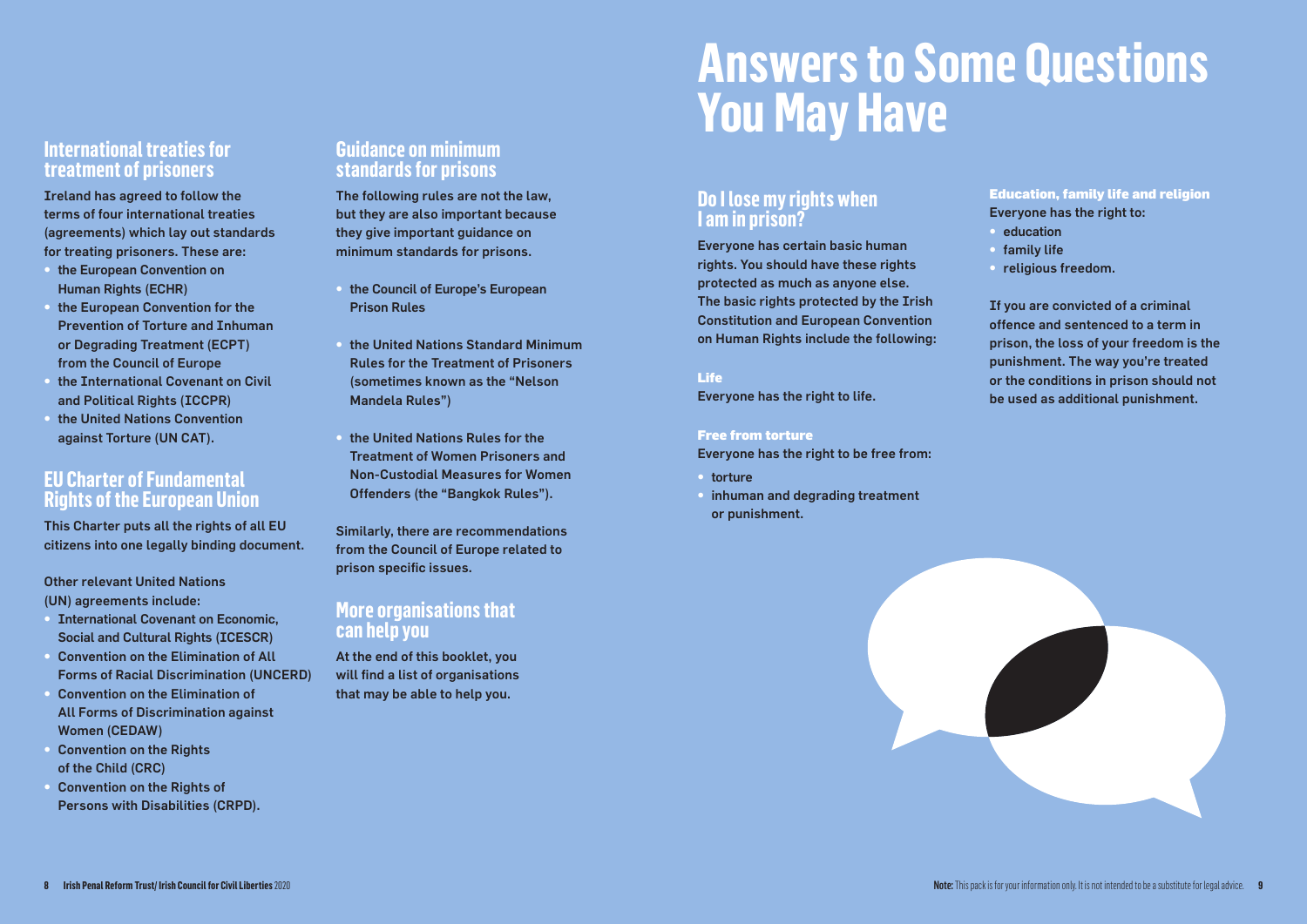# **Life in Prison**

Everyone in prison who comes into contact with you must follow the Prison Rules. 2007–2020. We number the rules we mention so you can look them up if you need to.

# **Going to Prison**

## **How will I be treated on the way to prison?**

- You have the right to be hidden from the public as much as possible while being taken to and from prison.
- You should not have to suffer insult or publicity of any kind.
- The vehicle in which you are travelling should be safe and comfortable. (Rule 50)

## **What does the Prison Officer or Garda do?**

A Prison Custody Officer will be with you at all times when you are being taken to or from a prison.

## **Search**

If the officer believes you have banned items in your possession, they will search you. You may have to sit on the Body Orifice Security Scanner (BOSS) chair. This is a highly sensitive metal detector, which can detect items like mobile phones if you hide them inside your body.

#### Gives Court Order to Governor

When you arrive at the prison, the Garda or Prison Officer must give the Governor the court order about your prison sentence. (Rule 3)

### **Medication**

If you are on any medication or you have a prescription for any medication, the Garda or Prison Officer must give this to the Governor and pass on any information that they have about your health. (Rule 4)

Information About You The Garda or Prison Officer cannot give information about you to anyone outside the Prison Service unless the Minister for Justice orders them to. (Rule 51)

# **The Committal Process**

## **What does the committal process involve?**

The committal process deals with admitting you into the prison. You can only be committed to prison with a valid committal order from a court. The Garda or Prison Officer must give this to the Governor. (Rule 3)

## Steps When Being Admitted

### Your Details

First, the officer will bring you to the prison reception area where your details will be written down. (Rule 4)

These details include your:

- name
- address
- date of birth
- closest relative
- **occupation**
- religion
- reason you are being sent to prison ('reason for committal')
- date and time of your admission
- date you are to be released.

### Physical Details

You will be weighed and measured. Details of any marks or scars on your body will be put in your personal prison file.

### Family Contact

You will be allowed to tell a family member or some other person where you are as soon as possible. (Rule 5)

### What Prison Staff Need to Know About You

You should tell prison staff if you:

- 1 were ever in prison before take drugs
- 2 were ever in a mental health facility like a closed hospital
- 3 ever self-harmed
- are feeling suicidal
- 5 have any injuries on your body that have not been noted.

You need to do this so that they can get you the treatment you need. All information you give is treated in confidence. You should tell the prison staff if:

- you believe it is not safe for you to be among other prisoners
- you wish to be placed on protection (separated from the general prison population).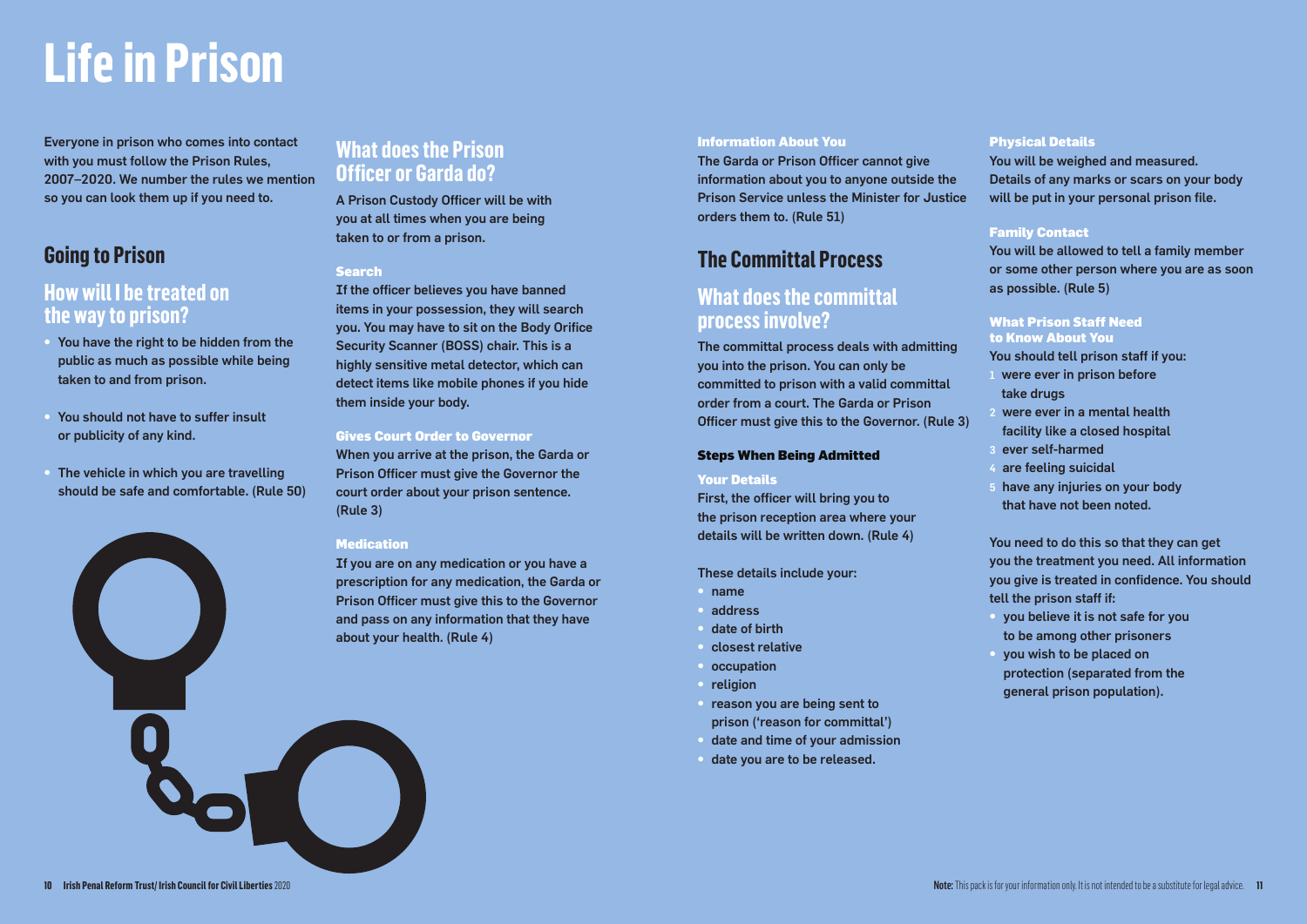#### Meeting the Governor

The Governor of the prison, or somebody who represents them, should meet you soon after you are admitted to prison (Rule 14). They should ask you if you have been told about the Prison Rules. This includes whether or not you have been told about:

- how you are expected to behave
- things to which you are entitled when in prison.

You can also ask the Governor to write down further details of information that may be important for you to understand, but which were not written down when you were committed.

#### If You're Not an Irish citizen

If you are not an Irish citizen, you should be given information about how to contact your:

- Embassy, or
- the Consulate representing citizens of your country.

#### If You Are an Asylum Seeker

If you are an asylum seeker, you should get information about how to contact:

- the office of the United Nations High Commissioner for Refugees, or
- their representative in Ireland.

You can also ask to contact other organisations if you would like them to protect your rights as an asylum seeker or refugee. (Rule 16)

## **Will I be given information about my rights and duties in prison?**

Yes. You should get a booklet explaining your rights and privileges and what your duties are in prison. (Rule 13) A full copy of the Prison Rules should be available for you to access in a convenient place in the prison.

#### Language You Can Understand

If you are not fluent in English, if possible, you should be given a copy of the prison booklet in a language you can understand.

If the prison booklet is not available in your native language and you cannot understand it, prison staff should try to explain the information so that you understand it.

If you cannot read or cannot understand the prison booklet, the Governor should arrange to have your rights and duties explained to you as soon as possible.

If you have a **disability**, the Irish Prison Service is obliged by law to do anything appropriate it can to meet your information needs.

## **Can I be searched?**

Yes. You can be searched at any time if the Governor considers there are reasonable grounds to do so (Rule 6).

You will be searched by a person of your own gender. They should respect your decency, privacy and dignity during the search.

A search may mean you remove your clothing like:

- hat
- overcoat
- jacket
- outer clothing.

At no stage should you be left completely naked. The search should not be done if another prisoner can see you.

#### If You Refuse The Search

If you refuse to be searched, the Prison Officer may only use enough force as is reasonably necessary to carry out the search. This must not involve a search of your anus or vagina.

Any banned items like mobile phones or weapons will be taken from you. You may get items like your mobile phones back when you are released.

# **Can I be photographed and have my finger and palm prints taken?**

Yes. If you have been convicted of a crime, your photograph, fingerprints and palm prints will be taken (Rule 10). At any point during your time in prison, if the Governor asks, these details about you can be taken:

- measurements
- photograph
- fingerprints
- palm prints.

Sometimes the Governor may order your photograph and prints to be taken if the Gardaí have asked for a copy of these and there is a legal reason for this. For example, if your prints are needed to investigate a different offence.

The law allows for a sample of DNA to be taken. DNA is a chemical that contains unique information about you. DNA is often sampled from your hair or mouth. A sample of DNA can legally be taken from a person who:

- *•* is serving a sentence
- is on temporary release
- has a sentence that is still in force.

If the Governor authorises it, a Prison Officer may take such a sample from you.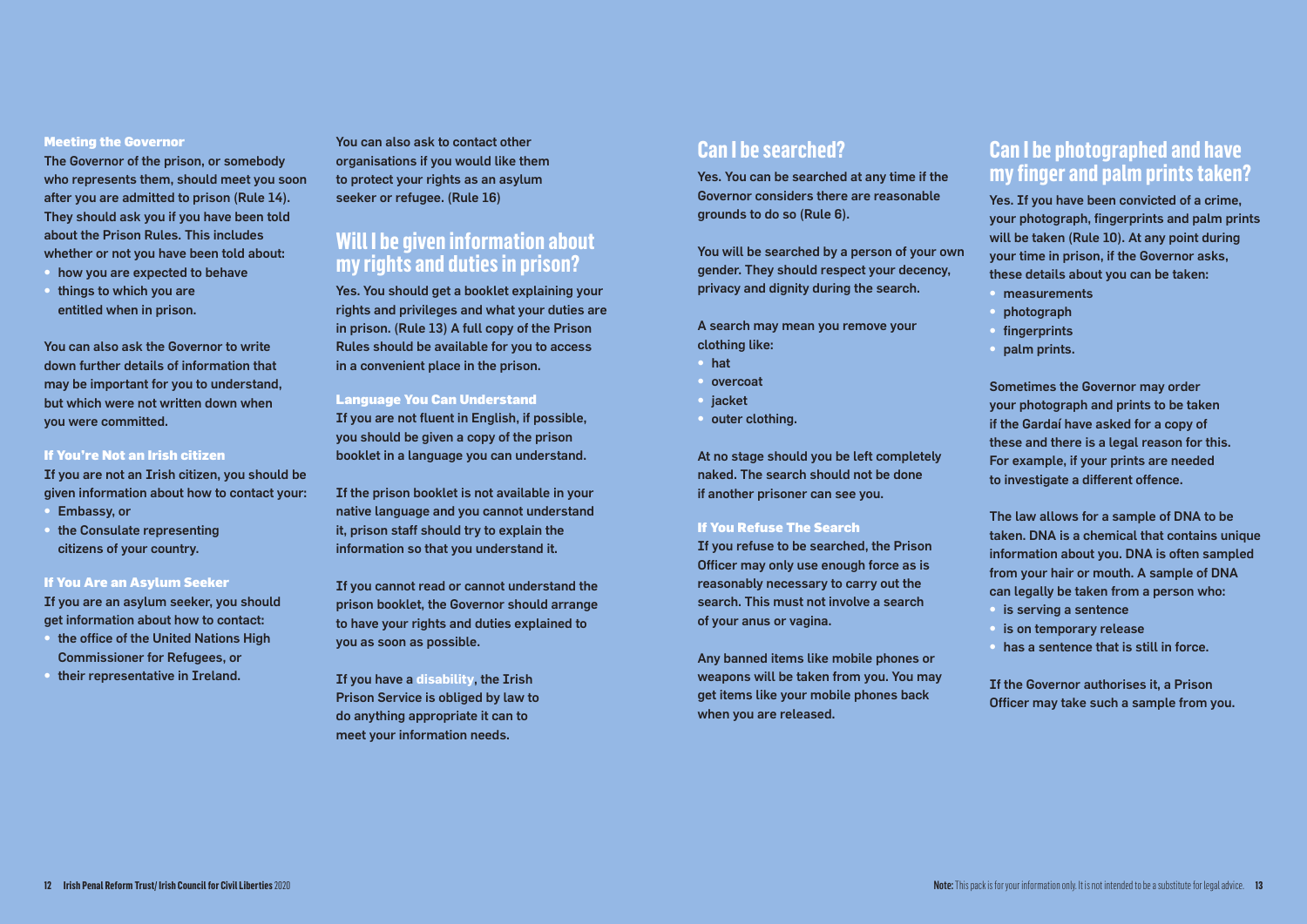## **What is the role of the Prison Governor?**

The Governor is head of the prison (Rule 75). You will meet the Governor or somebody who represents them, within 24 hours of when you are committed to prison, or as soon as possible afterwards.

You should let the Governor or their representative know if you have any legal plans, for example if you intend:

- to apply for bail or legal aid
- to appeal your conviction or the length of your sentence.

#### Governor's Duties

The Governor should protect and uphold the human rights of all prisoners. They should make sure you understand your:

- rights
- duties
- privileges.

The Governor should make sure that you are not discriminated against because of:

- gender
- marital status
- family status
- age
- disability
- sexual orientation
- race
- **religion**
- membership of the

Traveller community.

## The Governor manages the delivery of all services to prisoners.

The Governor makes sure that a sentence management plan is prepared and put in place for you. This should help ease you back into society when you are released.

The Governor supervises those who provide services to prisoners and those making your sentence management plan. The aim is that they work together to get the best possible result for you.

## **Will I be told my release date?**

Yes. If you are convicted and sentenced to a time in prison, you should be told the date of your release as soon as possible (Rule 15). If your sentence is for more than one month, this date will be worked out based on your full sentence with a quarter off for good behaviour. (See page 43 for more information).

If there is any change to your release date, you should be told as soon as possible and given the reason for the change of date.

## **Will I see a doctor and nurse?**

Yes. The Garda or Prison Officer who brought you to prison must give the Governor any medication or prescriptions belonging to you and pass on any information they have about your health.

A nurse will do a health check on you as soon as possible after you are committed.

Ideally, a doctor should examine you on the day you are committed **or** as soon as possible after that. You should tell the doctor if you have any:

- illness including an infectious disease
- injuries
- disability.



#### Tell the doctor if you:

- take prescribed medication
- need treatment
- need to go to medical appointments outside the prison.

This information is stored on a computer system that only healthcare staff can access. It is confidential.

The prison doctor will continue to prescribe any medication you may need – if they think it is appropriate for you.

Let the nurse and doctor know, so that they can arrange appropriate treatment for you, if you:

- have a drink or drugs problem
- were on a methadone programme in the community or in another prison.

Your drug history and urine test results will decide the treatment you need. The doctor will put you on suitable treatment. It is very important to be honest with healthcare staff about your alcohol and drug taking to keep you safe in prison. Again, this service is confidential.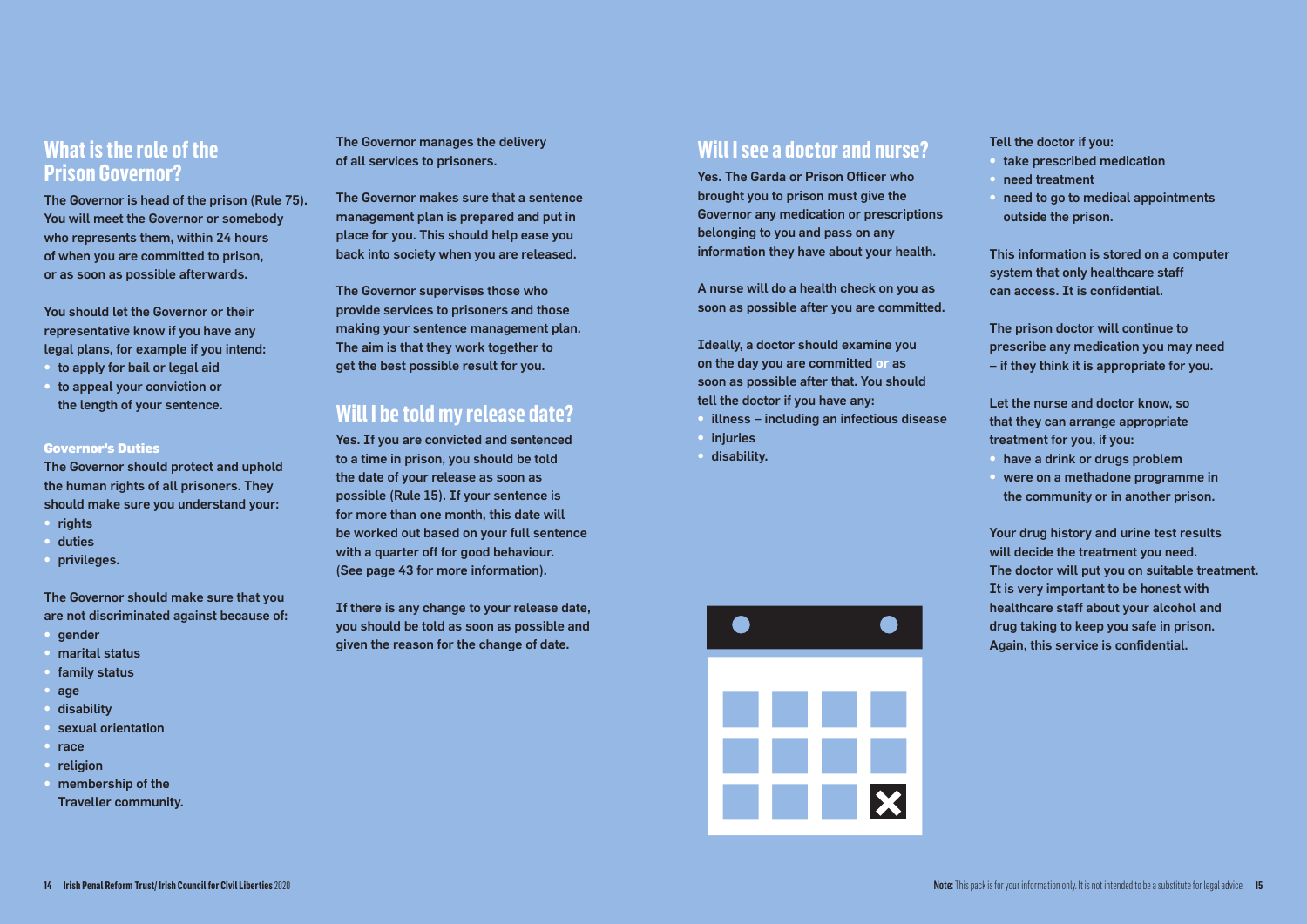## **Can I wear my own clothes in prison?**

It depends on the Governor and the prison you are in. Once you are weighed and so on, you should be given the chance to shower and then change into prison clothes or your own clothes. You will get suitable underwear, clothes, socks and shoes if needed.

The Governor may allow you to wear your own clothes in prison. If so, you must have enough clothes, including underwear, to change regularly. Your clothes must be warm enough and you must keep them in a decent, clean condition (Rule 21). Arrangements should be made for the cleaning and laundering of your clothes.

If you are not allowed to wear your own clothing, for example, if you are in Cloverhill remand prison, you will be given clothes that are warm enough and, if possible, suitable for people of your age and gender outside prison.

If visitors wish to bring you clothing or other property, they must have it in a bag labelled with your:

- name
- prisoner number
- date of birth
- home address.

They must hand the bag in at the reception desk in the visitors' waiting room. If the Class Officer in charge of your landing decides that you have too many clothes in your locker, you will have to parcel them up to be stored or collected by your family.

# **What happens to my personal belongings?**

A list of all your personal property will be made when you enter prison. (Rule 8) Any valuable items like jewellery will be noted and stored safely in the General Office. Other personal property will be listed and stored safely at reception.

If you want to keep any personal property in your cell, you need to get permission from prison management. If permission is given, you keep this property at your own risk. You do not have a right to give away or sell your property to another prisoner, nor can you swap it. If you want any of your property from the reception, you must get the Governor's permission.

# **What happens to my money?**

When you're admitted to prison, your cash is lodged in an account in the General Office. The Governor should make a list of all articles, including cash, brought in by you or sent to you. They should keep a record of this. Friends and family members can put money into this account for you, and they will get a receipt. If you do not spend all your money in prison you will get it back when you are released.

The Irish Prison Service no longer accepts money from your visitors when they visit you. Instead, your relatives can transfer money to you if they want to using electronic transfer of money options or using a special An Post Bill Pay Card.

You may send money to your family (for example if you work in prison and get paid) but you need to ask the Governor for permission.

# **Physical Conditions**

# **Will I be given toiletries?**

Yes. Your Class Officer will provide items like:

- soap
- sanitary towels
- toothpaste
- a toothbrush
- razors.

Throughout your time in prison, you will be given, free of charge, the items needed for good health and hygiene (cleanliness).

## **How often can I shower?**

You should be allowed to take a hot shower or bath as often as possible, however, you are entitled to a hot shower or bath at least once a week. (Rule 25 [2])

If necessary, you may be excused from having a hot shower or bath for medical reasons.

# **What can I expect my cell to be like?**

All prison cells or rooms should have the necessary furnishings. They should be:

- well ventilated
- well lit
- warm enough.

When you arrive in prison you will be given enough bedding. This is usually:

- a blanket
- sheets
- a pillow.

Every prisoner should have at least a mattress, if not a bed, to sleep on. (Rule 22)

If possible, toilets and washing facilities will be in the cell or room. If this isn't the case, you should have reasonable access to toilets and washing facilities outside the cell.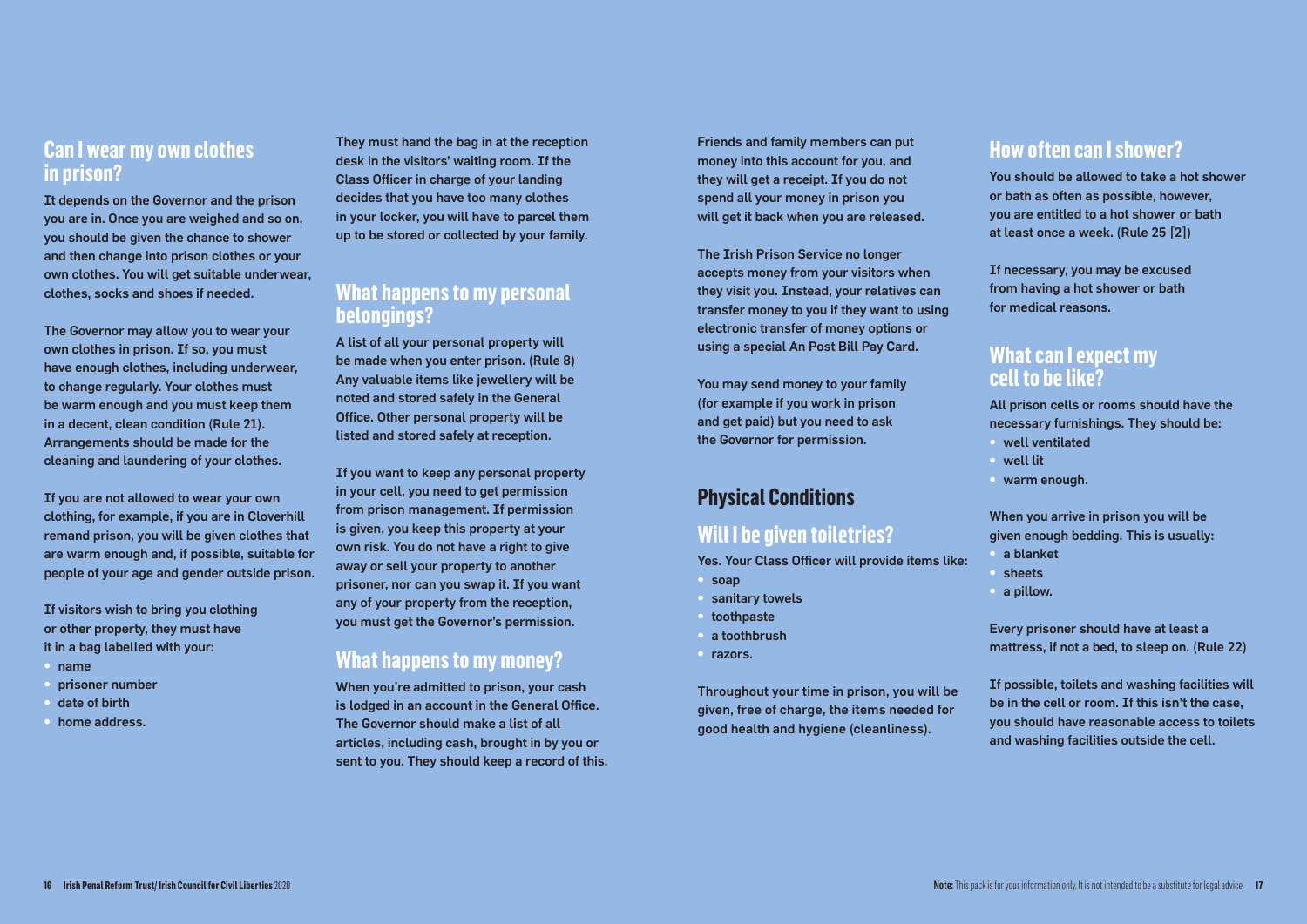# **Can I have a cell on my own?**

Generally, no. If possible, prisoners should have individual cells to sleep in. However, overcrowding in Irish prisons means that not many prisoners have single cells, but instead usually share with one or two others.

The Minister for Justice has the power to specify the maximum number of people who may be put in a cell. (Rule 18 [2])

Sometimes prisoners can be held for a short time in a place other than a cell (for example, an office, recreation area or lobby). This happens if the Governor decides that exceptional circumstances like extreme overcrowding justify it.

The Governor must notify the Minister for Justice if circumstances mean you are going to be accommodated in a place other than a cell for more than 24 hours. (Rule 19)

# **Am I responsible for cleaning my cell?**

Yes, prisoners need to keep their cells clean, with their belongings neatly arranged. (Rule 20) Prison staff will give you cleaning materials.

## **Prison Food**

## **What kind of food can I expect in prison?**

You should receive a balanced diet with food that is nutritious and somewhat varied each day (Rule 23). If you are a member of a particular religion or culture the Governor will try, as far as possible, to respect the dietary practices of your religion or culture.

For example, you may be a:

- Muslim who requires a Halal diet
- Jewish person who requires a Kosher diet
- Hindu who is a strict vegetarian.

If you are suffering from a medical condition or being treated for one, the doctor can recommend that your diet be adjusted or changed if it affects your condition. You should have access to enough clean drinking water every day.

# **Cigarettes, Alcohol and Drugs**

## **Am I allowed to smoke in prison?**

You don't have a right to smoke in prison. (Rule 26) However, you may smoke in prison with the permission of the Governor. You must ask for permission to smoke in your cell or in other parts of the prison. Smoking is only allowed in certain areas in prison including your cell and outside areas.

# **Am I allowed to drink alcohol in prison?**

You do not have a right to drink or possess alcohol unless the Governor gives you permission to do so. (Rule 26)

## **Am I allowed to use illegal drugs in prison?**

No. Unless you have a valid prescription from a doctor, a psychiatrist or dentist (Rule 26), you may not have, and no member of the prison staff should provide you with, any controlled drug or medicine.

### Hair, Urine and Saliva Samples

You might have to give a hair, urine or saliva sample so prison staff can detect the presence or use of any:

- alcohol
- controlled drug
- medicinal product.



This is not done for substances prescribed by a prison doctor, psychiatrist or dentist.

If you refuse to provide a sample, this is serious as you are breaching (not following) prison discipline.

Prison staff may randomly search you after a visit, even if you are not a known drug user. This is because you could be put under pressure to bring drugs into the prison for other prisoners.

## Addictions

If you wish to stop smoking or if you have a drink or drug addiction problem, you should discuss this with the staff. They will be able to advise you about appropriate services or give you information about counselling available in your prison.

# **Education, Training and Services**

# **What do I do during the day?**

The facilities available to prisoners outside their cells include:

- **education**
- training
- recreation
- sporting.

This is called the 'prison regime'.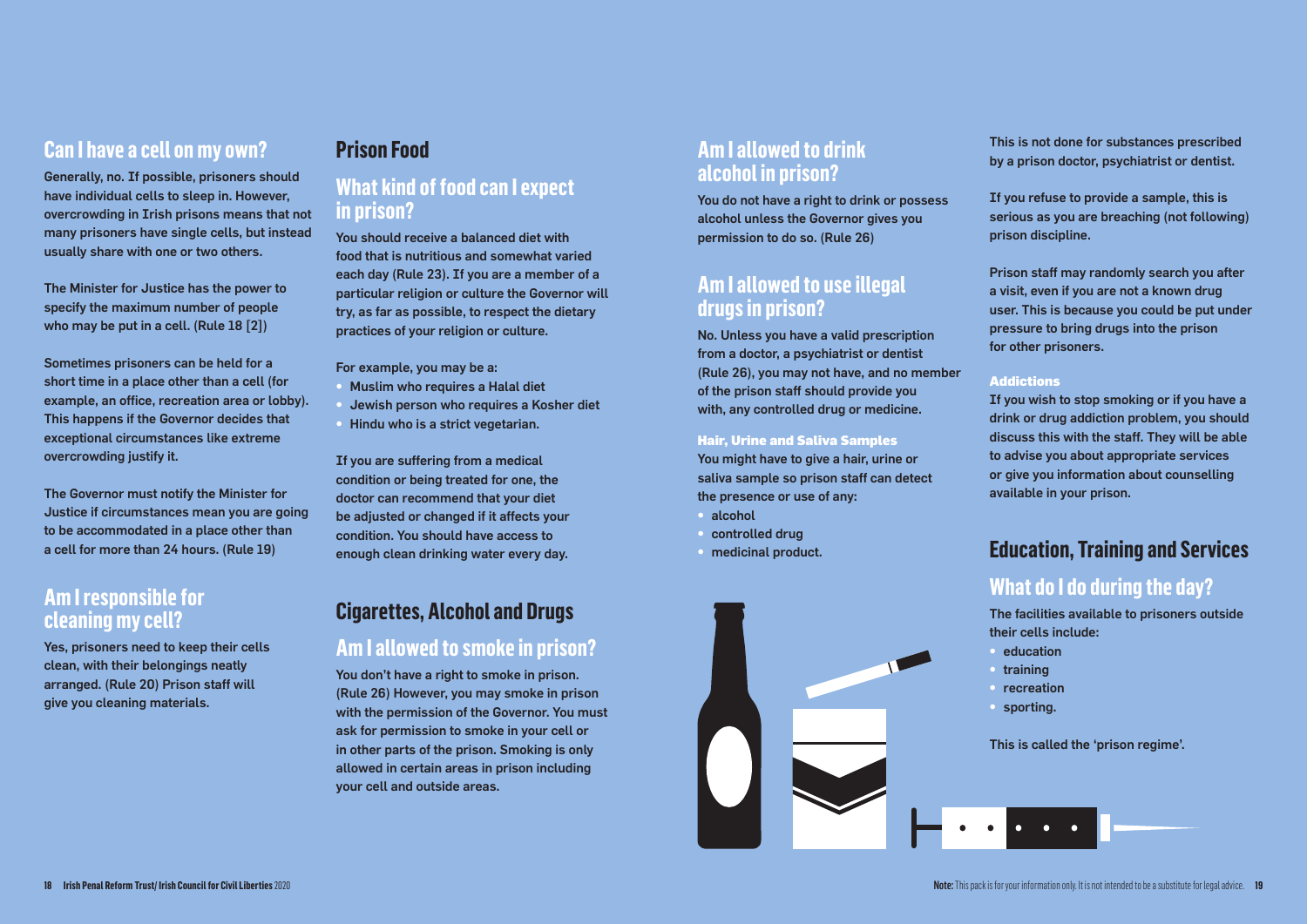You should be able to take part in what the Irish Prison Service (IPS) calls 'authorised structured activities'. This includes work, training and education. It also includes taking part in programmes designed to reduce offending and help you to prepare for going back into society.

Where possible, you should get involved and have access, to these activities for at least five hours a day, five days a week. (Rule 27 [3])

Working in the prison might mean doing jobs to keep the prison running smoothly. These jobs might include cleaning or painting of landings or yards or other parts of the prison.

You do not have to take part in work if the prison doctor certifies in writing that you are unfit to work due to health reasons, or due to age or disability.

## **How much can I exercise in prison?**

By law you have the right to at least one hour of recreation in the open air every day, like walking around the yard. (Rule 32)

Your entitlements to recreation, exercise and training may be stopped, restricted or changed for a specified period if this needs to happen to prevent or limit the spread of an infectious disease.

Where possible, you should have access to suitable indoor space and equipment for:

- recreation
- exercise
- training.

You will not have to take part in exercise or training if a prison doctor certifies in writing that you are unfit due to ill-health or age.

#### Remedial Therapy or Care

The Governor in consultation with the Director of Prison Healthcare should provide remedial physical education or therapy to you if the prison doctor certifies that it is necessary.

## **Can I access education and training in prison?**

Yes. You should be able to access education programmes to suit you in prison. (Rule 110) All prisons in Ireland have a duty to provide education and training facilities so that prisoners can serve their sentence in the most useful way possible.

You should be allowed to access education facilities in the prison where you are serving your sentence. A wide range of educational resources should be available to you while you are in prison.

Soon after you are committed, you should meet with the head teacher to talk about your options for education and work training. Classes are available in subjects like:

- **English**
- maths
- computers
- art
- music
- woodcraft
- personal development
- parenting
- nutrition.



Some courses may be available before you are released. These include professional development and career guidance. You can study some subjects at Junior Cert and Leaving Cert level, and you may even move on to third-level courses.

Staff should encourage you to take on some educational activities while you are in prison.

# **Can I take classes to improve my reading and writing?**

Yes. If you feel you need help with basic reading and writing skills, the education and prison staff should help you to take part in literacy and numeracy education programmes. (Rule 110 [2])

# **Can I use the library?**

Yes. A library and information centre should be provided in every prison. Prisoners should have regular access to a wide range of information. You should be able to use the library service at your prison at least once a week. (Rule 110 [7])

Staff in the education unit and library of the prison should treat you with the same respect and dignity as if you were a student in an outside educational facility or library.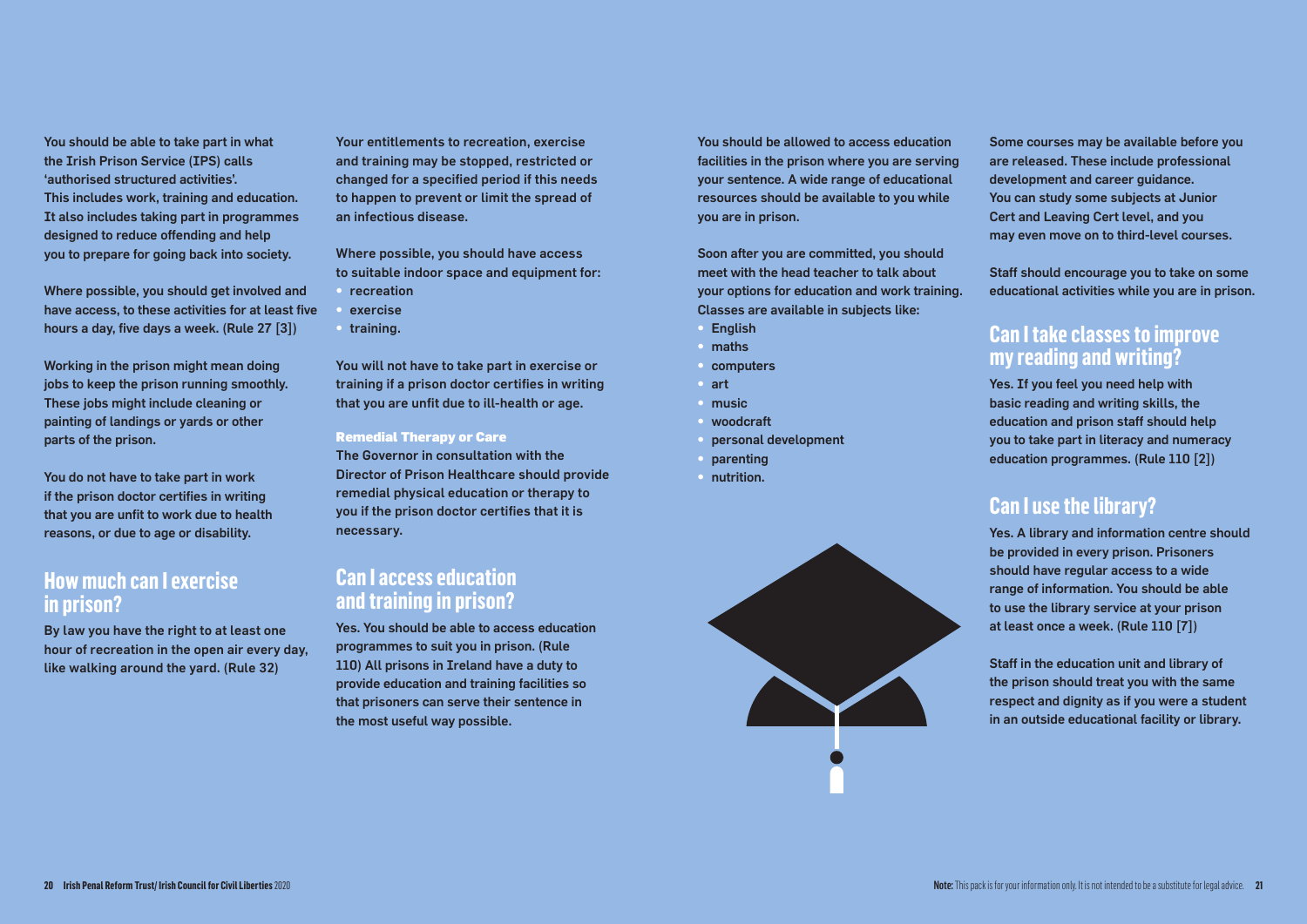## **Incentivised Regimes**

Incentivised Regimes (IR) is a rewards scheme based on a prisoner's level of engagement with services and their behaviour. There are three levels: basic, standard and enhanced.

## All prisoners enter the system at 'standard' level.

A prisoner is eligible for an 'enhanced' regime when they meet relevant conditions for two months in a row.

A prisoner can also be put back to a 'basic' regime level. This can happen if you refuse to engage in structured activities or you do not meet expected behaviour standards.

Incentivised Regimes is an Irish Prison Service policy. It is not governed by the Prison Rules.

## **Letters, Phone Calls and Visits – Contact with the Outside World**

## **How often can I make phone calls in prisons?**

If you are a sentenced prisoner, you have the right to make at least one phone call a week to a family member or friend (Rule 46 [2]). The Governor can decide how long your phone calls should be, but generally the computer system allows up to six minutes. You must tell staff the phone numbers you wish to ring, and these numbers will be checked and listed on a list of numbers you are clear to ring. You may have the right to ring more often than once a week, but this depends on the regime level you have achieved under the Incentivised Regimes Policy (described in the box on the left).

As well as your weekly calls to family or friends, you may call your legal advisor at any time that is reasonable. (Rule 46 [5])

If you are a remand prisoner, you have a right to make at least five phone calls a week. (Rule 46 [4] (a)). You are also allowed to make as many calls as you need, within reason, to manage your property or business affairs while you are on remand. (Rule 46 [4] (b)).

## **Will someone listen to my phone calls?**

Yes. All phone calls are monitored and recorded except for calls you make to your solicitor (legal advisor) and to counselling services like the Samaritans.

Prison staff may listen to or record your phone calls at any time, but they should make you aware they are doing this. For example, there might be a sign on the wall near the phone saying that your call is being listened to; or you might hear a recorded message on the phone before you get through to the number you're calling.

The Governor may also end your phone call if they believe that it is threatening, upsetting or offensive to the person you are speaking to, or that it could interfere with the course of justice. (Rule 46 [8])

It is against the law to have a mobile phone in prison unless you have the permission of the Governor. (Section 36, Prison Act 2007)

# **How many letters may I send a week?**

You can send letters to your family and friends. (Rule 43) If you send more than seven letters in one week, you may be charged for the cost of postage and materials for every letter over seven. There is no limit on the number of letters you can receive.

If you are a remand prisoner, you can send as many letters as necessary each week, to manage your property or business affairs.

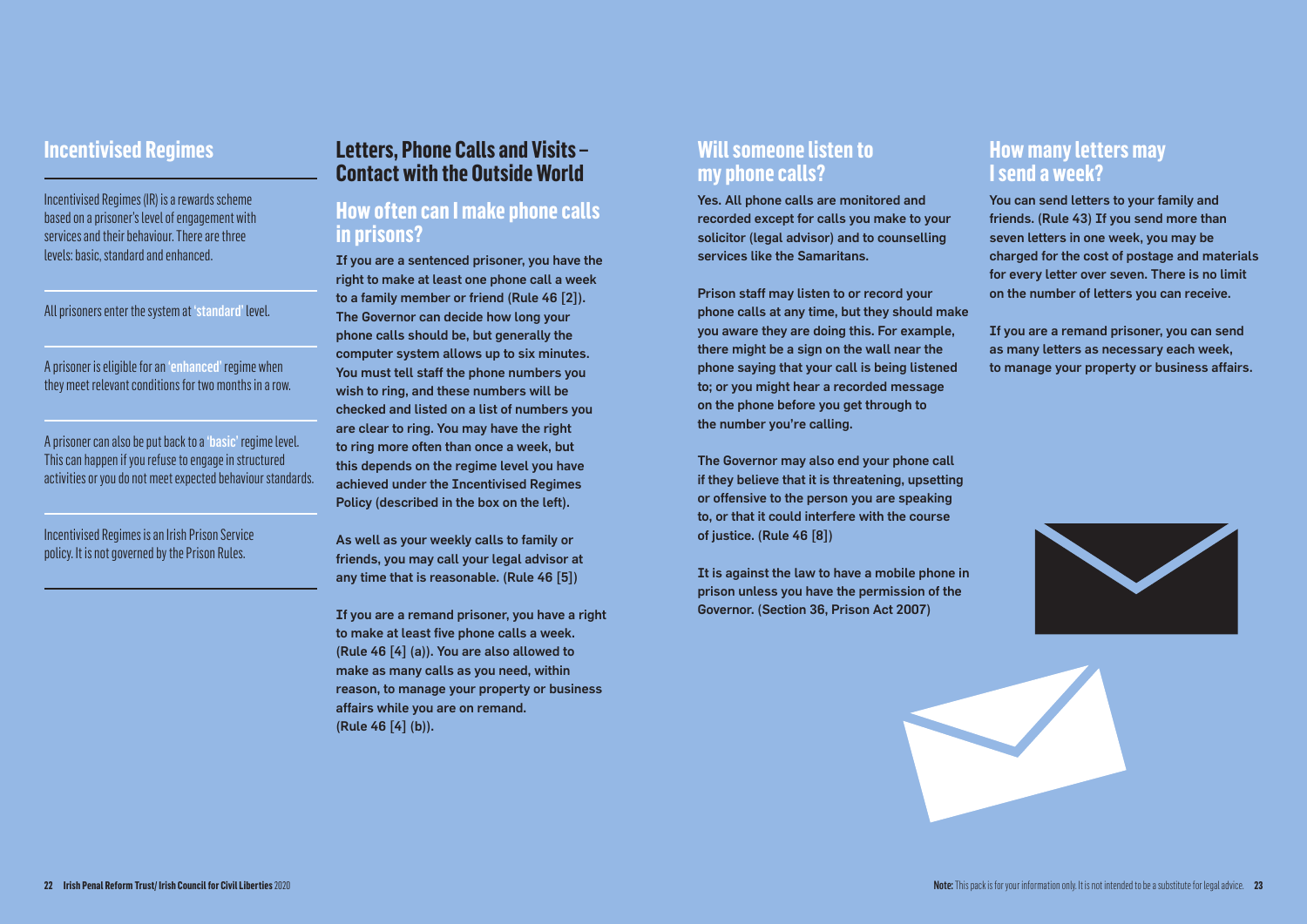# **before they leave the prison?**

Yes. A Prison Officer will open and check each letter before it is sent. The letter may be taken away from you and not be sent if the:

- Governor considers it to be threatening in nature
- person you're writing to has told the Governor that they don't want to receive letters from you.

Also, your letter could be taken from you if it could help a criminal offence to be committed or if it would obstruct (block) a criminal investigation.

## **Can I send any letters that will not be inspected?**

Yes. Letters you send to certain organisations or bodies will not be opened before they are sent. Prison staff will post them without delay. (Rule 44). These include letters to:

- your solicitor (legal advisor)
- the Minister for Justice.

They also include letters to the:

- Chief Justice
- President of the High Court
- President of the Circuit Court
- President of the District Court
- Presiding Judge of the Special Criminal Court.

Prison staff will not open letters you send to the following:

- a member of the Prison Visiting Committee
- the Inspector of Prisons
- the European Court of Human Rights
- the Irish Human Rights and Equality Commission
- the Parole Board
- the European Committee for the Prevention of Torture and Inhuman or Degrading Treatment or Punishment (CPT)
- the International Committee of the Red Cross.

Prison staff may open mail addressed to you from your solicitor or any of the organisations or bodies listed above, but just to make sure that it is from your solicitor or one of the listed organisations. If they are going to examine any letter addressed to you from the bodies listed above, they **must** open it while you are there.

If you are concerned about any communication with any of the listed bodies above or about your solicitor being interfered with, you should tell your legal advisor.

As a disciplinary sanction, you may be banned from sending or receiving letters for a period of up to 60 days. This sanction does not apply to letters with the bodies listed **above**. It also does not apply to voting at an election or referendum.

**Can my letters be opened and read expression staff will not open letters you send How many visits can I get from friends and family each week?** 

| <b>Type of</b><br><b>Prisoner</b> | You may get at<br>least the number of<br>visits shown below. | The greatest number of Length<br>visits you can get each<br>week is shown below. | of visit   |
|-----------------------------------|--------------------------------------------------------------|----------------------------------------------------------------------------------|------------|
| Sentenced                         |                                                              | Governor can decide.                                                             | 30 minutes |
| Remand                            | 3                                                            | ĥ                                                                                | 15 minutes |

If you are a **sentenced prisoner**, you are entitled to at least one visit per week from relatives or friends for at least 30 minutes. (Rule 35 [1]) The Governor at your prison may allow you to have more visits if they believe it would benefit your welfare or rehabilitation.

If you are a **remand prisoner**, you are entitled to a minimum of three 15-minute visits each week and maximum of six visits a week. (Rule 35 [3])

All prisoners can name six to eight people a month to visit them. Visitors can book an appointment through the prison (online or by phone).

The governor may restrict the number of people allowed to visit you at any one time to three.

The prison must provide facilities to allow you and your visitors to see and talk to each other. However, they can prevent physical contact, for example, by making you sit apart or be separated by a screen.

You are not allowed to pass items to your visitors, unless the Governor allows it.

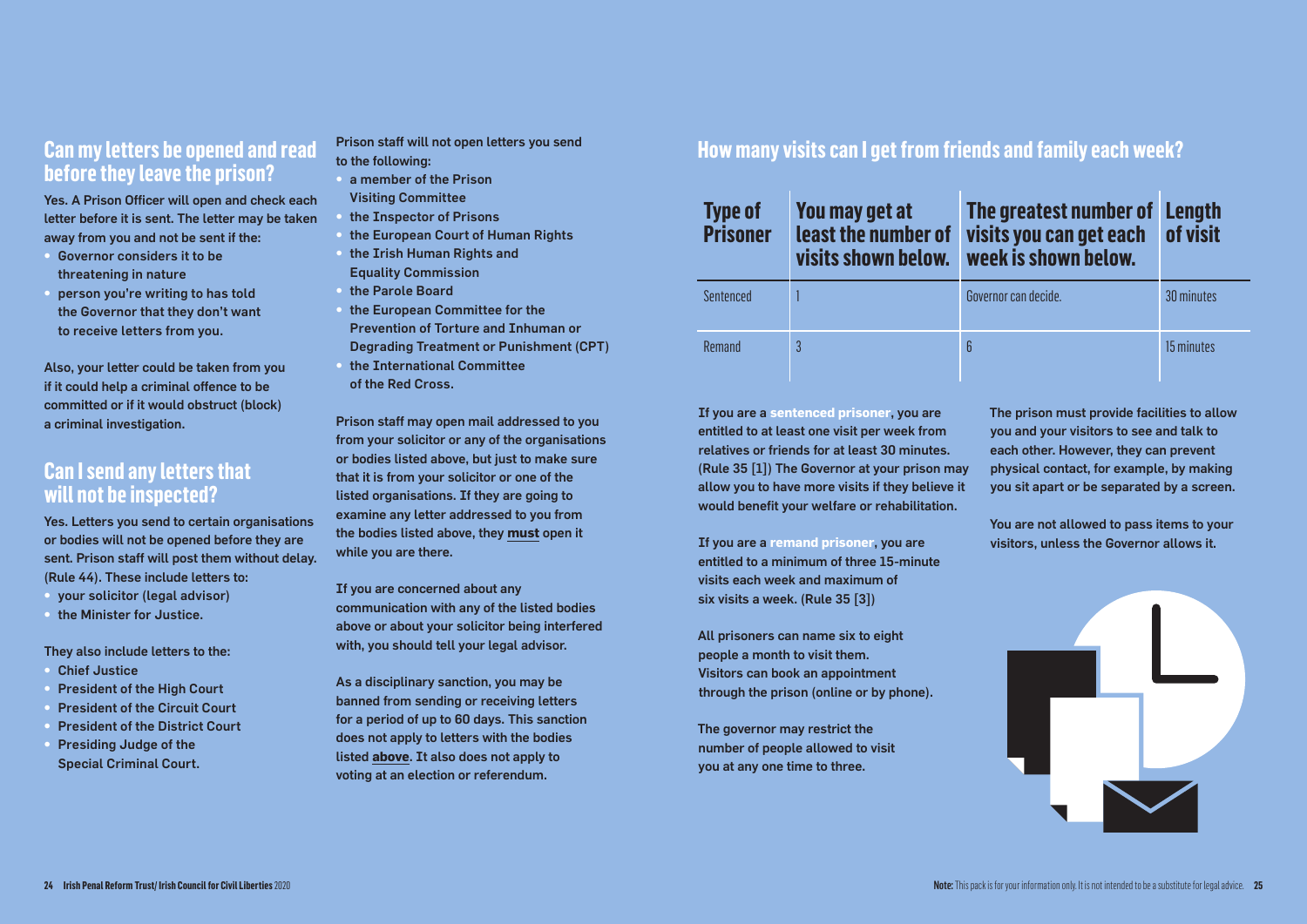The Governor has a wide discretion (decision-making powers) to regulate visits. The governor can refuse to allow a visit to take place to maintain good order and safe and secure custody. You may also refuse to go on a visit at any time.

If there is a need to prevent or limit the spread of an infectious disease, your entitlements to visits may be suspended (stopped for a period of time) or visits may change in terms of how often they happen, their length and the number and age of visitors permitted to see you.

#### Three Levels of Privilege

The Irish Prison Service operates three tiers (levels) of privileges under the Incentivised Regimes Policy.

- **basic**
- standard
- enhanced.

All prisoners enter prison on the standard level. Moving through the tiers depends on how well you work with prison services and on your behaviour while in prison. The higher your privilege level, for example 'enhanced', the more likely you are to be allowed more visits and phone calls. However, this is a policy made by the Irish Prison Service, it is not a right.

# **Will my visitors be searched?**

Prison staff will search visitors when they are entering the prison. This happens as follows: • normally, the visitor passes through

- an electronic body scanner
- **this is followed by an electronic search by** a Prison Officer using a handheld device
- this may then be followed by having to stand for an inspection by a sniffer dog.

If a visitor does not pass any of these inspections, the Governor may decide to cancel or restrict the visit. If a visitor refuses to be searched, the Governor may cancel the visit.

## **Do I have a right to conjugal visits?**

No. Conjugal visits are not allowed. This means you cannot have sex with your spouse or partner in prisons in Ireland.

## **How often can my legal advisor visit me in prison?**

You can receive a visit from your legal representative any day of the week within normal visiting hours to discuss any legal action or case or appeal concerning you. (Rule 38) Your solicitor will have to book the visit with the prison.

A visit from your legal advisor is not counted as an ordinary visit, which means you are still allowed to receive the normal number of visits from your family or friends. Visits from legal advisors should take place in view of a Prison Officer, but not within their hearing. Access to your legal advisor is **completely confidential**.

# **What if I need an interpreter?**

If you are a foreign national or you need an interpreter so you can fully understand your legal advisor, you might be able to get an interpreter. The Governor will need to give their permission to get an interpreter..

# **What if I have a disability?**

If you have a disability, the prison service has a duty to accommodate your needs. This means the Irish Prison Service must take appropriate steps to help you make contact with the outside world as needed. Please turn to page 52 for more information on what your rights are if you have a disability.

## **Religious and Spiritual Practice**

# **Do I have a right to practise my religion or faith in prison?**

You have the right to practise your religion or faith in prison (Rule 34) as long as the prison can still keep good order and safe and secure custody. This means you should be able to take part in relevant religious services in prison, or have access to relevant religious books or materials.

The chaplains are responsible for the spiritual care of all prisoners no matter what their religion or faith. Representatives of various religions or faiths can also attend the prisons on a visiting basis.

## **Do I have a right to receive spiritual or pastoral visits?**

Yes. You can have visits from a spiritual or pastoral advisor with the permission of the Governor. (Rule 34) You should be allowed access to a representative of any denomination if a visit is orderly and safe.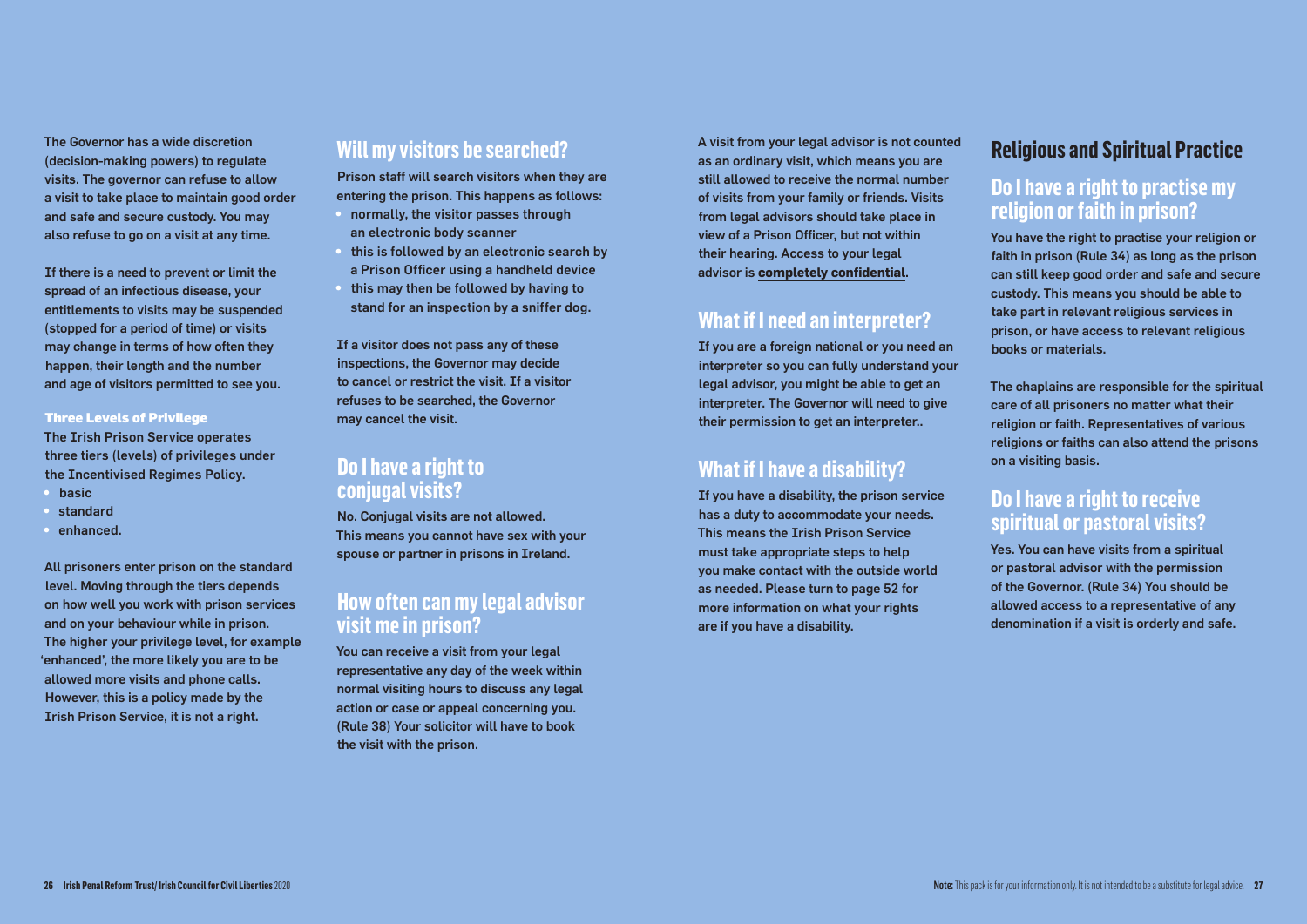What if there is no authorised chaplain? If you belong to a religion for which there is no authorised chaplain at the prison, you may receive spiritual or pastoral visits from an advisor or representative of your religion. You must get the Governor's written consent.

The supervising Prison Officer is allowed to see these visits, but they are not allowed to hear what you are saying.

If you have a visit from a spiritual advisor, it is not counted as an ordinary visit, so you are still allowed to receive the normal number of visits from your family or friends.

You should not be forced to take part in any religious service or meeting.

# **Does a chaplain do more than provide spiritual visits?**

Yes. Chaplains have a 'pastoral' role. This means that they can provide you with care and counselling. They can help you to:

- explore treatment and rehabilitation options
- keep up contact with your family and community.

The chaplain will listen to you, and support and encourage you at times of trauma, crisis, illness or grief.

You can speak to a chaplain if you have concerns about any issue, including worries about:

- your health
- your family
- legal matters
- your emotional well-being.

A chaplain can visit you if you are under restraint or confined to a cell. They will always treat everything you say as confidential. The chaplains can also help you to prepare for your release.

Meetings with prison chaplains are generally not in view or hearing of a prison officer.

# **Voting**

# **As a prisoner, do I have the right to vote?**

Yes. If you are in prison, and are not registered for voting, you can register for a postal vote. This should be for a vote in the area that you would be living in if you were not in prison. You do this by completing a 'Form RFA4' and posting it to the relevant address in good time before the vote.

If you are already registered to vote in that area and wish to be able to vote from prison, then you should fill out a 'Form RFG'.

These forms are available in all prisons. You should send the form to the local authority for your area. If you need more information about how to register, ask the Governor or your Class Officer.



## **Healthcare**

# **What standard of medical care should I receive in prison?**

You should be provided with healthcare that is the same standard as if you were outside the prison and had a medical card. (Rule 33)

The Irish Prison Service must maintain the well-being of all prisoners in its care. This includes making sure that infectious diseases, like TB or Covid-19, do not spread. This is why the medical examination at the committal stage is so important. It should:

- identify any prisoner who needs to be isolated because they might have a contagious condition
- organise any necessary suitable treatment.

You can expect the same level of confidential treatment as you would get in any other healthcare setting outside the prison.

You should never be asked to take part in any medical experiment or drug trial.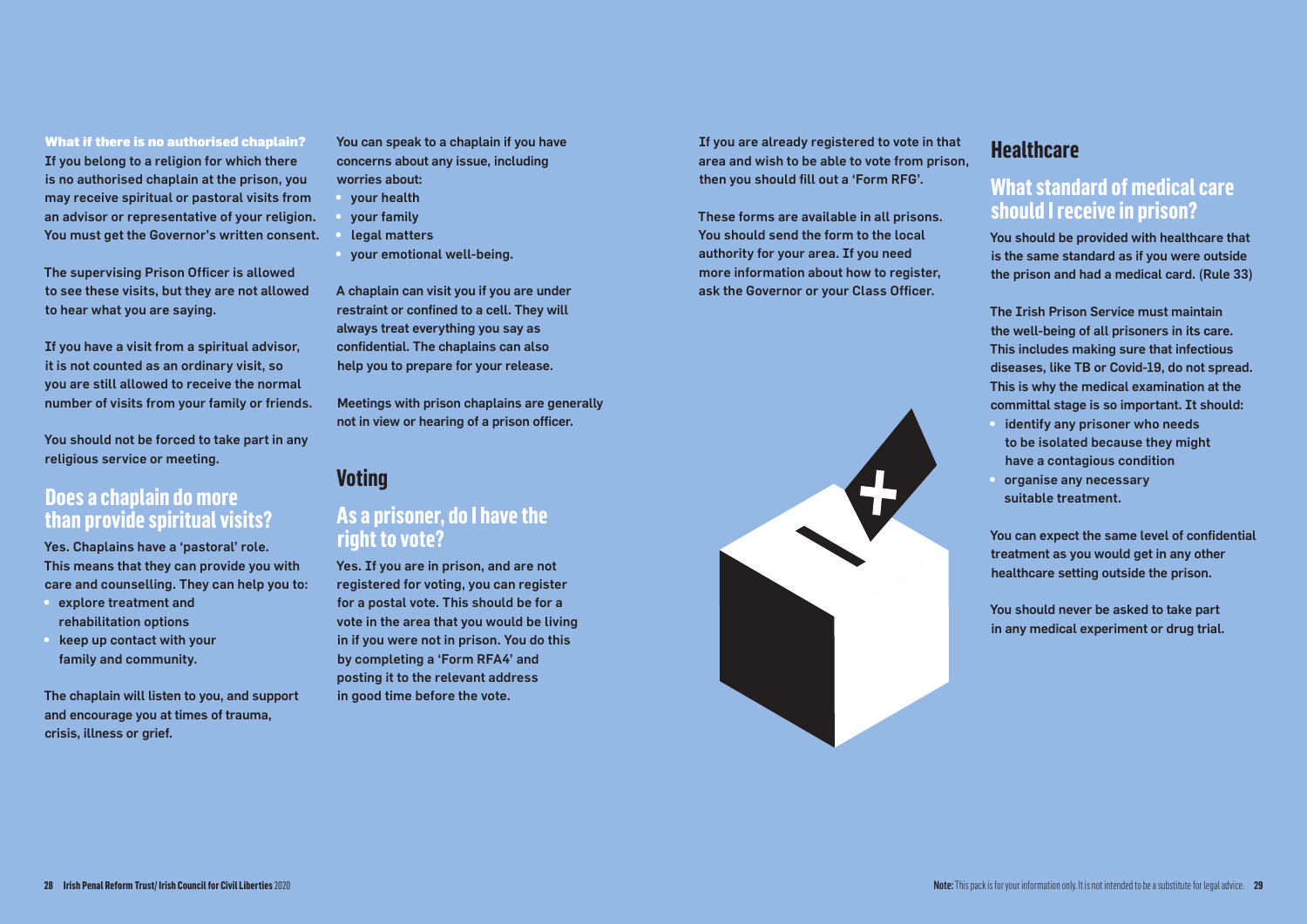## **Who is responsible for the healthcare of prisoners?**

The prison doctor is responsible for the healthcare of prisoners. If you get sick or suffer from a medical condition, the doctor will diagnose and treat you within the prison if this is possible. If the doctor or nurse cannot treat you properly within the prison, they can, with the Governor's approval, arrange for you to be treated in hospital.

The doctor or nurse in prison should treat you with the same dignity and respect as patients would receive outside the prison.

# **What should I do if I am sick and need to see a doctor?**

If you feel sick, tell your Class Officer who will tell the nurse. The nurse will either come to see you and treat you if they can or they'll make an appointment for you at the next doctor's clinic.

If you cannot go to the healthcare or surgery area because you are too ill, arrangements can be made for the doctor to come see you in your cell. When you are ill, you should be assessed by someone from the medical staff as soon as possible. Healthcare staff should visit you if it is a medical emergency and arrange for you to be sent to a hospital for further medical attention if needed.

# **Will my consultation with the doctor be kept confidential?**

Generally, yes. Healthcare professionals must make sure they respect your confidentiality. If you have to see the doctor, the consultation should take place in private unless the doctor requests a Prison Officer to be there. They might do this if, for example, they have concerns for their own safety. Those concerns or reasons must be written down.

What you discuss with the doctor is your own business. The doctor must not discuss your health with anyone else except other healthcare staff. The doctor should give you all the information you need to help you make good decisions about your healthcare. In exceptional circumstances, you will be asked for your consent (agreement) to share your medical information. This means you will be asked to read and sign a form describing what information, why and to whom this information is to be shared with.

## **When can the doctor share medical information about me?**

Information about your health should only be shared with other people on a 'need-to-know' basis.

For example, the doctor might talk to the Governor about your health if they are concerned that some aspect of the prison environment or activities is damaging to your physical or mental health.

The doctor may also need to share your health information if you:

- need specialist care outside the prison
- need to be transferred out of the prison in an emergency.

The prison doctor or psychiatrist should write to the Governor if they believe:

- your life will be in danger if you stay in prison
- you are unlikely to live until the end of your sentence
- you are unfit to remain in prison
- you are unfit for the particular prison's regime
- your mental or physical health is being seriously affected by being in prison
- you are unfit to travel outside the prison, even for court appearances.

If the prison doctor or psychiatrist writes to the Governor about any of these issues, the Governor must let the Minister for Justice know about this medical opinion as soon as possible.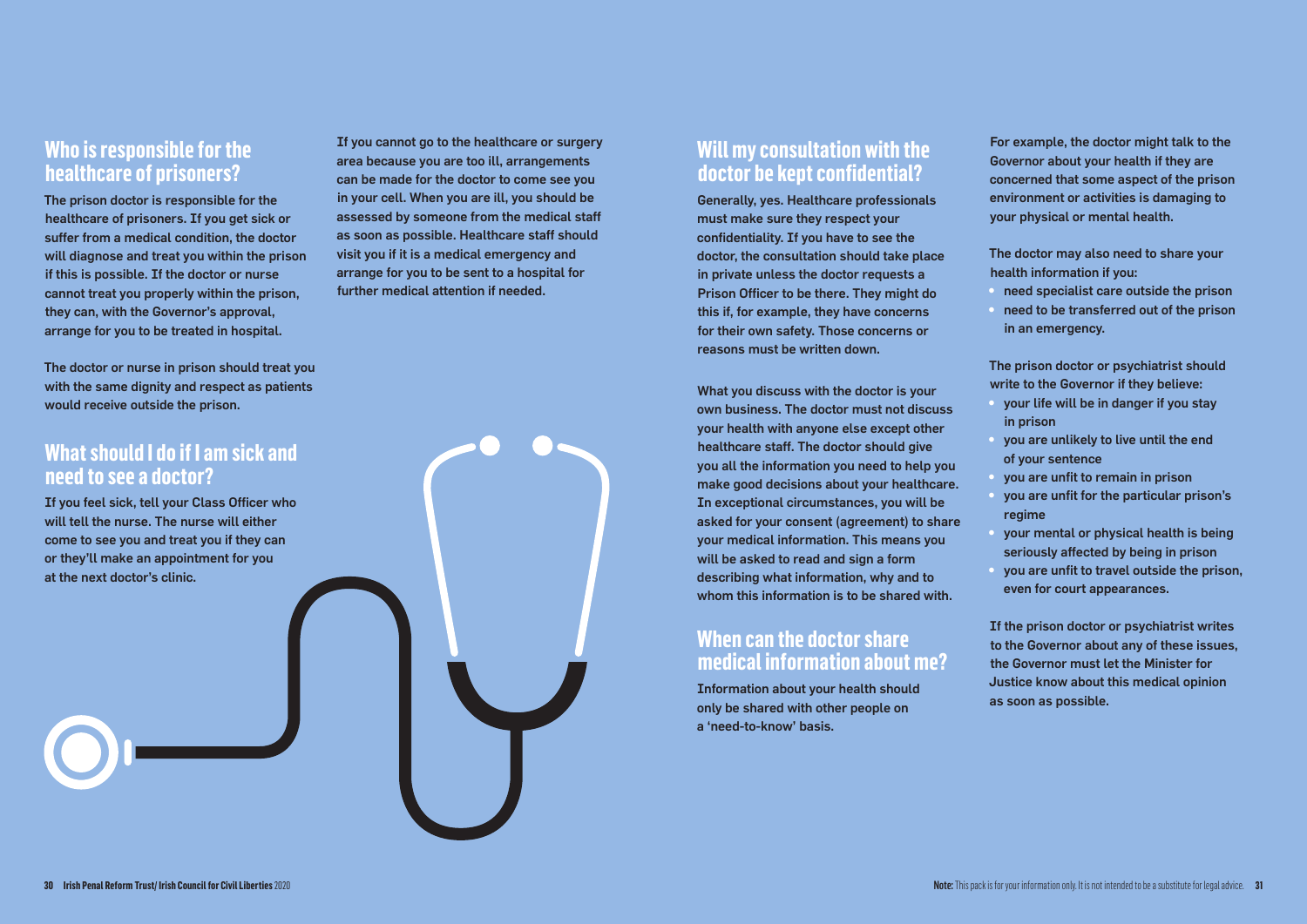## **If I have a mental health problem, can I access any special services?**

If you are suffering from a mental health problem and you want or need to talk to someone about it, the Irish Prison Service must do its best to provide you with the services you need.

All prisons have access to mental health services and the doctor will make arrangements for treatment if they think it's necessary.

The first thing to do is to talk to the prison nursing staff, many of whom have mental health training. Addiction counsellors will see anyone with an addiction problem. The prison psychologist will see you and, if you need it, they'll treat you as much as they can.

The prison psychologist must always respect your dignity and confidentiality. If they are concerned about your safety or if they think you might be a risk to yourself or to others, they can make recommendations to the Governor about your needs.

The doctor in the prison must pay attention to any mental health problems you have. They can then ask the prison psychologist or the Governor to send you for a mental health assessment.

The failure to provide you with adequate psychiatric healthcare could be found to be a breach of the European Convention on Human Rights.

## **If I have a drug problem, can I access treatment services in prison?**

Yes. If you are taking drugs or are addicted to drugs, then there are drug treatment programmes available to you while in prison.

These services should be the same as services that can be found in the community and should be suitable to the prison setting. If you have a history of opiate use and you test positive, you may be offered medical help to detox.

# **If I am worried about my sexual health, can I access screening and treatment services in prison?**

Yes. You should speak to the medical staff at the prison about getting a blood test to set your mind at ease If you are worried you have:

- a sexually transmitted disease or infection
- HIV, hepatitis B or hepatitis C.

All prisoners are offered a hepatitis B vaccination and screening for bloodborne viruses like hepatitis and HIV.

## **What happens if I have a contagious disease like Covid-19 or TB?**

If you have a contagious disease you should tell the nurse when you're being admitted to prison. Healthcare staff will contact the Public Health Department.

If there's a danger that you could infect others, you will be separated from other prisoners as quickly as possible to stop the spread of the disease.

The medical examination identifies any possible contagious diseases in prisoners, so you can be kept apart from other prisoners and treated.

When you are being committed, you should be asked specific questions about the symptoms of any illnesses you have or have had in the past. You'll also be asked about any:

- medications you are taking
- history of contact with any infectious diseases.

All prisoners should, if possible, be put in a cell on their own until they have been medically checked. Infectious diseases may be more likely to spread in prison due to the close contact prisoners may be in with each other, particularly if you are sharing cells.

If the nurse suspects that you might have TB or Covid-19 when you are committed, you should be isolated in suitable accommodation until the diagnosis is confirmed. If you receive a positive test result, appropriate action will be taken to make sure the disease does not spread any further.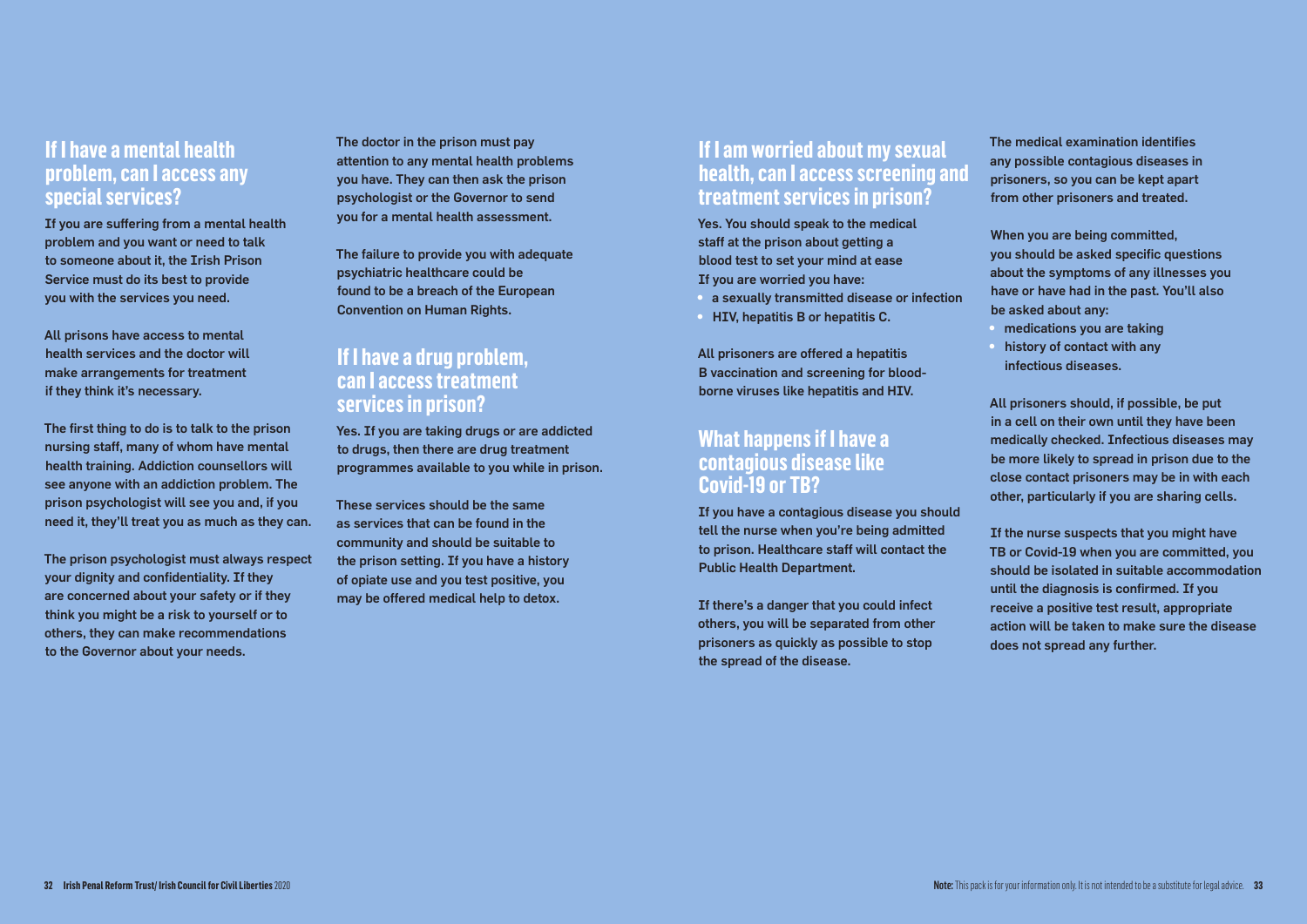# **What are my healthcare rights if I have a disability?**

You have the same healthcare rights as everyone else.

You will have a full health check with the prison doctor or nurse when you come into prison. They may ask you if you have a disability. This is a good time to tell them you have a disability so you can get the support you may need. If you tell them that you have any type of disability, your needs are more likely to be met.

This is because, by law, the prison has a duty to accommodate your needs within reason if you have a disability. This is called a 'reasonable accommodation'. However, if the 'accommodation' or support is very expensive or it is difficult to provide, the Prison Service may not have to provide it.

You may also ask staff for support later on.

If a prison doctor says that you need remedial physical education or therapy, the Governor should, if possible, provide these services to you.

It is very important for your own safety that you say if you have a disability, including deafness or sight problems. This is so that you can be cared for properly if there is an emergency like a fire.

See section on 'Different types of prisoners' (page 50) which includes more information on your rights if you have a disability.

# **Will I be able to see a dentist?**

Yes. All prisons have arrangements so that you can access the same standard of dental treatment that is available in the community. You can ask to be placed on the list for the dentist and, in some instances, the prison doctor or nurse may refer you.

# **Safety**

## **Will I be protected by prison staff while I am in custody?**

You should be, yes. The Governor and Prison Officers have a duty to keep you safe while you are in prison. The Governor must make sure the prison regime is orderly and that all prisoners are safe from harm, either from others or from themselves.

Prison Officers are responsible for the dayto-day well-being of all prisoners. A Prison Officer must tell the Governor or other higherranking officer immediately if they believe that you might need:

- medical care
- psychiatric care
- other assistance
- special care
- close observation.

The Governor may decide to order you to be monitored if it is brought to their attention that you are:

- likely to harm yourself or someone else at risk of harm
- you pose a risk to security or order in the prison. (Rule 80)



This monitoring will last for as long as there is a risk. The details will be recorded.

## **What does removal 'on grounds of order' mean?**

A Governor may decide 'on grounds of order' that you are not allowed to:

- a) take part in authorised structured activities, like education,
- b) take part in recreation with others, and/or
- c) associate with other prisoners. (Rule 62)

The Governor should only give this instruction if they believe that to allow you to do so, would result in a significant threat to the maintenanceand good order in the prison. This means that it would cause significant disruption or threaten safe and secure custody of you and others.

You should get written reasons explaining why the Governor made such a decision. A review of this decision should take place at least once every seven days after the original direction was given. You should be told about the result of this review.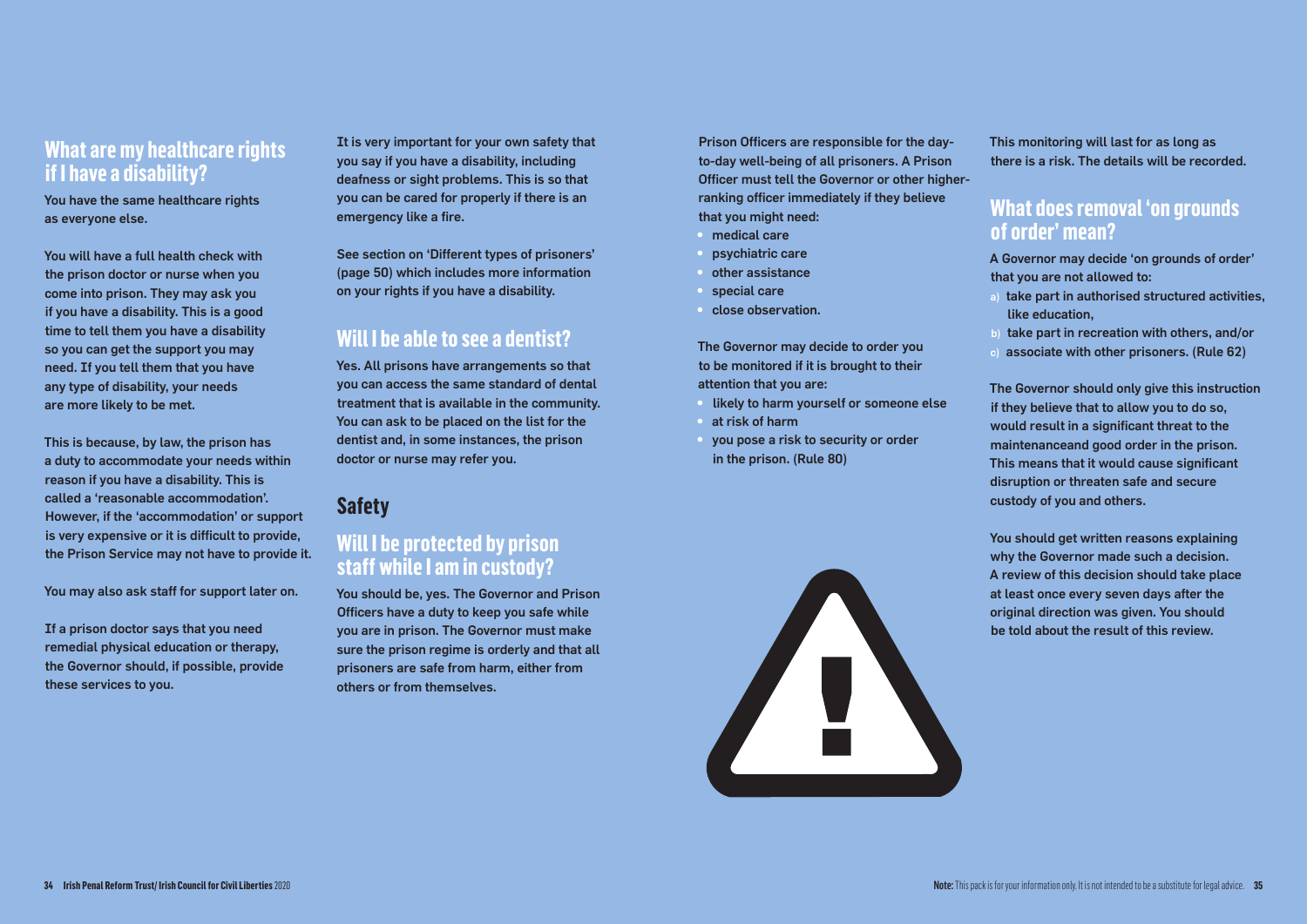The Governor should have written records of:

- any direction they give
- the period for which you will be removed from normal activities
- the reasons why the direction was given
- your views
- decision made after a review.

If you are removed 'on grounds of order'. the Governor should ask the doctor to visit you. If you have any medical condition, the doctor should keep it under regular review. The Governor should also inform the chaplain who should be able to visit you at any time.

The Governor should submit a report to the Director General of the Irish Prison Service to justify the need for any continued removal, which is more than 21 days. If the period is to be extended beyond 21 days, the Director General of the Irish Prison Service should then authorise it.

# **What does it mean to be put 'on protection'?**

If, for some reason, you do not feel safe in the general prison population, you can ask to be put 'on protection'. This means you would be separated from other prisoners. If the Governor becomes aware that you are at risk of harm, based on the information available they will decide whether or not to put you on protection. Therefore, you can be placed 'on protection' on either a voluntary or involuntary basis. (Rule 63)

If you are placed on protection, the Governor must keep a detailed record of your protection regime.

This must include:

- the reasons for placing you on protection
- the date and time it started
- any views you expressed on the matter
- the date and time the protection ends.

## **If I am on protection can I still have access to education and work facilities?**

Generally, yes. If you are placed on protection, and the Governor thinks that it would be in your best interests, you can take part in supervised structured activity with other prisoners 'on protection'.

However, if the threat to your safety is so large that you cannot mix with any other prisoners, you will only have access to a 'restricted regime'. This means you may get as little as one hour of recreation or outdoor activity a day. All prisoners should have at least two hours out of their cell a day.

# **What is solitary confinement?**

Solitary confinement is when you are held in a cell on your own or with a small number of other prisoners for 22 hours a day or more.

# **What are my rights if I am held in solitary confinement?**

By law, you should have a daily minimum of two hours out of your cell. (Rule 27 [1]) During this time, you should have an opportunity for meaningful human contact with other people. This means you should have contact with another person close enough to you so you can have a conversation. The contact you have with other prisoners is at the discretion of the Governor.

# **When could I be placed in a special observation cell?**

A special observation cell is a cell that has special safety features to make sure that a prisoner placed there is safe and cannot selfharm. If staff are concerned that you may hurt yourself or others, the Governor may decide to place you in this type of cell for up to 24 hours. They will only do this if there is nothing else they can do to avoid such harm. (Rule 64)

In 2005, the Irish Prison Service (IPS) decided that 'special cells' would be divided into two types:

- safety observation cells
- close supervision cells.

The Governor should only put you in a safety observation cell if they believe:

- you need frequent observation for medical reasons, or
- you are a danger to yourself, for example, because you are at risk of self-harm or suicide.

A safety observation cell has special features, furnishings and ways to observe those inside to improve their safety. You should not be put in one of these cells unless it is necessary for your immediate well-being. It is not appropriate for prison authorities to put you in a safety observation cell for any other reason.

As soon as possible after you are put in a safety observation cell, a prison doctor should examine you. If the prison doctor advises that you should be put somewhere else, the Governor must review the matter. If the Governor goes against the advice of the prison doctor, they must write down the reasons for this.

If you have been disruptive or if you pose a danger to others, you may be put in a close supervision cell. This is a cell with special features, furnishings and methods of observation. These improve safety for yourself and other prisoners and help to keep good order in the prison. As soon as possible after you are put in a close supervision cell, a prison doctor should examine you.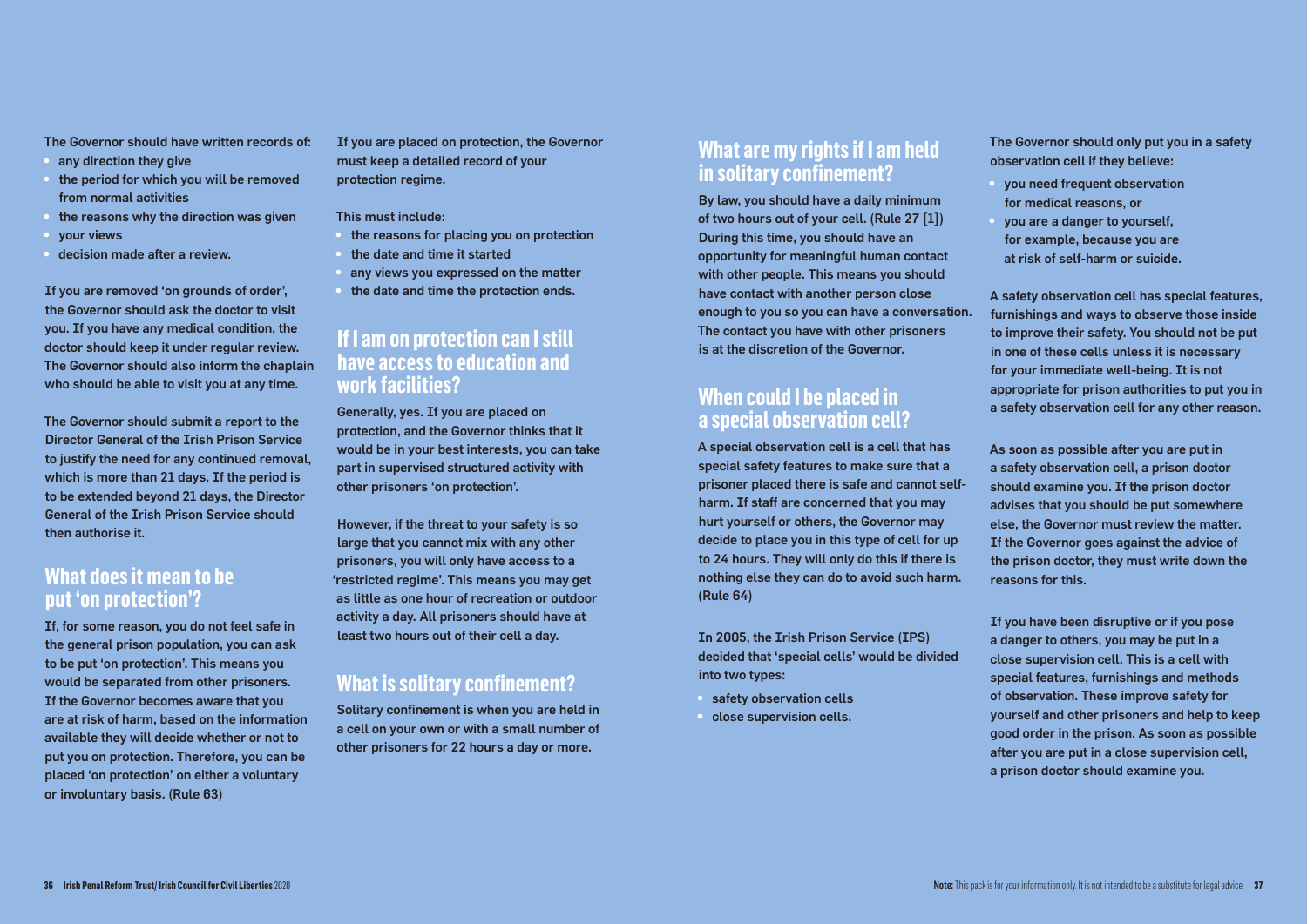You should not be held in a special observation cell as a punishment.

# **What are my rights if I am placed in a special observation cell?**

#### The Governor should record:

- the decision to place you in the cell
- the date and time you were placed in the cell
- the reasons why the decision was given
- the date and time of when you left the cell
- all visits you receive during the period.

The Governor should also record any request you make to receive a visit from the:

- doctor
- **psychologist**
- chaplain
- healthcare professional
- legal advisor

and their response to such request.

Any other significant requests you make should also be recorded.

If you are in a special observation cell, the following should happen:

- a prison doctor should examine you as soon as possible
- the Governor and the doctor should visit you in a special observation cell at least once a day.

#### Clothing

You may be asked to remove your clothing including underwear when you are placed in a special observation cell. The Governor may ask you this to ensure your own safety from self-harm. However, if your clothes have to be removed for your safety they should be removed with regard to your dignity.

You should not be left without clothes in a special observation cell, however, you may be provided with different clothing that won't pose a risk to your own safety.

#### Prison Officer Check

A Prison Officer should check on you every 15 minutes when you are being held in a special observation cell.

#### Governor Must Authorise any Time Over 24 Hours

You can only be held in a special observation cell for more than 24 hours if the Governor directs it, having consulted the prison doctor and considered all other relevant matters.

#### Up to Five Days

Generally, the longest you can be held in a special observation cell is five days. This time period can only be extended with the written permission of the Director General of the Irish Prison Service.

# **Are Prison Officers allowed to use force against me?**

Prison Officers may only use force when it is strictly necessary and proportionate so that they can keep or restore order or safe and secure custody. (Rule 93) Prison staff may use restraint if they are concerned you may:

- injure yourself or others
- cause significant damage to property. (Rule 65)

A Prison Officer should not hit you unless it is to prevent injury to themselves or others. If you suffer excessive force, you should immediately report the matter to the Governor who will start an investigation and report the matter to the Gardaí.

In such circumstances, the Prison Officer who used force on you must write to the Governor and explain why they used such force and how much force they used. If force is used on you, the Governor should make sure that you are examined by a healthcare professional as soon as possible after the event.

You may also report the matter to the:

- Minister for Justice
- **Office of the Inspector of Prisons**
- European Committee for the Prevention of Torture and Inhuman or Degrading Treatment or Punishment (CPT)
- UN Committee against Torture.

You could also speak to your solicitor about taking a legal action against the Prison Officer and the prison authorities.

## **Prison Procedures for Transfer, Temporary Release, Remission and Parole**

## **What is the procedure for being transferred?**

Each prison services a particular court area. When you are sentenced to prison, you will be committed to the prison named for the court area where you appeared during your case. The Minister for Justice may change the prison where you are to serve your sentence.

As a prisoner, you have no legal right to serve your sentence in the prison of your choice. However, you can apply to the Governor to ask for a transfer to another prison if you have a good reason. The Prison Service will try to make sure you are in a prison as close to your home as possible. The Irish Prison Service will also decide to transfer you from one prison to another.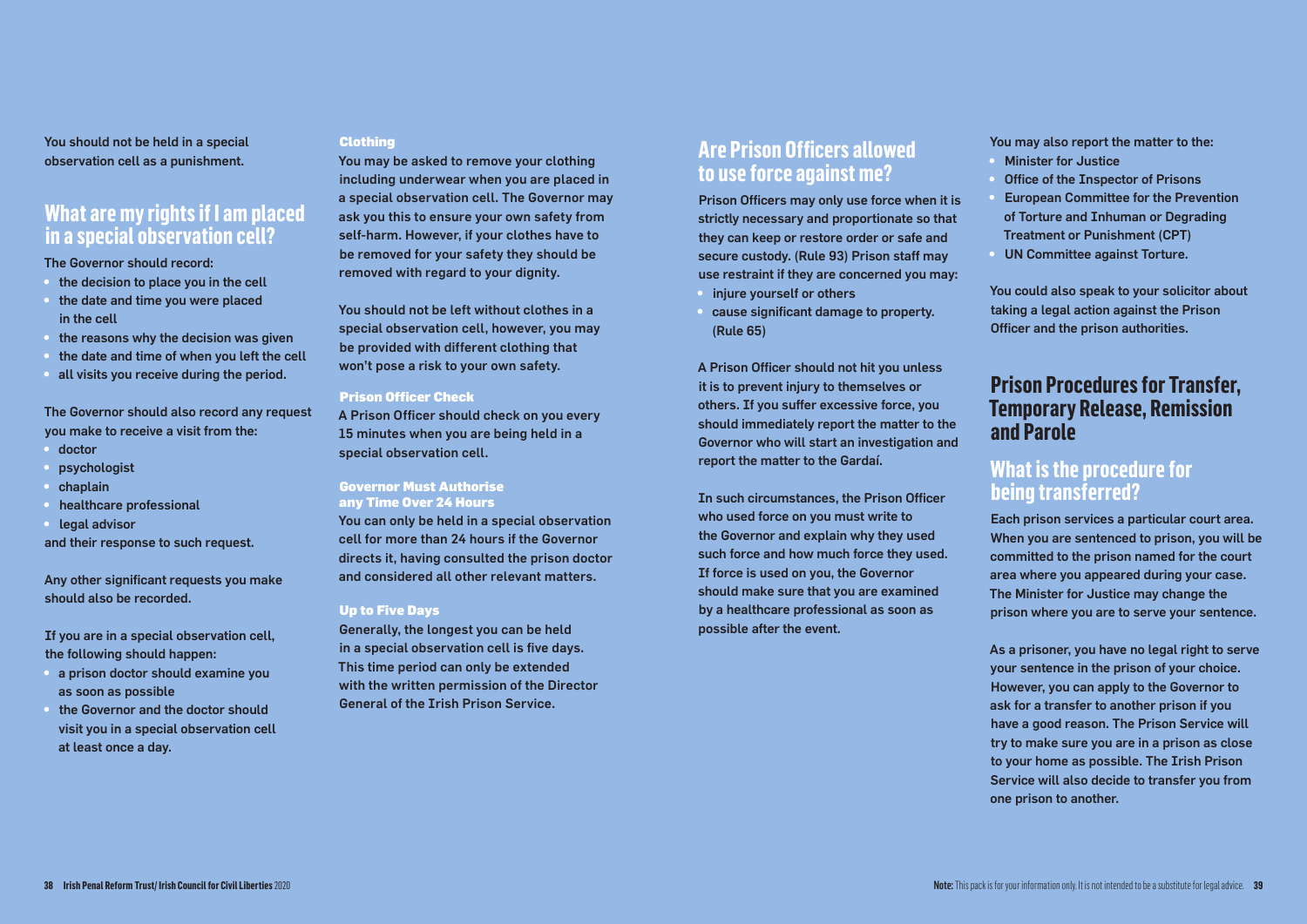If you are a foreign national and you wish to return to your own country, you may apply to the Minister for Justice for a transfer to serve your sentence in your home state. There is no quarantee that your application will be accepted. It is up to the Minister for Justice to decide.

Sometimes you may be transferred to another prison, the Central Mental Hospital or another place like a hospital for medical treatment. Other times you may be released on temporary release. If any of these transfers happen, the Governor must record the date and on whose order you were transferred or released. (Rule 60)

If you are transferred from one prison to another prison, you should be allowed, as soon as possible, to let a family member or friend know that you have been transferred. (Rule 5)

## **What happens when I am released, including temporary release?**

The Minister for Justice decides whether or not to grant you a temporary release. Temporary release means that you will be allowed to leave the prison for a certain period of time set by the Governor. The Minister will consider a number of things when deciding to grant temporary release.

#### These include:

- the offence you committed
- your family circumstances
- your attitude to rehabilitation
- your employment and training skills.

Temporary release is usually granted in these three circumstances:

- on compassionate grounds
- day-to-day and weekly release
- reviewable temporary release towards the end of your sentence.

#### Temporary Release on Compassionate Grounds

Temporary release on compassionate grounds may be granted if there is an emergency in your family, for example where someone has died or is seriously ill. You may also be released to go to special family occasions like weddings, christenings or communions, or to deal with family matters.

#### Day-to-day and Weekly Release

Day-to-day and weekly release is usually granted to allow you to do work outside the prison. In some circumstances a Prison Officer will go with you ('under escort'), or you may go alone.

Reviewable Temporary Release Reviewable temporary release towards the end of your sentence is like parole. It means early release from prison towards the end of your sentence. 'Reviewable temporary release' usually depends on certain conditions being met. In most cases, these may include a condition that you report to a Garda station on a regular basis. Of course, if you don't meet the conditions, the Gardaí may arrest and return you to prison immediately.

#### When Temporary Release is Not Allowed

The Minister will not release you for one or more of the reasons listed previously if they feel it is not appropriate to do so. The Minister may be unable to release you if it is against the law. You will not be allowed temporary release if you are charged or convicted of an offence and remanded to appear at a future court hearing.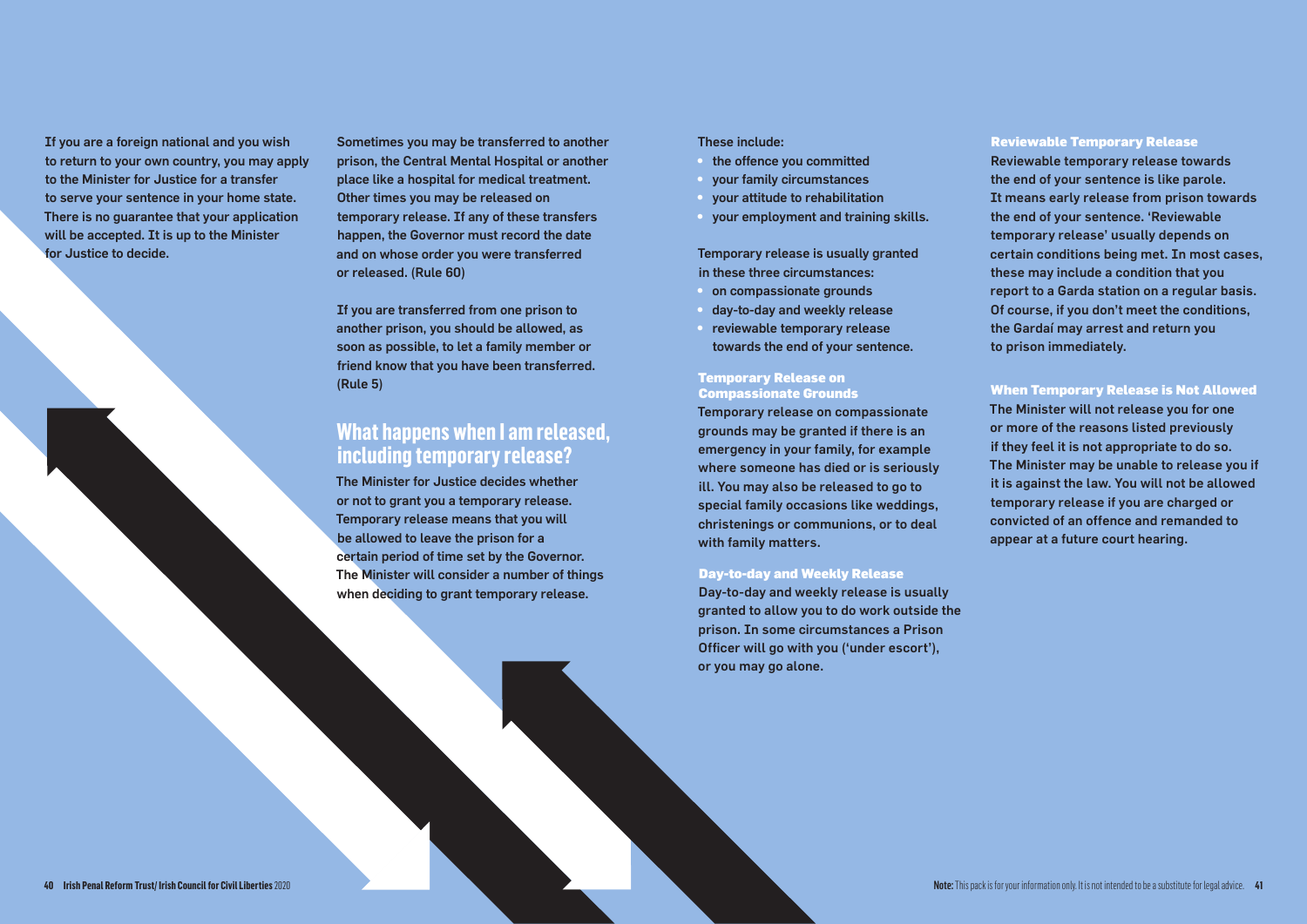### Providing You with Practical Things for Temporary Release

If you are granted temporary release, the Governor must make sure that you have sufficient means to travel to your destination. If you have no clothes of your own or if your own clothes are unsuitable, you should be provided with clothes suitable to your age and gender.

If you don't have enough money to get by when you're out on temporary release, the Governor should, if possible, provide you with as much as they think you'll need.

## **If I get temporary release, must I agree to certain things?**

Yes. The Minister for Justice can rule that a person on temporary release must:

- stay at a particular location, or
- stay away from a particular location, or
- both.

There may by other rules attached to your temporary release. If you are granted temporary release you must agree with any conditions that are set. For example, you might have to:

- go to a particular place each day or each week, like a Garda station
- avoid going to certain places or types of places.

## **What would happen if I did not follow all the conditions?**

If you break the conditions of your temporary release, you may be arrested without warrant and returned to prison. You may not be granted temporary release again. You might also be punished for not having followed the rules. If you do not return when your period of temporary release ends, you could be charged with being 'unlawfully at large'. This means that you are out of prison when you should be in prison.



## **Other than temporary release, can I be released early from prison?**

Yes, you can, however, there is no right to early release. Currently, there are programmes that allow you to be released early from prison (although you will still have to serve the rest of your sentence in the community).

For example, if you are serving a prison sentence of between three and 12 months, you may qualify to take part in the Community Support Scheme. Under the Community Support Scheme, you can be released from prison and supported in reintegrating back into the community.

If you are serving a sentence of more than one year and fewer than eight years, you may qualify for Community Return. Under the Community Return Programme, you can be released from prison after serving at least half of your sentence. You complete the rest of your sentence by carrying out community service.

The Irish Prison Service and the Probation Service decide if you are suitable for these programmes.

# **How do I get remission?**

The term 'remission' describes the early and complete end of your sentence. It is based on good behaviour during the sentence. Remission means you can earn up to one quarter off your whole sentence by good behaviour.

For example, if your sentence is 24 months long, remission means you can get out in 18 months, six months earlier.

You cannot get remission if you are serving a life sentence or you are in prison because of contempt of court. In practice, one quarter remission is automatic if you do not commit an offence in prison. This is called 'standard' remission.

# **What is enhanced remission?**

The Minister for Justice decides whether or not to grant **enhanced remission**, which you need to apply for. Enhanced remission would reduce your sentence by up to one third. A third off a 24-month sentence would mean you could leave prison eight months earlier. For this type of remission, you must show further good behaviour by getting involved in authorised structured activities. The Minister must be satisfied that you are less likely to re-offend and you are better able to go back into the community.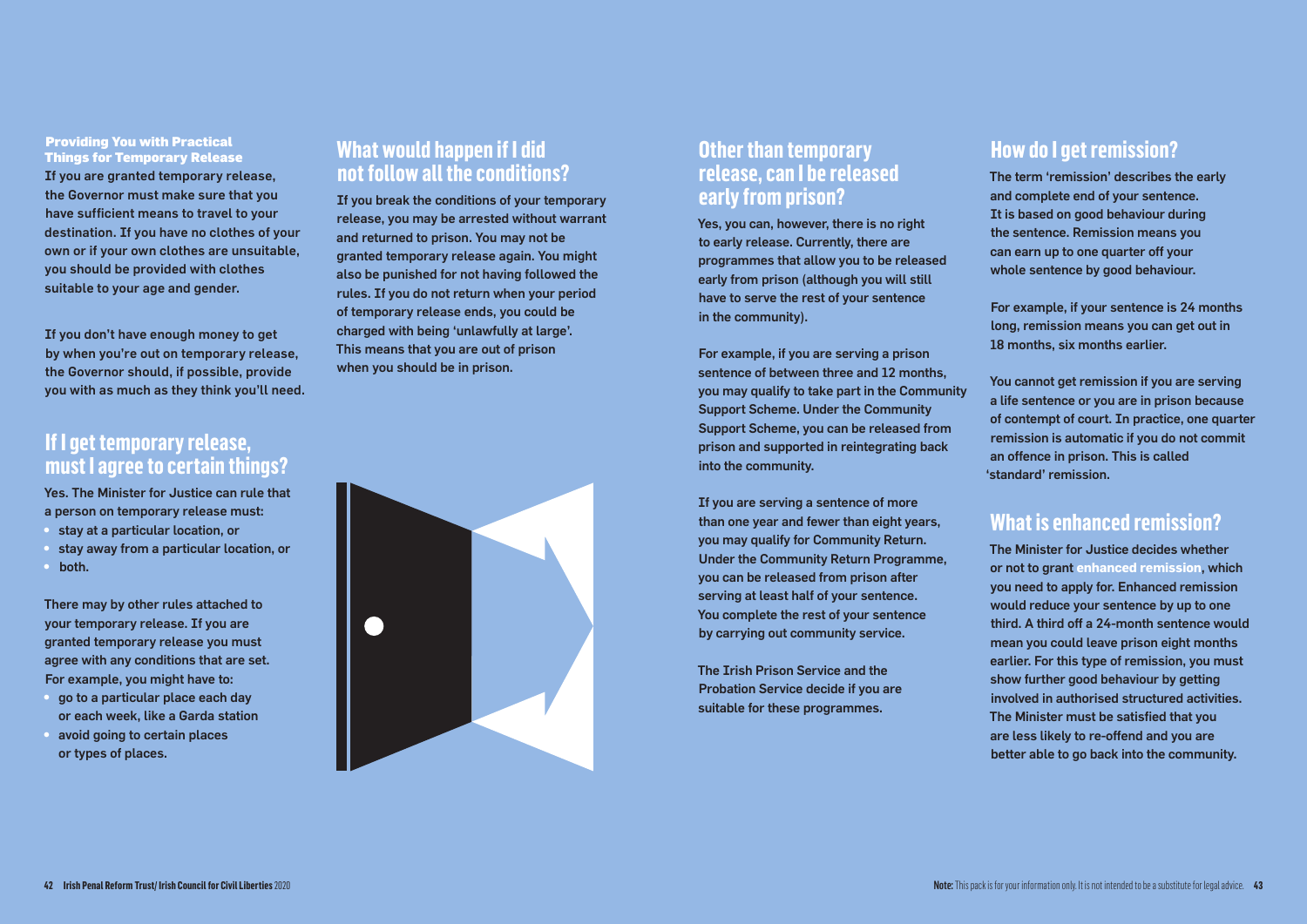The Minister must inform you in writing if you are going to get enhanced remission and by how much they will reduce your sentence. If the Minister refuses to give you enhanced remission, they must write to you telling you why. The Minister may consider the following circumstances when deciding whether or not to give you enhanced remission.

### 1. Structured Activities

How much and in what way you took part in structured activities in prison, for example, in education.

#### 2. Your Behaviour

If you took action to address your offending behaviour.

#### 3. Seriousness of Your Offence

The nature and gravity of the offence for which you are serving a prison sentence.

#### 4. Original Sentence

Your original sentence and any recommendations made by the court that sentenced you.

5. How Long You've Served The period of the sentence served by you so far.

#### 6. Any Threats You Pose

The potential threat to the safety and security of members of the public (including the victim of the offence) if you were released from prison.

#### 7. Other Offences

If you were convicted for any other offence before being convicted of the offence that you are now serving a sentence for.

#### 8. Your Behaviour

Your behaviour while in prison or during a period of temporary release.

#### 9. Any Reports

Any report of, or recommendation made by:

- a) the Governor of the prison concerned, or the person temporarily carrying out the role of the Governor
- b) An Garda Síochána
- c) a probation officer
- d) any other person the Minister thinks may help them to decide about your application.

## **Parole**

## **What is parole and how does the parole system work?**

The term 'parole' means temporary release for people serving longer sentences, including life sentences. Usually, the Board tries to review individual cases half-way through your sentence or after seven years, whichever comes first.

The Parole Board's main role is to:

- manage long-term prison sentences so that prisoners are given the best opportunity to rehabilitate themselves
- advise the Minister for Justice on what it thinks is the best way to manage a prisoner's sentence.

Before the Parole Board can review your case the Minister for Justice must first refer it to them. The Irish Prison Service will tell the Parole Board if your case should be reviewed in the next 18 months.

#### 'On Licence'

If you are on temporary release (parole) you are 'on licence'. This means that if you are given parole or temporary release, there may be conditions that apply to your release. This could include supervision by the Probation Service.

If you do not follow these conditions, you could:

- be called back into prison
- have to serve the rest of your sentence in prison rather than in the community
- have to wait for another parole review.

## **What influences the Parole Board's recommendation on my release?**

The safety of the public is top of the Parole Board's priorities. The board advises the Minister of your progress to date. The main factors taken into account are the following.

### Your Offence

The type of offence and the seriousness of it.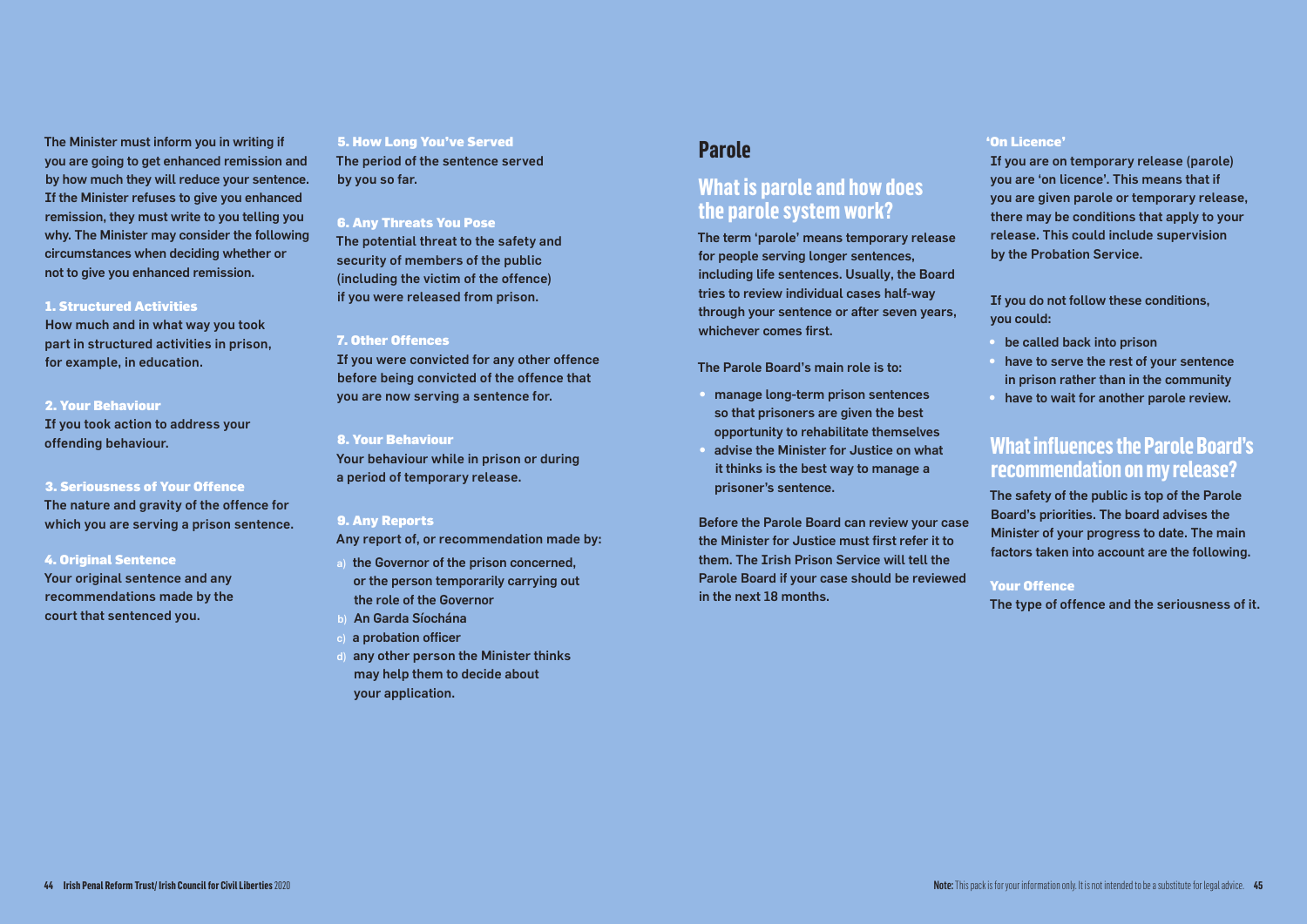#### Your Sentence

The sentence you're serving and any recommendations made by the Judge. How much of the sentence you have served at the time of the review.

#### **Threat**

The level of threat you pose to the safety of the public should you be released.

### Risk of Further Offence

How high the risk is of you committing further offences while you're on temporary release or parole.

#### Risk of Absconding

The risk of you failing to return to custody from any period of temporary release.

#### Prison Conduct

Your conduct while in prison.

### Your Use of Therapeutic Services

How much you have used the therapeutic services available, like counselling or courses related to the offence committed. And how likely it is that temporary release would improve your prospects of safely reintegrating when you go back into your community.

#### Minister Makes Final Decision

The Minister for Justice makes the final decision on parole, based on the recommendations of the Parole Board. The Minister usually, but not always,accepts the recommendations of the Parole Board.

## **Parole Act 2019: will allow Parole Board to make binding decisions**

A new law, the Parole Act 2019, was signed into law in July 2019 but it is not yet in operation (as of December 2020).

Under the Parole Act 2019, once it is in operation, the Parole Board will make binding decisions, independently of the Minister, about:

• the release of life-sentenced prisoners.

The Minister for Justice will decide when this new law will come into operation. A significant change under the new law will be that if you are serving a life sentence, your first parole review will take place after serving 12 years of your sentence.

# **If I am granted parole, will I be supervised in the community?**

Yes. The Probation Service will supervise you.

If you are released on parole from a life sentence and commit

- a further offence, you will:
- be arrested again
- put back in prison
- have to go through the whole process again before the Parole Board in the future.

## **Are there any offences that the parole process does not cover?**

Yes. The parole process will not cover you if you are serving a sentence for certain offences like, murder or attempted murder:

- of a Garda or a member of the Prison Service in the course of their duties
- for political purposes, of the head of a foreign state or a diplomat
- while supporting the activities of an unlawful organisation.

If you are serving a mandatory minimum sentence, you will not qualify for parole until you have served the minimum period. You can't get parole if you are detained by the Central Mental Hospital or in another designated psychiatric centre.

# **If I am not granted parole, when will I be eligible for parole again?**

The decision to refuse parole must be given to you in writing. It must give you the reason for the decision. It must also give a date, which can't be more than two years from the date of the initial decision, on which you will become eligible for parole review again.

You cannot reapply for parole until the date chosen by the Parole Board. The Board can include recommendations in the report about how you and the prison can manage your sentence, so that your future application will be successful.

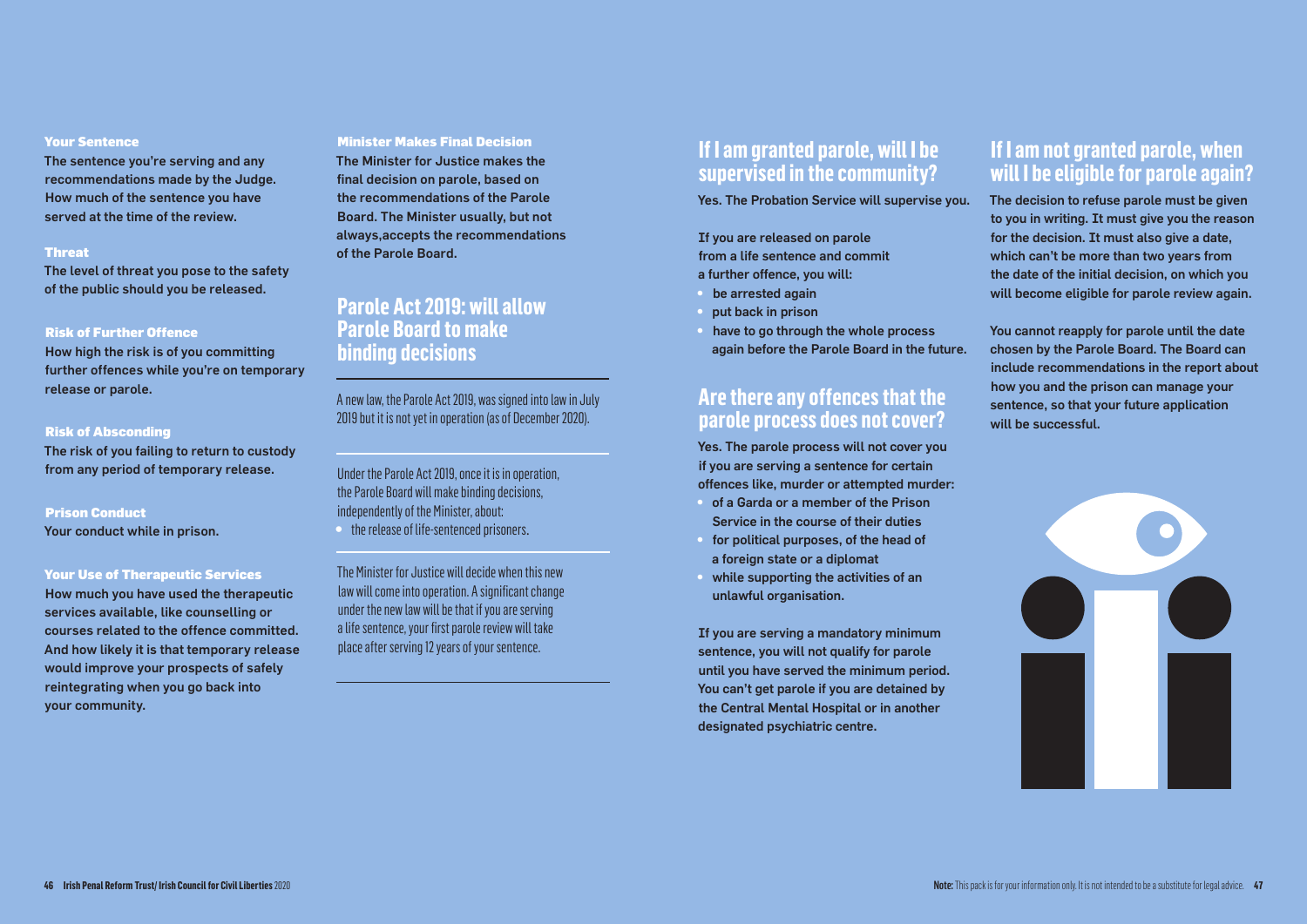## **Preparing for Release**

## **How can I prepare for going back into the community?**

If the Probation Service is to supervise you after your release, Probation Officers working in your prison can help you to prepare for life after release.

They can give you information and put you in contact with things outside the prison like:

- social services
- hostels
- training and treatment programmes individual and groups.

Probation Officers can also help you to reduce the risk of reoffending by guiding you on how to manage your:

- behaviour
- lifestyle
- personal affairs.

Probation Officers can also help you keep in contact with your family and community during your time in prison.

They should work under the Governor's direction to make sure that 'sentence management plans' are made and carried out. These should include plans for easing you back into society.

The Probation Service may supervise you after your release or it may not. It depends. If the Probation Service is not going to supervise you after your release and Probation Officers in the prison can't help, you can speak to a chaplain or other prison services like an Integrated Sentence Management Co-ordinator. They may be able to help you prepare for your release.

## **What happens if I don't have anywhere to go when I get out?**

If you don't have a place to go when you are released from prison, or you don't have a family member or friend who can put you up, talk to the:

- **Probation Officer**
- relevant community-based organisations
- a chaplain at the prison
- Resettlement Co-ordinator.

They might be able to help you or to put you in contact with hostel accommodation. The Resettlement Co-ordinator may be able to help sentenced prisoners apply for social housing support. They may also be able to help these prisoners apply for an emergency medical card. This card will be given to prisoners who qualify for it when they are being released.

To find out information about how to access homeless services, read the Citizens Information Service release booklet in the library for remand prisoners. Sometimes Chaplains will help remand prisoners to connect with the local authority, if the release date is known. Local authorities can sometimes help to get housing for prisoners.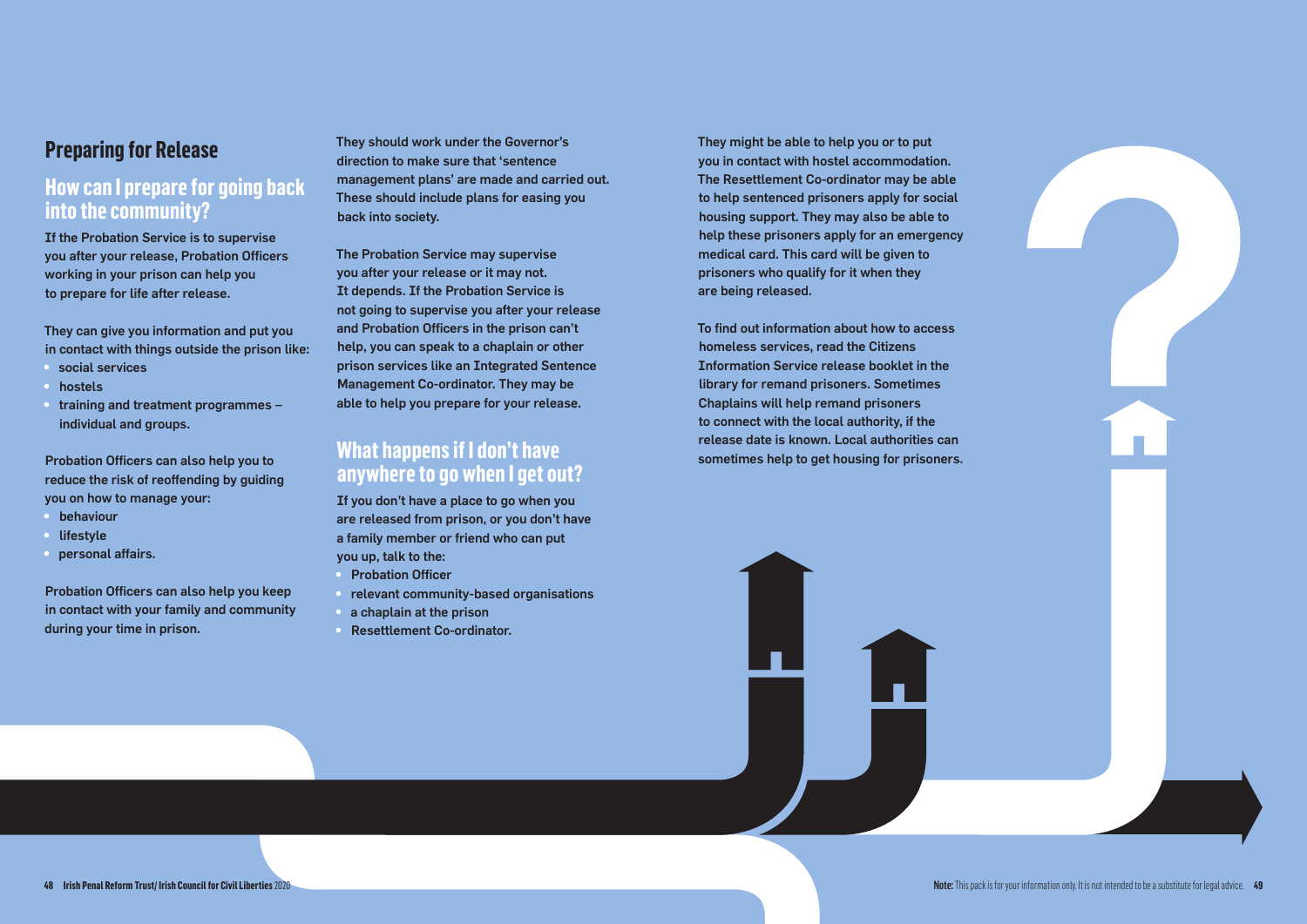# **Different Types of Prisoners**

# **Remand Prisoners**

## **What does being 'on remand' mean?**

If you are charged with an offence and you are in prison waiting for your trial, then you are 'on remand'. You can be remanded in custody or released on bail.

The decision to remand you in custody depends on a number of things, including:

- the type of offence you are charged with
- the evidence in support of the charge
- your previous history of turning up at court
- your previous behaviour while on bail (if you ever were)
- whether or not you are awaiting trial for other offences
- whether or not there is evidence that witnesses will be intimidated while you are awaiting trial
- whether or not a senior Garda officer believes that you need to be remanded in custody to prevent a serious offence being committed.

The District Court can remand you in prison for up to eight days – no more – on your first appearance at the court.

On your second appearance, you can be remanded for a further 15 days or for 16 to 30 days if you and your legal advisor agree.

Your rights as a remand prisoner are not the same as sentenced prisoners in relation to visits. There is further information on this below.

# **If I'm on remand, will I be placed with convicted prisoners?**

This depends on what prison you are sent to on remand. The Minister has to, as far as it is possible, separate remand prisoners from sentenced prisoners. (Rule 71) This is to maintain the safety of prisoners and staff and to protect the human rights of prisoners as far as possible.

If you are a male remand prisoner in Dublin, you may be sent to Cloverhill prison. It is the only prison in Ireland which is just for remand prisoners. If you live outside Dublin, then you will be remanded in the nearest prison to you and you might have to share a cell with sentenced prisoners.

# **What right to visits do I have as a remand prisoner?**

Remand prisoners have the right to a 15-minute-long ordinary visit each day, for up to six days of the week (see section on visits earlier in this booklet). A prisoner can name up to eight people on their visitor panel each month. Once you have nominated a person, they can book an appointment to visit you through the prison.

# **What access to a legal advisor will I have as a remand prisoner?**

All remand prisoners have the right to legal advice at any reasonable time.

# **Can I have access to private healthcare as a remand prisoner?**

Yes. Prisoners who have not yet been convicted can, with the permission of the Governor, access the services of a doctor or dentist other than the prison doctor or dentist.

The Governor must agree that there is a real medical need for the medical professional to visit the prison. (Rule 73)

If you are allowed to receive private healthcare, you will have to pay any expenses from the visit of the doctor or dentist to the prison. If you agree, the Governor can pay these expenses out of any money belonging to you which was kept by the Governor for safe keeping after you were admitted to prison. (Rule 74)

# **What type of regime will I have access to on remand?**

Remand prisoners may, with the agreement of the Governor, take part in authorised structured activities, like education or work, but you will not be forced to do this. (Rule 72)

# **Immigration Detainees**

# **As an immigration detainee what can I expect in prison?**

If you are not an Irish citizen and you are kept in prison for any reason, the prison Governor must make sure you:

- can contact a legal advisor
- **understand the rules about legal visits.**

Your legal advisor can visit you at any reasonable time during the day and you should always be allowed a visit from them.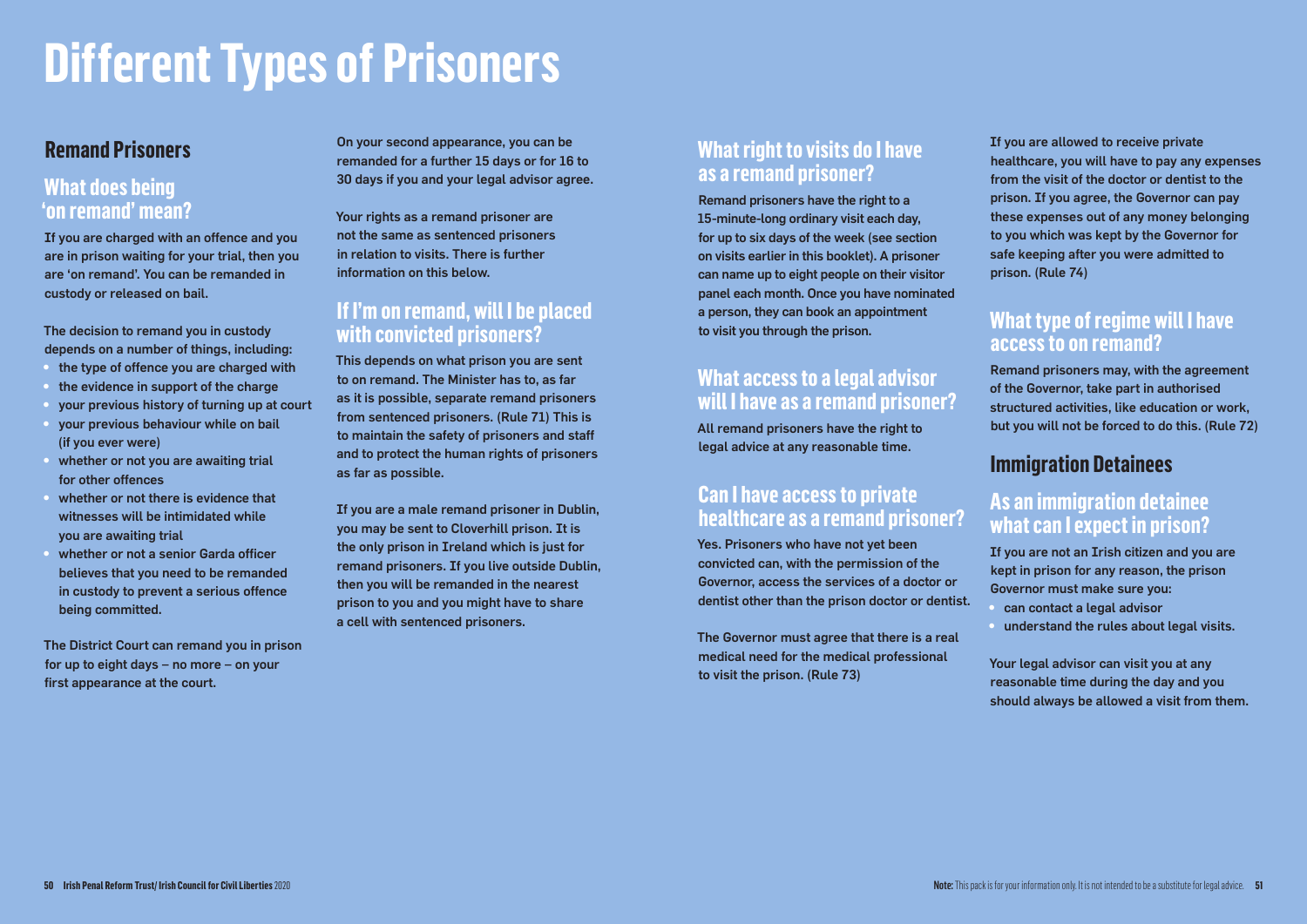# **What should I do if I am detained and want to apply for asylum?**

Asylum is protection from the State for people who have left their native country as refugees escaping from danger.

You should tell the Governor or your Class Officer that you want your legal advisor to visit you to start your asylum application. If you need an interpreter to help you communicate with your legal advisor, the Governor may provide one.

If you are applying for asylum, you should also be able to contact, (Rule 16), the United Nations High Commissioner for Refugees through their office in Ireland. You should also be able to contact any bodies that aim to protect the civil and human rights of foreign nationals or asylum seekers in Ireland or internationally like:

- the Immigrant Council of Ireland
- the Irish Refugee Council
- NASC (The Irish Immigrant Support Centre).

You should be allowed visits from these organisations. However, a Prison Officer can be there during the visit, unless the Governor says otherwise.

## **Foreign Nationals**

## **Can I be transferred to my home country to serve my sentence?**

If you are foreign national and you wish to return to your own country to serve your sentence, you can apply to the Minister for Justice for a transfer to service your sentence in your home state. Your application may or may not be accepted. There is no guarantee.

To be accepted, the consent of the Minister for Justice in Ireland, your home state, and your own consent are all needed.

# **Prisoners with Disabilities**

## **What are my rights if I have a disability?**

There are various types of disabilities, for example, you might have:

- autism
- a learning difficulty
- experience of mental health services • difficulties hearing, seeing or speaking
- difficulty getting around without devices, assistance or interpretation.

These combined with other various barriers may make it difficult for you to take part in society on an equal basis to others.

If you have a disability, you have the same rights as everyone else. Some things in prison may be more difficult for you if you have a disability. Therefore, you have a right to reasonable accommodation. This means the Irish Prison Service must take appropriate steps to meet your needs. This is to make sure you have access to the same rights as everyone else.

You have a right to understand:

- what you are being told
- what is expected of you
- to be understood.

For example, if you:

- find it difficult reading the time. you can get a clock in a different format
- have difficulties reading and writing, you can get support to fill in forms.

Let the prison staff know what works best for you, for example:

- **Easy Read**
- **Braille**
- Sign Language
- mobility aids
- assisted devices
- captioning
- audio recordings.

Prison Staff Have a Duty to Help You The prison staff have a duty to help you and must involve you in decisions that affect you.

The law says authorities like the Irish Prison Service have a duty to provide 'reasonable accommodation' for prisoners with disabilities. This means they should accommodate your needs as far as possible. However, be aware that the law states that if the accommodation is very expensive, the Prison Service may not have to provide it. The Prison Service may have to move you to another prison to meet your needs.

You don't have to say you have a disability if you do not want to. If you say it to prison authorities, you have a right to expect that this information will be kept confidential. If you do not tell people, people may not be able to support you because they will not know what support you need. If you ask for support but do not say you have a disability, you may be less likely to receive support.

Even if you do not describe yourself as having a disability, you have a right not to be discriminated by people who believe that you do have a disability.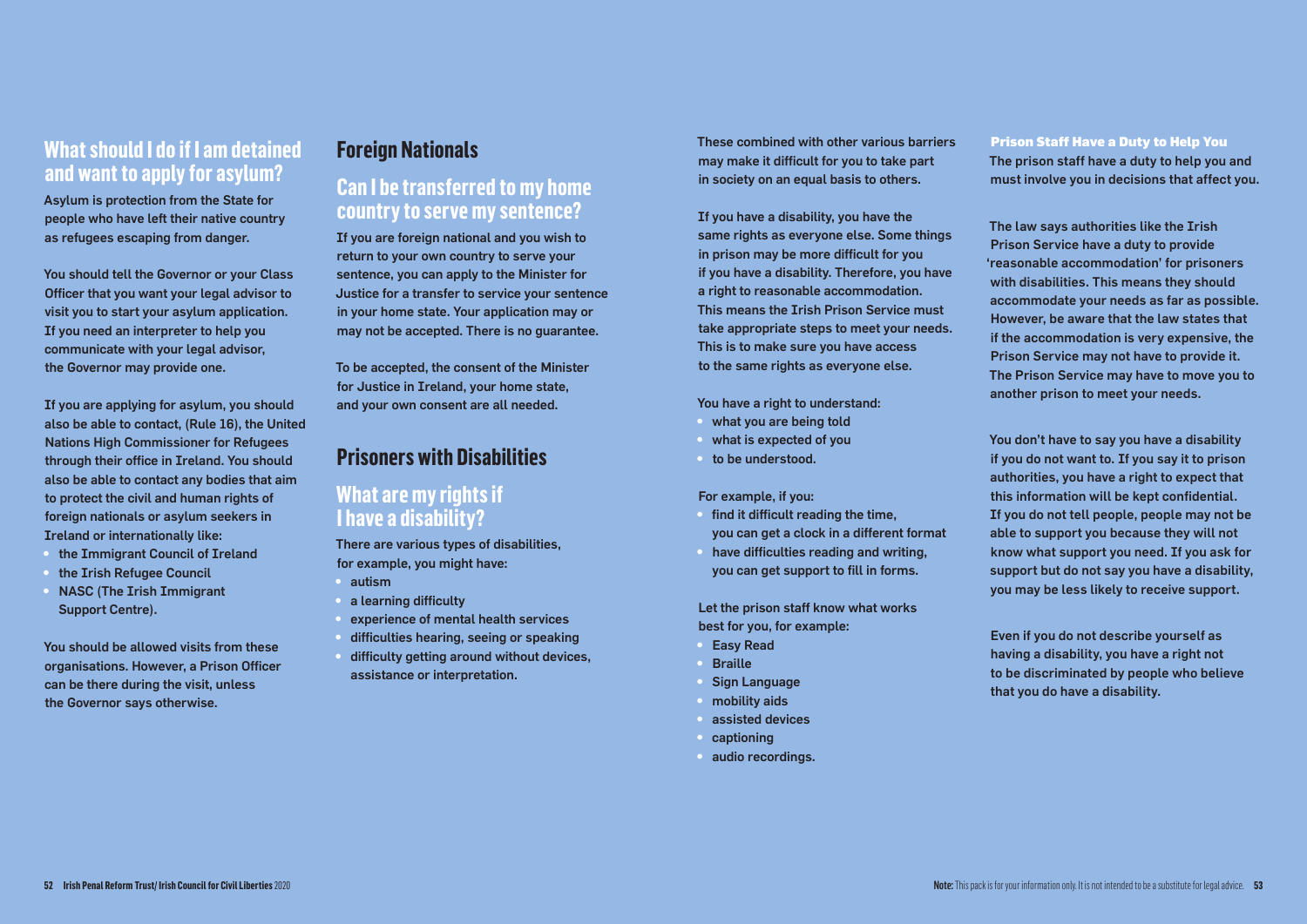Examples of discrimination in prison can be:

- not being able to take part in workshops, education or employment because there is no sign language interpreter
- not having access to the yard or gym because it is inaccessible
- not being given a wheelchair or cane when you need it
- not having an accessible cell
- being left in a cell all day because other parts of the prison are inaccessible
- being punished for breaking prison rules when rules were not communicated to you in an accessible way.

The Prison Service must make sure you have access to the same services and places as other prisoners. You can ask for extra support to do daily tasks or to take part in programmes within the prison including employment, education and rehabilitation programmes.

## **Female Prisoners**

## **As a female prisoner, how can I expect to be treated in prison?**

Women should be kept in separate areas to male prisoners, and male prisoners should not be allowed access to areas at the same time as female prisoners. However, the Governor may allow male and female prisoners to take part together in authorised activities. (Rule 52)

## **What happens if am pregnant, or have a baby when I am committed to prison?**

If you are pregnant and likely to give birth while you're in custody, the Governor will arrange it so that you can give birth in a hospital with suitable facilities outside the prison. (Rule 33 [2])

If a woman with a baby is committed to prison or if she gives birth in prison, arrangements can be made for the child to stay with her, for example, to allow for breastfeeding, up to the age of 12 months. (Rule 17)

The Governor will check with Tusla (the Child and Family Agency) and the Probation Service and may allow your baby to stay with you for up to a year. If the Tusla assessment says that it is best that your child stays with you in prison until they are 12 months, the Governor will make sure you have the items and food that your baby needs.

Your child can only be taken away from you if: • the court orders it

• you give your permission for the child to be removed.

Where you give permission for your child to be removed, this can only be done if the Governor also directs it. The Governor will only direct your child's removal after they have consulted with a prison doctor and other appropriate healthcare professionals. Your child will only be allowed to stay with you in prison after the age of 12 months in very special circumstances. If the Governor allows your child to stay with you for longer than 12 months, you will have to arrange for any items or care needed at your own expense.

Towards the end of the baby's time with you, your baby may be allowed to spend time outside the prison. For example, they may be able to spend a few days with the person who will care for them during your time in prison. This will allow you and the baby to prepare for eventual separation.



The Governor will check with you and Tusla as to whether your child will be placed in care when they leave the prison. The best interests of your child should always be the main concern.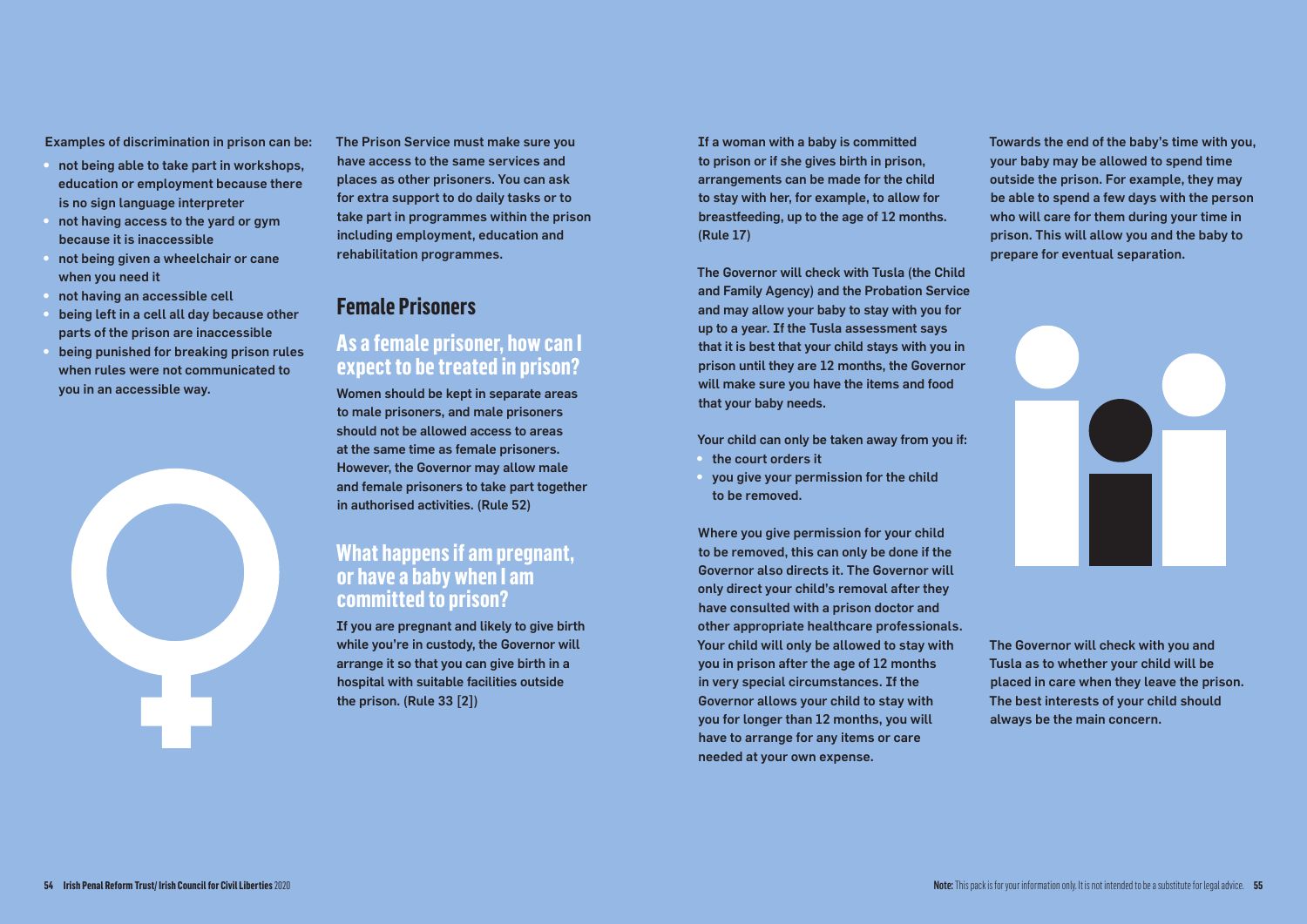# **Prison Discipline**

# **What could happen if I don't behave properly in prison?**

If you don't behave properly in prison, you could be in breach of prison discipline. This means you might be punished for disobeying (not following) the rules of the prison. This could happen if, for example, you:

- disobey lawful orders
- drink alcohol or take illegal drugs
- assault someone
- cause damage to property
- attempt to bribe a Prison Officer
- make false allegations (statement or claim) against any Prison Officer
- have prohibited items in your possession
- use abusive, threatening or racist language
- set fire to any part of the prison
- leave your cell or any prison area without permission.

A Prison Officer must report any breach of prison discipline to the Governor or to a Prison Officer of higher rank as soon as they become aware of it.

#### P19 Inquiry Form

The Governor does not have to hold an official inquiry into the breach of discipline, but if no inquiry takes place, the reason for this should be recorded. However, where the Governor chooses to hold an inquiry into your behaviour, they should write to tell you this, using a form traditionally called a P19.

You will have the right to attend the hearing. This should take place within seven days of the Governor's decision to hold the inquiry. You should be:

- told what you are supposed to have done wrong
- given an opportunity to examine or have explained to you any evidence that supports the allegation.

If you want to respond to the allegation, you can. If the Governor agrees, you should be able to call witnesses. You must give notice that you want to call such witnesses. You may also question witnesses through the Governor.

If the Governor is going to impose a penalty (punishment), you can make a plea in mitigation – give information that might make the punishment less severe.

If you are a foreign national, the Governor should, if necessary and possible, arrange for an interpreter to be present during the inquiry into your alleged (stated or claimed) breach of discipline.

## **If I am found guilty of a breach of discipline, how might I be punished?**

#### You may:

- receive a caution (a warning)
- be confined in a cell (other than a special observation cell, which should only be used for medical purposes) for up to three days
- lose up to 14 days remission
- lose certain privileges for a maximum of 60 days.

This temporary loss of privileges could include penalties like not being allowed to:

- access recreation time
- study
- send letters
- spend money
- make phone calls
- receive ordinary visits from anyone other than a family member.

You are still allowed ordinary visits from members of your family and professional visits from:

- solicitors
- chaplains
- doctors
- the Visiting Committee
- the Inspector of Prisons
- the European Committee for the Prevention of Torture (and Inhuman or Degrading Treatment or Punishment) (CPT)
- TDs (member of Irish Government) **Senators**
- the UN Committee against Torture
- the Irish Human Rights and Equality Commission (IHREC).

However, the Governor may decide not to impose the penalty (except the loss of remission) for up to three months from when the inquiry ended. If they do, and you meet certain conditions in the meantime, you won't be punished. If you don't meet them, the Governor may direct that the penalty be imposed.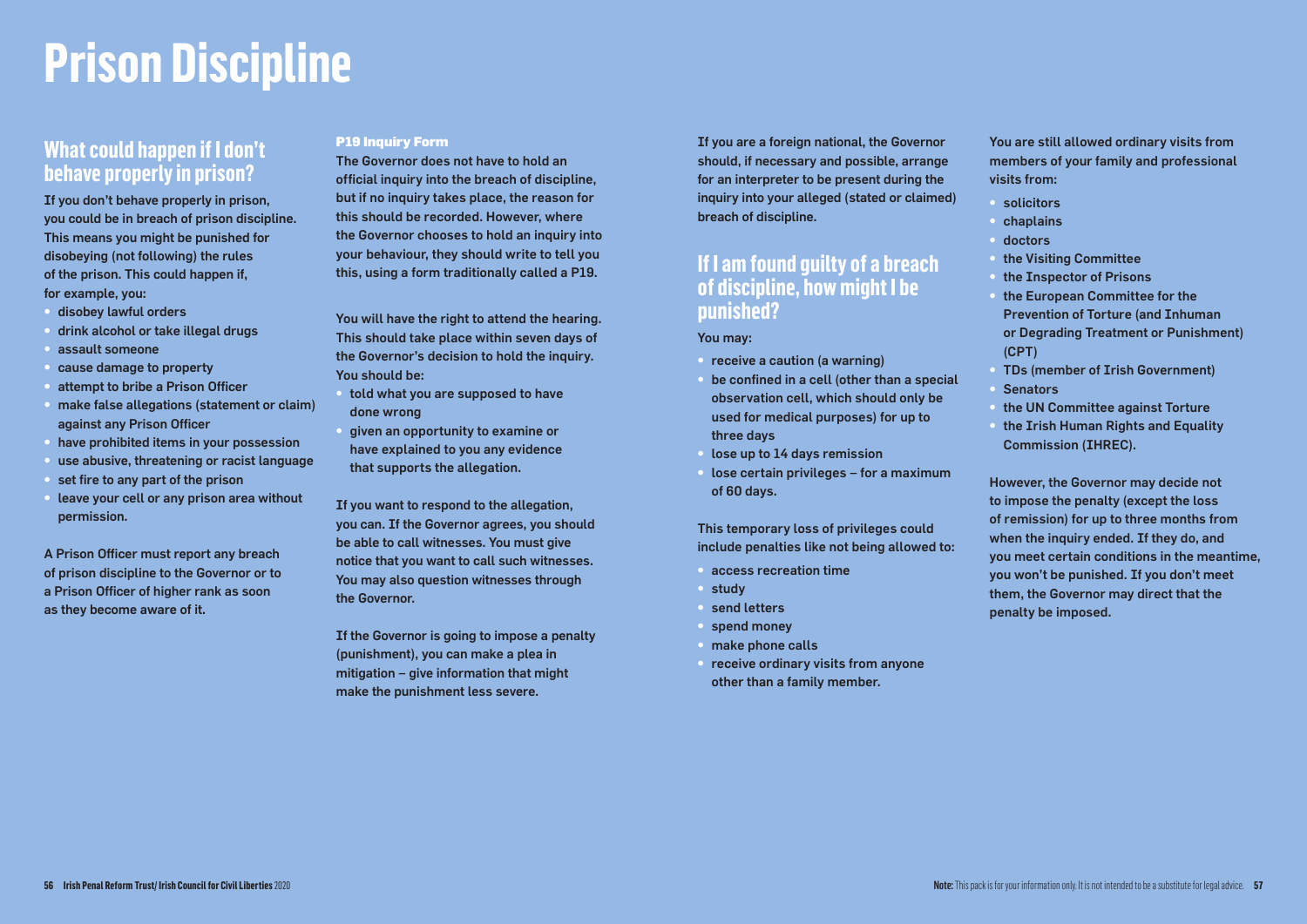## **Are there any types of punishments that would violate my rights?**

#### Yes. You should never suffer:

- group punishment
- a physical beating
- punishment by putting you in a dark cell
- punishment by putting you in a cell without enough heating or ventilation
- any cruel, inhuman or degrading punishment
- the use of restraints like shackles
- be punished by being placed in a special observation cell
- being deprived of food or sleep
- a sanction (threat of penalty) for an unspecified period of time.

# **Can I appeal the findings of the inquiry? Can I appeal the sanction that is imposed?**

Yes. If you are found quilty of a breach of prison discipline and you get a sanction, you can send a petition (write) to the Minister for Justice through the Governor within seven days to appeal:

- the finding
- the sanction or
- both.

After checking with the Governor, the Minister will either uphold (support) the Governor's finding on the sanction, or suspend or cancel the sanction.

A sanction can range from not being allowed to send or receive letters for a period of time, to the loss of 14 days of remission (possibility of early release). If you get the loss of 14 days of remission as a sanction, you can tell the Governor that you plan to appeal the decision to the Appeal Tribunal.

The Appeal Tribunal is made up of experienced practising barristers or solicitors. The Appeal Tribunal will hold a formal meeting (called a hearing) where they will consider if this sanction is fair or unfair. The Appeal Tribunal may invite written submissions (documents) from you and the Governor. You may go to the hearing and get legal aid, advice or representation (including possibly free legal aid) for the Appeal hearing.

The Appeal Tribunal may:

- agree **or** disagree with (and overturn) the finding that you breached prison discipline
- agree with **or** disagree with (and overturn) the sanction of loss of remission
- reduce the loss of remission (from 14 days to fewer days)
- substitute the loss of remission with another sanction (penalty).

The Appeal Tribunal should write to you to tell you about its decision.

# **Complaints**

# **What should I do if I think my human rights have been violated (not respected) in prison?**

If you wish to complain, either by speaking to someone or in writing, you should do so as soon as possible after you believe your rights have been violated.

As a first step, you can raise the matter with the Governor. The Governor should meet with you if you ask them to. (Rule 55)

Where you make a complaint, the Governor should decide on the complaint and notify you as soon as possible. The Governor should record the details of this meeting. You can also request a meeting with the Visiting Committee. (Rule 56)

You may write to the Governor asking them if you can meet with an officer of the Minister for Justice. (Rule 57) Where you make a complaint to an officer of the Minister, they can make a recommendation to the Governor.



Where the Governor refuses to put in place the recommendation of the Office of the Minister, the Director General may direct the Governor to comply with the recommendation.

## **If I make an allegation or serious complaint, what should I expect to happen?**

Any allegation (claim or statement) you make to a Prison Officer or member of the Irish Prison Service, about something that may be a criminal offence, should be reported to the Governor and An Garda Síochána.

It must be brought to the attention of the Governor where you allege any conduct against you of a nature and seriousness which would discredit the Prison Service.

This includes:

- assault or use of excessive force
- ill treatment
- racial abuse
- discrimination
- intimidation
- threats.

Every prisoner, Prison Officer and other prison staff member to whom this type of complaint is made must bring it to the attention of the Governor.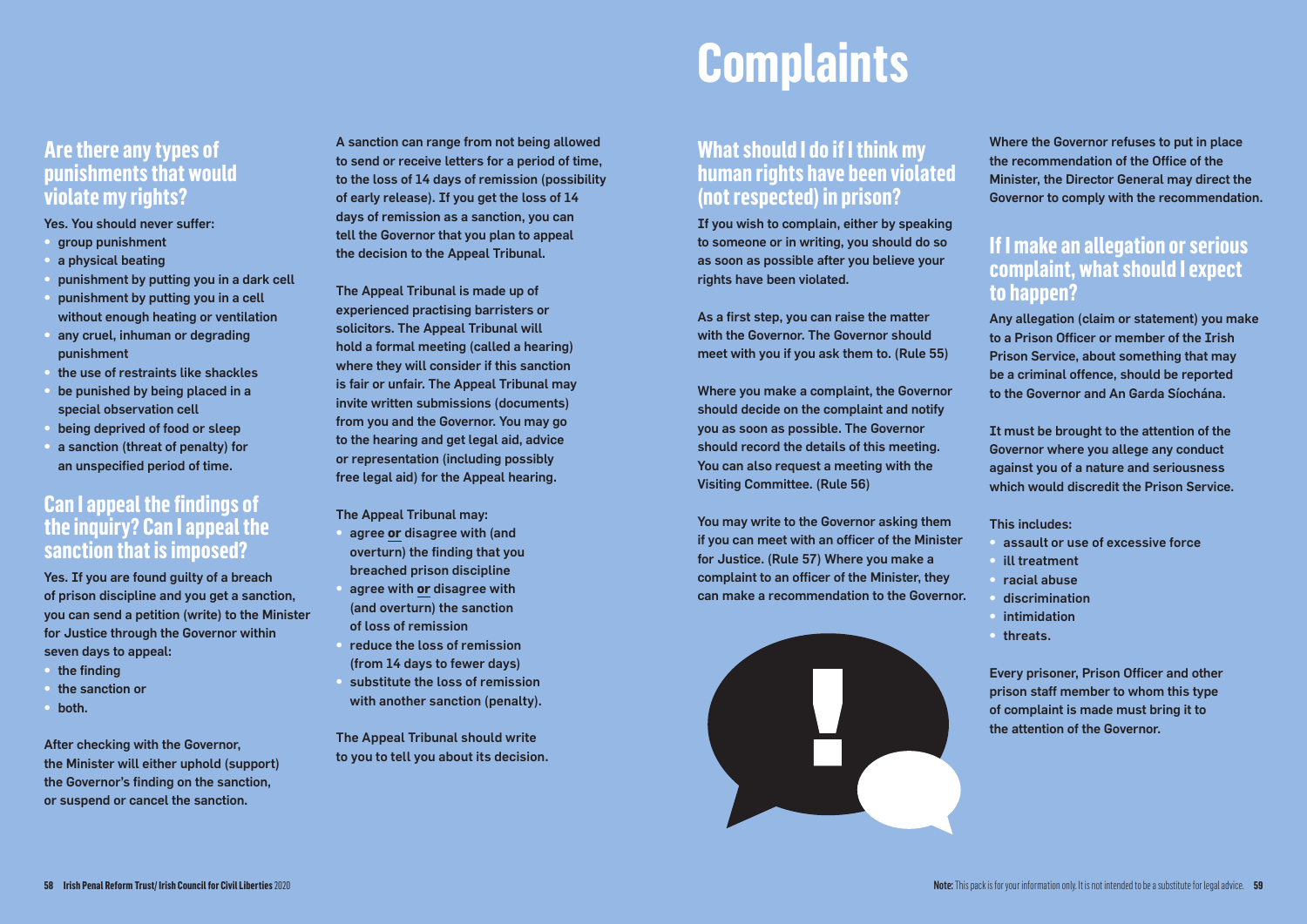In relation to these types of complaints, the Governor should keep a record of the following, the:

- 1 identity of the complainant (you) and the time and date the complaint was made
- 2 details of the complaint
- 3 time and date the complaint was notified to the Governor
- time and date of the notification of An Garda Síochána and the name of the member identified.

When the Governor is notified about the complaint, they should arrange for relevant evidence like CCTV recordings to be kept. These may be needed for any investigations by An Garda Síochána or any criminal proceedings. The Governor should arrange:

- for the prisoner to be questioned
- to record details of any injuries or marks
- to record the names of witnesses.

You should be given any help you need to record your complaint in writing. The Governor should take steps to make sure that you are not victimised.

The Director General of the Prison Service should appoint an external investigation team. You should be told who the members of the investigation team are and how you can contact the team. The Director General of the Prison Service may decide not to appoint an investigation team if they believe the complaint is vexatious or without foundation.

The investigation of the complaint should be finished within three months from the date of the complaint. The team should send the report to the Governor. If the Governor is the person about whom you are complaining, the report should be submitted to the Director General. A report should also be sent to the Inspector of Prisons.

## **What if I am not happy with the outcome?**

If you are not satisfied with the outcome (result) of the complaints process, you can write saying why to:

- the Director General of the Irish Prison Service
- the Office of the Inspector of Prisons.

The Inspector of Prisons has oversight of investigations into serious complaints. They should have access to relevant materials in the investigation and may investigate any aspect they see fit. There is currently no fully independent complaints mechanism for prisoners in Ireland.

# **Can I complain about the healthcare staff?**

Yes. You should explain your complaint in a letter to the Governor. It will then be investigated and sent to the Executive Clinical Lead of Healthcare of the Irish Prison Service.

Prisoners can also complain to the professional bodies governing doctors and nurses:

- the Irish Medical Council for doctors
- An Bord Altranais for nurses (see contacts section at end of this booklet for details).

## **What can I do if I have a complaint against the media?**

If a story published about you in a newspaper is false and harms your reputation, you can write to the Office of the Press Ombudsman to complain. If the Press Ombudsman thinks that your complaint is valid, they will try to settle it to the satisfaction of everyone involved.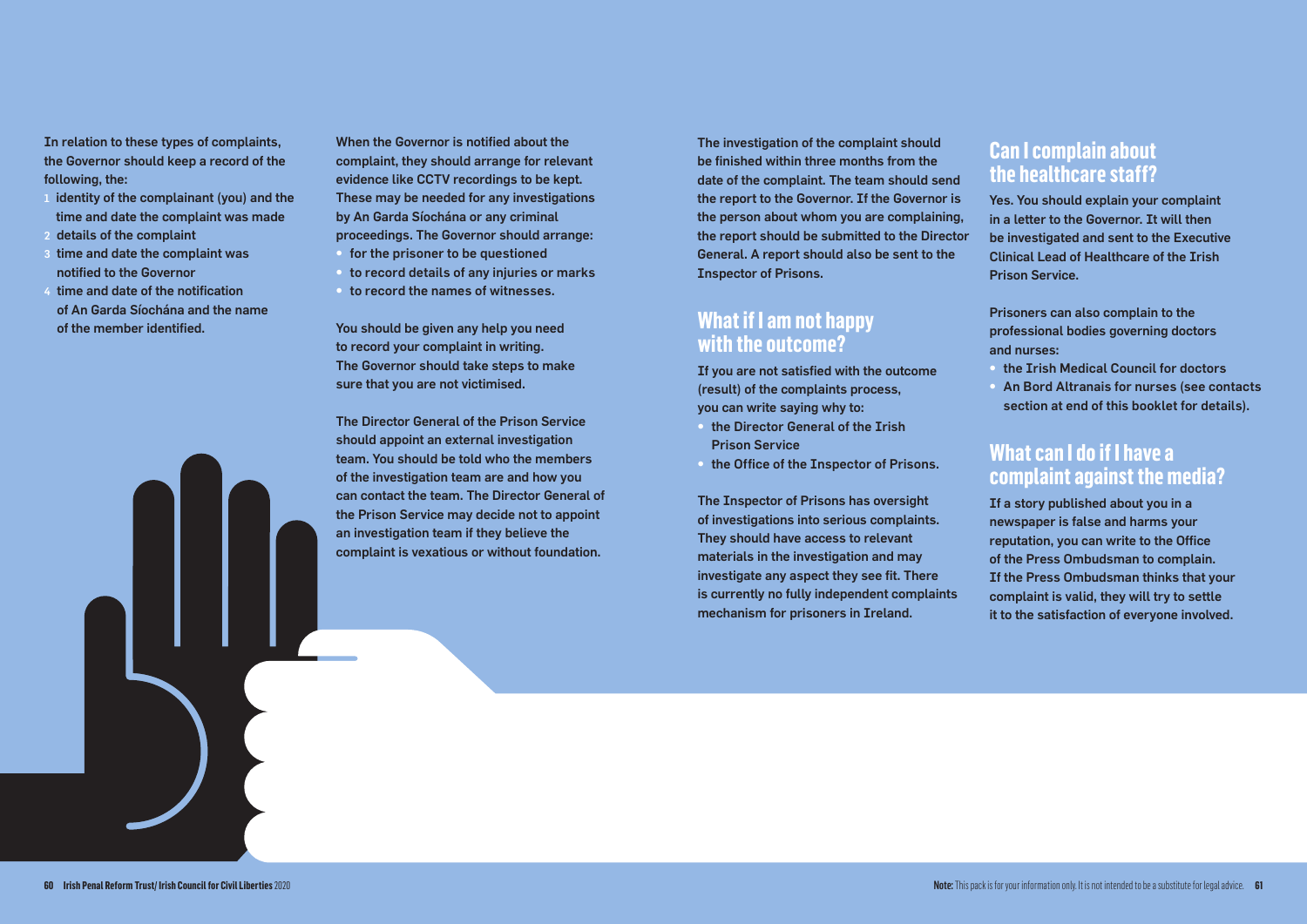If this is not possible, the Press Ombudsman can refer your complaint directly to the Press Council for a decision. There is no charge for the services of the Press Ombudsman.

If your complaint relates to a story about you that was broadcast on the radio or TV, you can write to the Broadcasting Authority of Ireland who will investigate the matter.

As mentioned at the start of this booklet, prisoners have rights just like anyone else. Some of these rights are restricted because you're in prison, including the right to privacy. However, it does not mean that the media can invade your privacy and publish anything they like about you.

As a prisoner, you still have a personal reputation that can be damaged by false allegations. If you feel a false and damaging story about you has been published, you should speak to your legal advisor about the possibility of taking legal action. You may be able to seek damages for any harmful publication or you may be able to get a published apology or correction.

## **Are there external organisations I can tell if I think my rights have been violated?**

Yes. You can write confidentially to several external bodies. (Rule 44)

#### These include the:

- Inspector of Prisons
- Presidents of the various Irish Courts
- Irish Human Rights and Equality **Commission**
- European Committee for the Prevention of Torture and Inhuman or Degrading Treatment or Punishment (CPT)
- the International Red Cross.
- If you have a complaint, you can also:
- talk to a prison chaplain who can give you support or advice
- write to the United Nations Committee against Torture
- contact the Irish Penal Reform Trust (IPRT) (note: prison staff can open and read your letter to the IPRT)
- write to the International Red Cross.

The above bodies do **not** have specific powers to settle your complaint.

You can also write to your TD (an elected public representative for the area where you are from) if you think your rights have been violated.

# **Access to The Courts**

## **What type of cases have prisoners brought before the courts in the past?**

Prisoners, in Ireland and abroad, have successfully challenged the lawfulness of their prison conditions. Where this has happened:

- prisoners have received financial compensation; or
- they've been granted a court order to make the prison in question change something, for example, the:
	- protection regime, or
	- education and training facilities.

You may consider that your rights under either the Irish Constitution or the European Convention on Human Rights have been violated. Under Irish and ECHR law, you have the right:

- for your health not to be put at risk
- to have your right to life protected
- to be free from inhuman or degrading treatment
- to a certain degree of privacy.

Prisoners have brought many cases under the European Convention on Human Rights.

When deciding if a prisoner has been subjected to inhuman or degrading treatment, a court must look at all of the conditions of your detention like:

- your living accommodation
- the size of your cell
- out-of-cell time
- facilities.

They then decide if, all together, they are inhuman or degrading.

For example, in 2019, the Irish Supreme Court found that a prisoner's constitutional right to protection of his person was violated because of the poor prison regime he was exposed to. This involved:

- 23 hours being locked up
- an overcrowded cell
- a requirement to 'slop out' (emptying your human waste).

The prisoner in this case was awarded compensation. However, there are no minimum specific requirements set out in relation to prison conditions. This means each case will likely be assessed on its individual merits.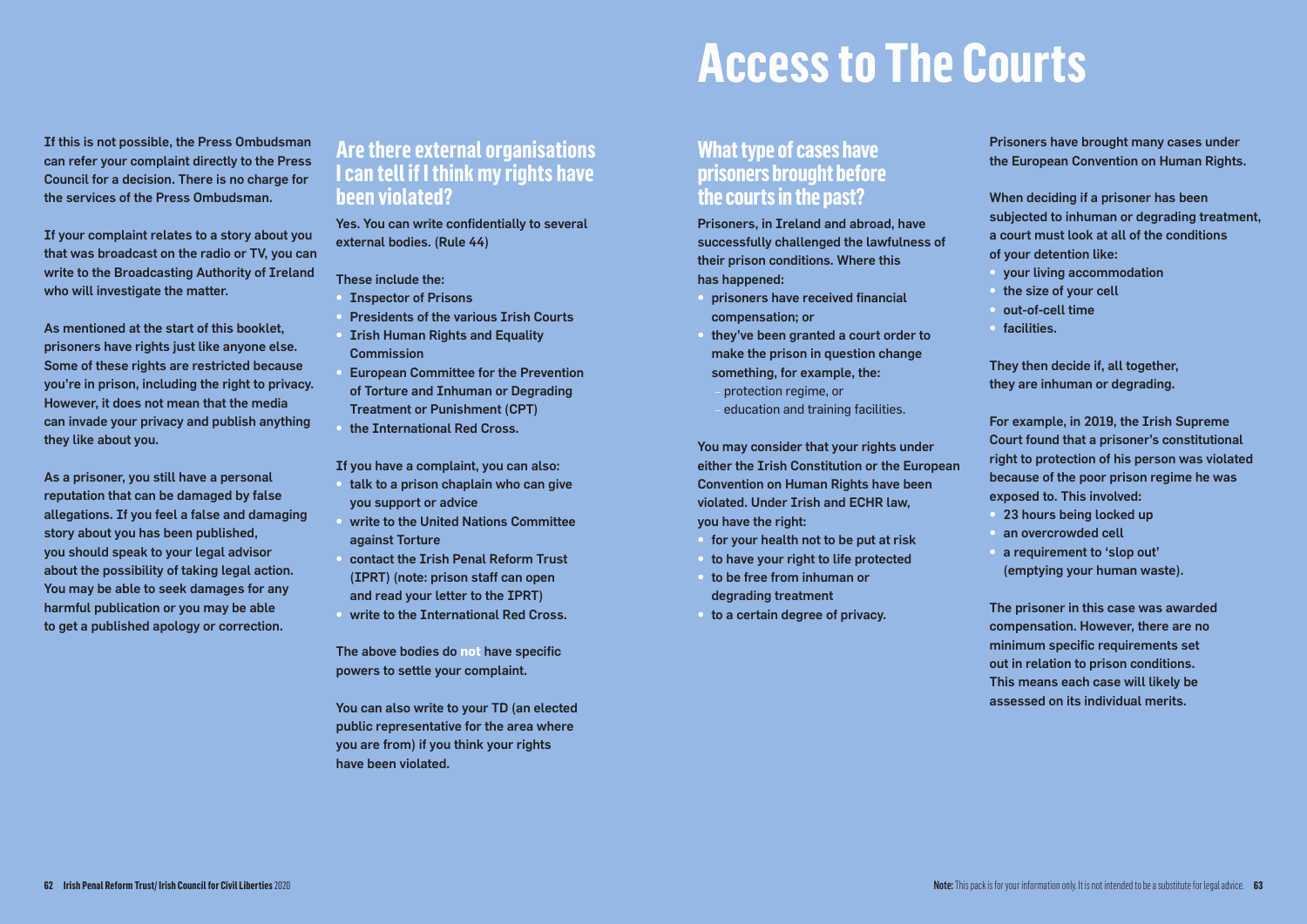Each case is different, and it is important to seek legal advice about your own circumstances. In most circumstances, you will be able to take your case to the European Court of Human Rights only after it has gone through Irish courts or another appropriate legal process. If you still consider (after final decision) that your rights were not protected you can take your case further.

## **If there is a problem with my detention and I want to access the courts, how do I do so?**

You can get your solicitor to bring an action for you. This could be an order to:

- release you from custody, or
- directing the Governor to change something about the conditions of your detention.

Sometimes you may be able to ask for damages (compensation) from the Irish courts.

You can bring an application for an order for your release. (This is called a 'habeas corpus'.)

You can do this if, for example, there was:

- no legal authority for your detention, for example, if you are held in prison without a valid warrant or court order, or
- a serious breach of your rights (particularly the deliberate breach of your rights by the prison authorities), or
- a serious error in the order authorising your detention, or
- a serious error in the procedure leading to your detention.

You can make a habeas corpus application:

- by writing a letter to the President of the High Court, or
- more usually, by your solicitor bringing an application to the High Court on your behalf.

In less urgent or less extreme situations, you can apply to the High Court looking for an order directing the prison authorities to change something about your detention, like the prison in which you are held.

## **How do I apply for legal aid?**

If you want to apply for legal aid, contact the Governor and you will get the necessary forms.

## **How can I get a solicitor, if I do not have one already?**

If you don't have a solicitor, you can contact the Free Legal Advice Centres listed in the contacts later in this document (page 72).

If you are a foreign national or have language barriers, you should be able to access an interpreter during discussions with your solicitor. You should ask for an interpreter if you are concerned that otherwise you will have substantial difficulty in communicating with your legal advisor. (Rule 38)

# **How do I appeal my conviction or my sentence?**

If you want to appeal your conviction or sentence, you must generally appeal to a higher court to the one you were convicted in. For example, if you were convicted in the District Court, you have a right to appeal to the Circuit Court within 14 days of your sentence.

If you want to appeal your conviction or sentence, tell the Governor when you are being committed and your Class Officer will give you the relevant forms. Once you have filled in the forms, return them to your Class Officer and they will make sure that they are sent to the court immediately. You should be kept informed of the progress of your appeal.

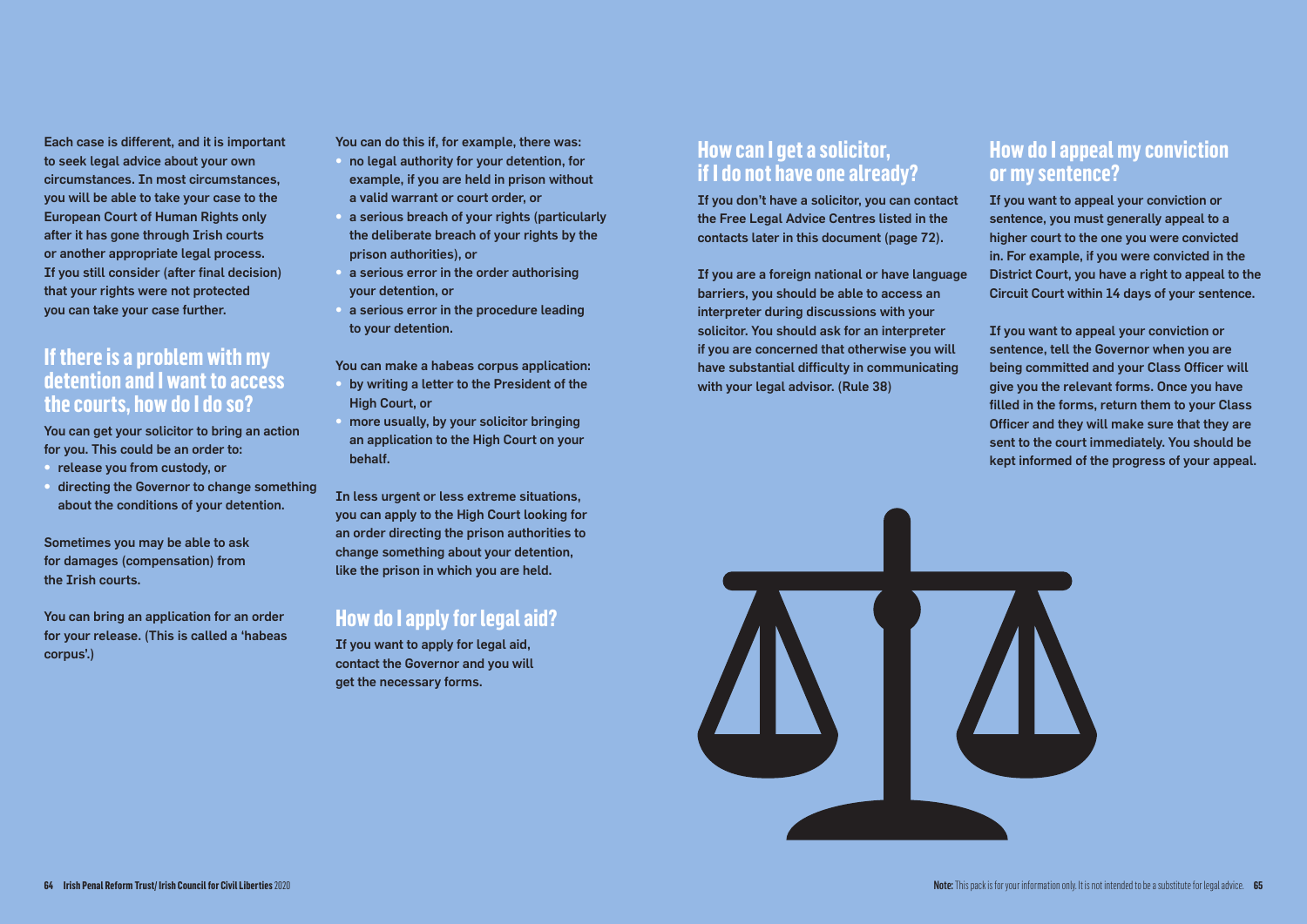| <b>Court Where You</b><br><b>Were Sentenced</b>                      | <b>District Court</b>                                                                                        | <b>Circuit Court</b><br><b>Special Criminal Court</b><br><b>Central Criminal Court</b>                       |
|----------------------------------------------------------------------|--------------------------------------------------------------------------------------------------------------|--------------------------------------------------------------------------------------------------------------|
| <b>Court When</b><br><b>You Can Appeal</b>                           | <b>Circuit Court</b>                                                                                         | Court of Appeal (established in 2014)                                                                        |
| <b>Time You Have</b><br>to Appeal                                    | 14 days from the date of sentence                                                                            | 28 days from date of sentence                                                                                |
| Do I have a right to<br>appeal or do I need<br>permission to appeal? | You have a right to appeal                                                                                   | You have a right to appeal                                                                                   |
| Is it possible to get<br>extra time to appeal?                       | You can apply for extra time to<br>appeal. The court will decide whether<br>or not to grant your application | You can apply for extra time to<br>appeal. The court will decide whether<br>or not to grant your application |

# **What can the Appeal Court decide?**

### The Appeal Court can:

- dismiss the appeal,
- overturn your conviction and release you,
- overturn your conviction and order a retrial,
- overturn your conviction and decide you are guilty of some other lesser offence.

If they decide you are guilty of a lesser offence, the Appeal Court can substitute a verdict and impose a sentence which is less severe than the original one.

## The Appeal Court can also:

- reduce your sentence,
- increase your sentence,
- leave the sentence as it is.

# **Can the Appeal Court increase my sentence?**

Yes. As above, the Appeal Court can increase your sentence.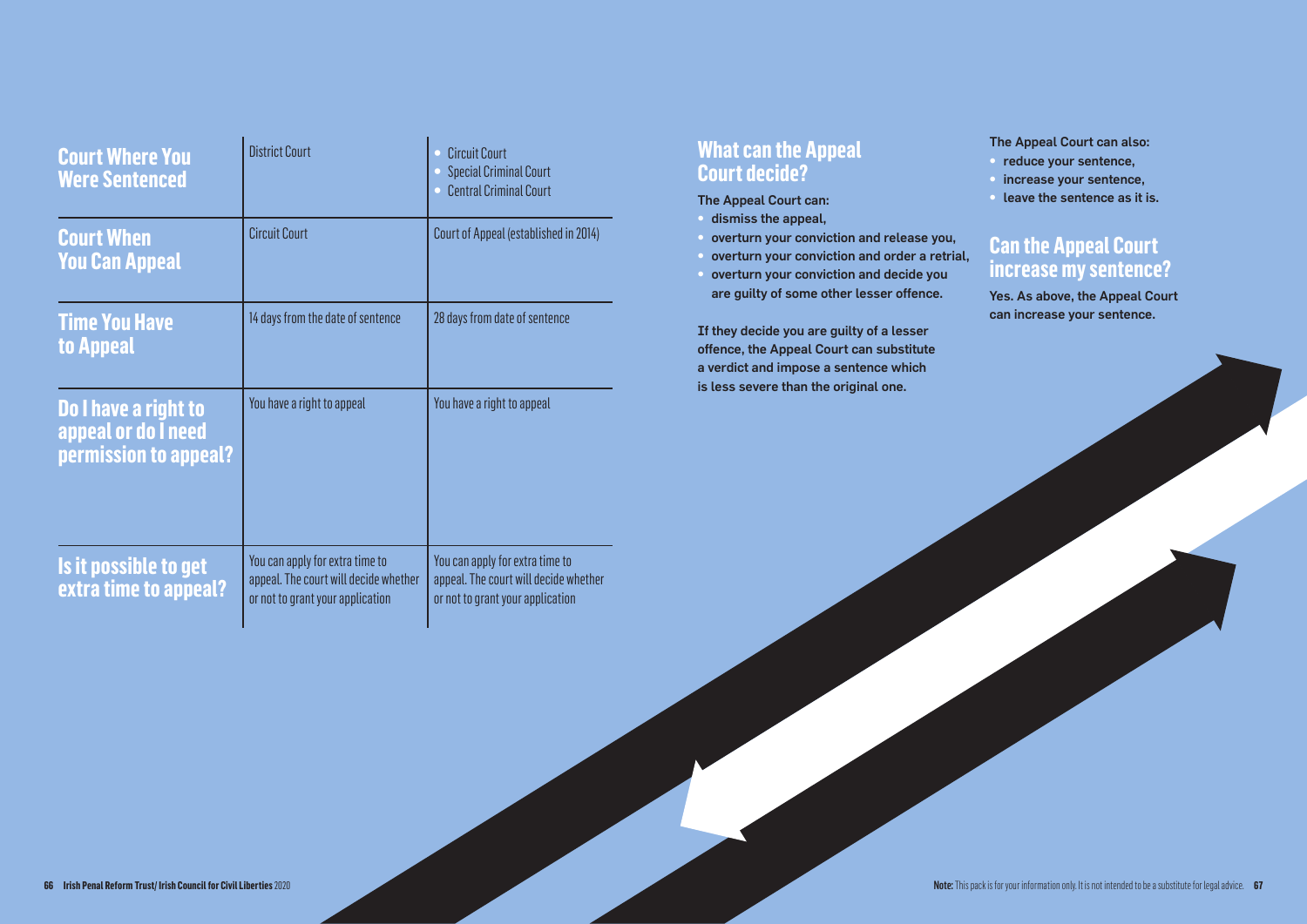# **Data Privacy**

If your trial took place in the Circuit, Central Criminal or Special Criminal Court, the Director of Public Prosecutions (DPP) can also appeal your sentence if they believe that it was "unduly lenient" (too light). If the Appeal Court agrees with the DPP's legal arguments, it can increase your sentence.

# **Is it possible for me to change my mind and drop my appeal?**

Yes, you may apply to drop your appeal. If you decide to drop your appeal, you should complete a 'Notice of Abandonment' form. Your solicitor can also apply in person at the appeal hearing for permission to withdraw your appeal. The court may or may not allow you to stop your appeal.

## **What is personal data?**

Personal data is any information that could be used to identify you. Personal data can include your name, date of birth, address and sensitive information such as your health information. Rules about how this data can be used are set out by the General Data Protection Regulation (GDPR).

Personal data is 'processed' (used in some way) when any activity is carried out on the personal data, including the collection and storage of data or sharing data with someone else. Under GDPR, any person, public authority, agency, or other body processing the data needs to have a legal basis for doing so.

## **Who do I contact if I have concerns about how my personal data is being processed?**

## You have the right to expect your personal data will be stored safely and legally. If you have concerns about the privacy of your data, you could contact the Data Protection Commission by post. See page 76.

# **Contacts**

## **Asylum Seekers and Refugees**

**Irish Refugee Council**  This non-governmental organisation (NGO) speaks for refugees and asylum seekers.

37 Killarney Street, Dublin 1, D01 NX74 Phone: 01-764 5854 Email: info@irishrefugeecouncil.ie 

### **Nasc**

Nasc works with migrants and refugees to:

- advocate and lead for change within Ireland's immigration and protection systems
- ensure fairness, access to justice and to protect human rights.

34 Paul Street, Cork, T12 W14H Phone: 021-427 3594 Email: reception@nascireland.org

UN High Commissioner for Refugees

This United Nations (UN) agency coordinates efforts to protect refugees and resolve challenges facing refugees.

Dublin: 102 Pembroke Road, Ballsbridge Dublin 4, D04 E7N6 Phone: 01-631 4613

Switzerland: United Nations High Commissioner for Refugees Case Postale 2500 CH-1211 Genève 2 Dépôt, Suisse. Phone: +41 22 739 8111 (automatic switchboard)

#### **Legal Aid Board**

These details are for the specialised office of the Legal Aid Board that provides confidential and independent legal services: • to people applying for asylum

• on immigration and deportation matters.

Dublin: 48/49 North Brunswick Street, Georges Lane, Dublin 7, D07 PE0C Freephone: 1800 23 83 43 Phone: 01-646 9600 Email: smithfieldlawcentre@legalaidboard.ie

Cork: North Quay House, Popes Quay

lawcentrecorknorth@legalaidboard.ie

Cork, T23 HV26 Freephone: 1800 202420 Phone: 021-455 4634

Email:

Galway: Seville House, New Dock Road Galway, H91 CKV0 Freephone: 1800 502400 Phone: 091-562 480 Email: lawcentresevillehouse@legalaidboard.ie

## **Children and Young People**

#### **Children's Rights Alliance**

The Children's Rights Alliance is a partnership of non-governmental organisations working to secure the rights of children in Ireland.

7 Red Cow Lane, Smithfield Dublin 7, D07 XN29 Helpline: 01-902 0494 Monday 10am -2pm, Wednesday 2pm -7pm and Friday 10am - 12 noon Email Help: help@childrensrights.ie Monday 10am -2pm, Wednesday 2pm -7pm and Friday 10am - 12 noon Phone: 01-662 9400 Email: info@childrensrights.ie www.childrensrights.ie

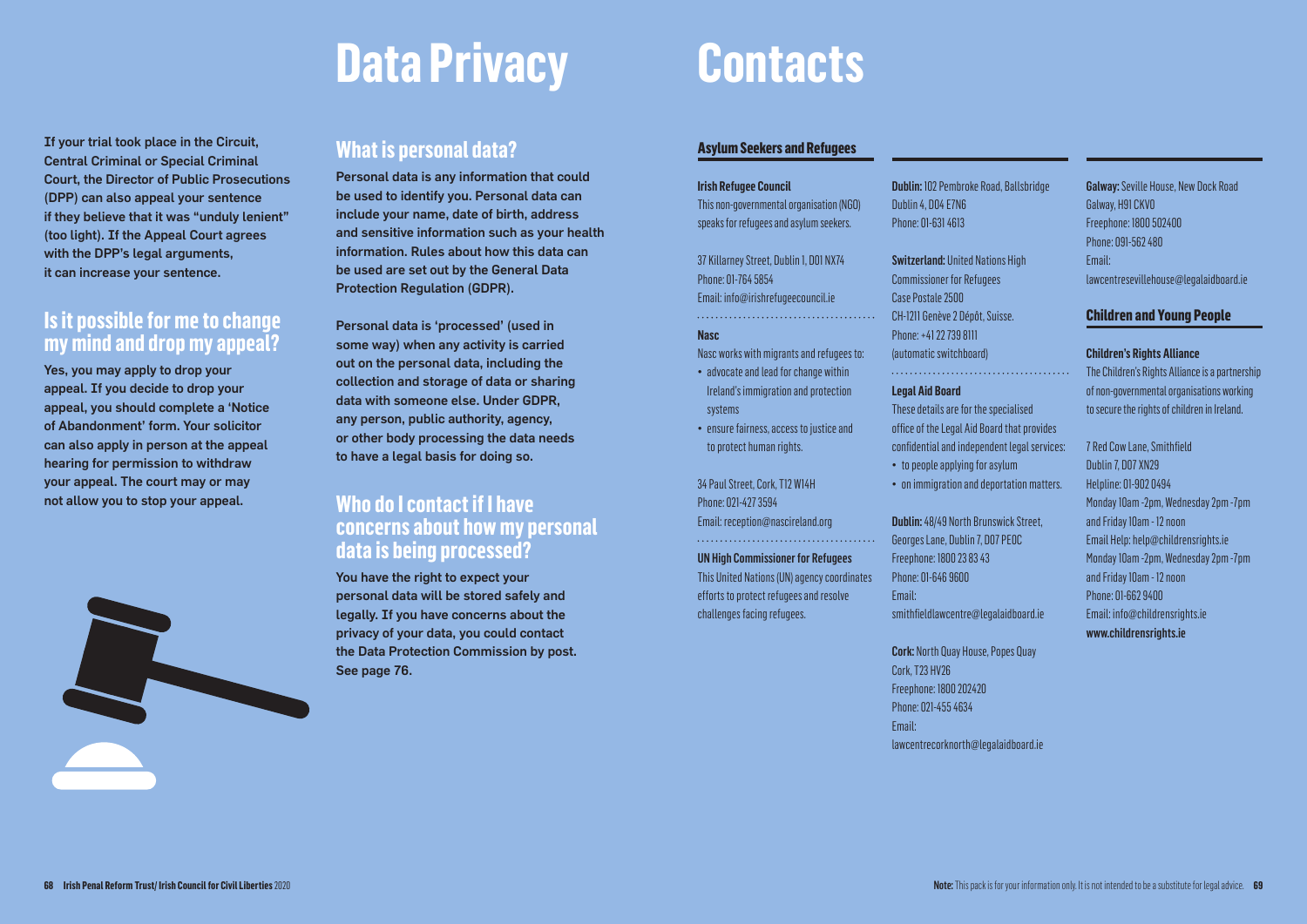#### **Office of the Ombudsman for Children**

This office gives advice to the government on children and young people. It also does research and handles complaints.

Millennium House, 52-56 Great Strand Street Dublin 1, D01 F5P8 Phone: 01-865 6800 Freephone: 1800 20 20 40 Email: oco@oco.ie www.oco.ie

## **Criminal Justice**

### **An Garda Síochána** The Irish police service

Garda Headquarters

Phoenix Park, Dublin 8, D08 HN3X Phone: 01-666 0000 Garda Confidential Line: 1 800 666 111 Emergencies: 999 or 112 www.garda.ie

## **Courts Service of Ireland**

The Courts Service manages the courts, including court facilities. It: • maintains court buildings

• provides support services for judges • gives information on the court system to the public.

15-24 Phoenix St North, Smithfield Dublin 7, D07 X028 Phone: 01-888 6000 www.courts.ie

## **Garda Ombudman**

The Garda Ombudsman deals with complaints made by the public about the conduct of Gardaí. If you have a complaint to make against a Garda, you should contact the Garda Síochána Ombudsman Commission.

150 Abbey Street Upper, Dublin 1, D01 FT73 Phone: 01-871 6727 / LoCall: 1890 600 800 Email: info@gsoc.ie www.gardaombudsman.ie

## **Office of the Director of Public Prosecutions (DPP)**

The DPP is in charge of prosecutions on behalf of the state and the people of Ireland.

## Office of the Director of Public Prosecutions Infirmary Road, Dublin 7, D07 FHN8 Phone: 01-858 8500 Email: dpp@dppireland.ie www.dpp.ie

## **Embassies**

If you need to contact your embassy or consular office in Ireland, the best thing to do is to contact the Department of Foreign Affairs. They will give you information about your embassy or consular office.

#### **Department of Foreign Affairs**

This government department deals with international issues and Ireland's interests abroad.

Iveagh House, 80 St Stephen's Green Dublin 2, D02 VY53 Phone: 01-408 2000 www.dfa.ie

## **Government**

## **Department of Justice**

This government department deals with a broad range of issues like:

- criminal and civil law reform • equality issues
- property issues

• asylum and immigration matters. 51 St. Stephen's Green, Dublin 2, D02 HK52 LoCall: 1890 221 227 / Phone: 01-602 8202

Email: info@justice.ie www.justice.ie

#### **Citizens Information Board**

This is a national agency responsible for giving information and advice on social services and money matters. It also provides advocacy services. Information is available in person, by phone or on the website.

#### Citizens Information Board

Ground Floor, George's Quay House 43 Townsend St, Dublin 2, D02 VK65 Phone: Service 0761 07 4000 www.citizensinformation.je

### **Other government departments**

To get information about other government departments, you should contact the citizens information services. You can find a list of all government departments, agencies and bodies on www.gov.ie.

## **Health Matters**

## **Medical Council of Ireland**

The Medical Council regulates doctors who practise medicine in Ireland. If you wish to make a complaint against a doctor, send your complaint to the Medical Council in writing, stating the name and address (if known) of the doctor. In your letter you should include all the details about the complaint.

#### Professional Standards, Medical Council

Kingram House, Kingram Place, Saint Peter's Dublin 2, D02 XY88 Phone: 01 498 3100 Email: complaints@mcirl.ie

www.medicalcouncil.ie

## An Bord Altranais (The Nursing and Midwifery Board of Ireland)

An Bord Altranais (NMBI) regulates the practise and professional conduct of nurses and midwives in Ireland. You may make a complaint about the conduct of a nurse to the Fitness to Practise Committee of An Bord Altranais. Address complaints to the Preliminary Proceedings Committee of the NMBI and state the nature of the complaint and identify the nurse or nurses involved in the complaint.

### PPC Division

Fitness to Practise Department Nursing and Midwifery Board of Ireland, 18-20 Carysfort Avenue, Blackrock Co. Dublin, A94 R299 Phone: 01 639 8500 Email: ftp@nmbi.ie www.nmbi.ie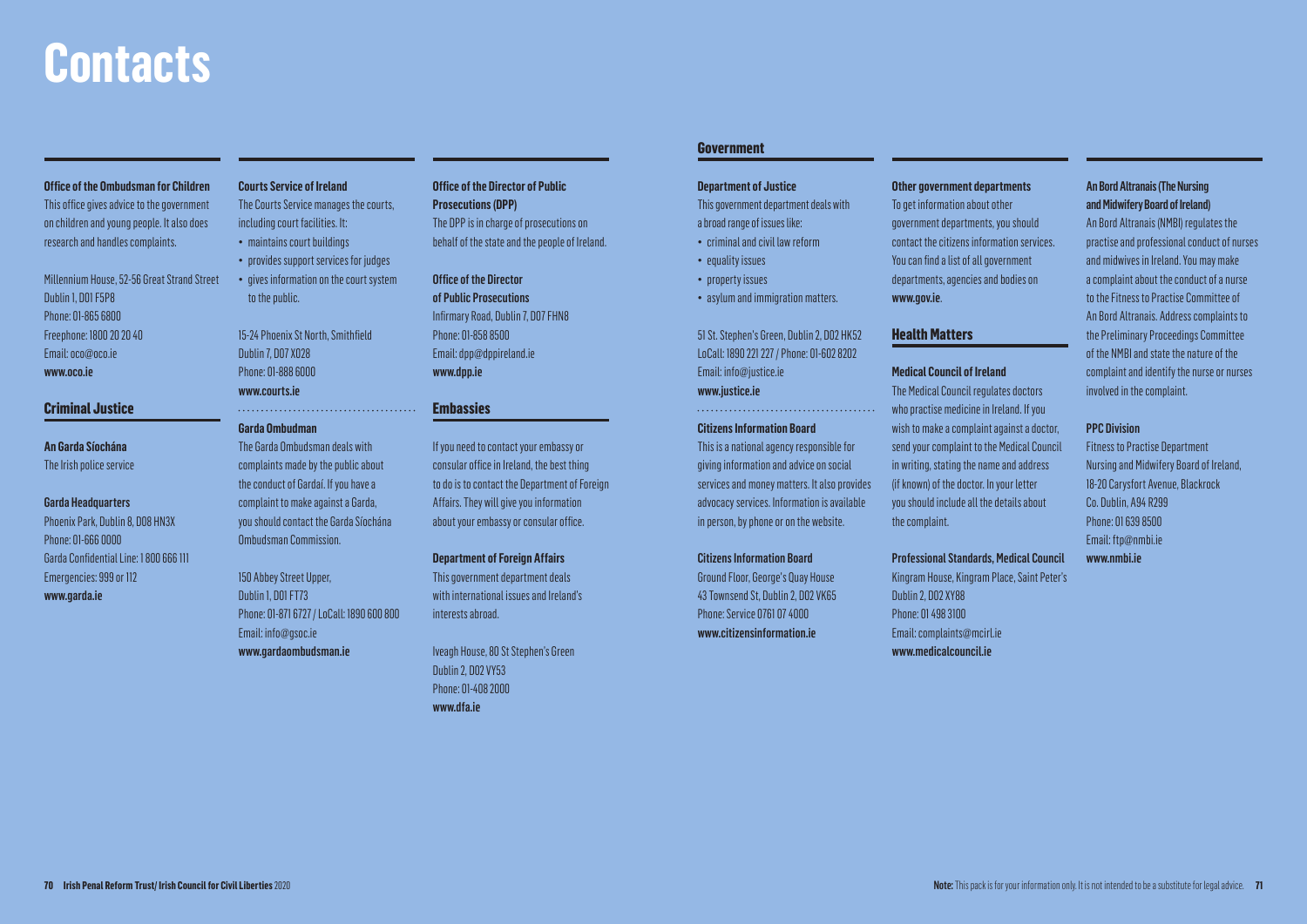## **Legal Matters**

#### **Bar Council of Ireland**

This is the representative body for barristers. If you are looking for a barrister, you can contact the Bar Council.

## Bar Council Administration Office

The Four Courts, Inns Quay Dublin 7, D07 N972 Phone: 01-872 0622 or 01-817 5000 Email: thebarofireland@lawlibrary.ie www.lawlibrary.ie

## **The Law Society of Ireland**

This is the representative for solicitors. If you are looking for a solicitor, you can contact the Law Society.

Blackhall Place, Dublin 7, D07 VY24 Phone: 01-672 4800 Email: general@lawsociety.ie www.lawsociety.ie

## **Legal Services Regulatory Authority**

This is the regulatory body for legal services providers in Ireland. If you want to make a complaint about a barrister or solicitor, contact the Legal Services Regulatory Authority.

### Complaints and Resolutions Unit

Legal Services Regulatory Authority PO Box 12906, Dublin 7 Phone: 01-859 2911 Mobile: 087-2199 100 Email: complaints@lsra.ie www.lsra.ie

## **Legal Aid Board**

The Legal Aid Board is responsible for legal aid if people can't afford legal assistance. It provides legal aid for civil issues like suing for personal injury or applications for asylum. It does not deal with criminal issues (aside from three ad-hoc legal aid schemes connected with criminal matters).

#### Kerry, Head office

Head Office, Quay Street Cahirciveen Co., Kerry, V23 RD36 Phone: 066-947 1000 LoCall: 1890 615 200 Email: info@legalaidboard.ie

## Dublin Office:

48-49 North Brunswick Street, Georges Lane Smithfield, Dublin 7, D07 PE0C Phone: 01-646 9600 www.legalaidboard.ie 

## **Irish Human Rights and**

**Equality Commission** 

The Irish Human Rights and Equality Commission (IHREC) carries out enquiries and can provide legal assistance or initiate legal proceedings in cases concerning human rights.

16-22 Green Street, Dublin 7, D07 CR20 LoCall: 1 890 245545 Phone: 01-858 9601 Email: info@ihrec.ie

## **Free Legal Advice Centres (FLAC)** This non-governmental organisation

provides basic, free legal services to the public, including legal advice.

85/86 Dorset Street Upper, Dublin 1, D01 P9Y3 Information and Referral Line: 1890 350 250 Phone: 01-874 5690 www.flac.ie

## **Immigration**

**Immigrant Council of Ireland** The Immigrant Council of Ireland is a non-governmental organisation that promotes the rights of migrants through:

- information
- legal advice
- advocacy
- lobbying
- research
- training.

The Council is also an independent law centre.

2 St Andrew Street, Dublin 2, D02 PD30 (Open 10am-1pm, Monday, Tuesday, Thursday and Friday)

Phone: 01-674 0202 Email: admin@immigrantcouncil.ie www.immigrantcouncil.ie

## **People With A Disability**

### **AsIAm**

AsIAm undertakes a range of programmes and campaigns that work to bring about a more inclusive Ireland for those living with Autism.

### AsIAm Headquarters

Rock House, Main Street Blackrock, Co. Dublin, A94 V9P1 Phone: 01-4453203 You can enter your questions at: asiam.ie/contact-us/ 

#### **Chime**

Chime is the National Charity for Deafness and Hearing Loss. For over 50 years it has been championing for equal rights, greater accessibility and opportunities for individuals with deafness and hearing loss.

#### Chime Headquarters

35 North Frederick Street, Dublin 1 Phone: 01-817 5700 Email: info@chime.ie Information Line: 1800 256 257

#### **Disability Federation of Ireland**

The Disability Federation of Ireland is the national support organisation for voluntary disability organisations in Ireland. They provide services to people with disabilities and disabling conditions.

#### Disability Federation of Ireland

Fumbally Court, Fumbally Lane Dublin 8, D08 TXY8. Phone: 01-454 7978 Email: info@disability-federation.ie

### **Inclusion Ireland**

Inclusion Ireland is a national voluntary organisation working to promote the rights of people with an intellectual disability in Ireland.

Unit C2, The Steelworks, Foley St Dublin 1, D01 HV25 Phone: 01-855 9891 Email: info@inclusionireland.ie www.inclusionireland.ie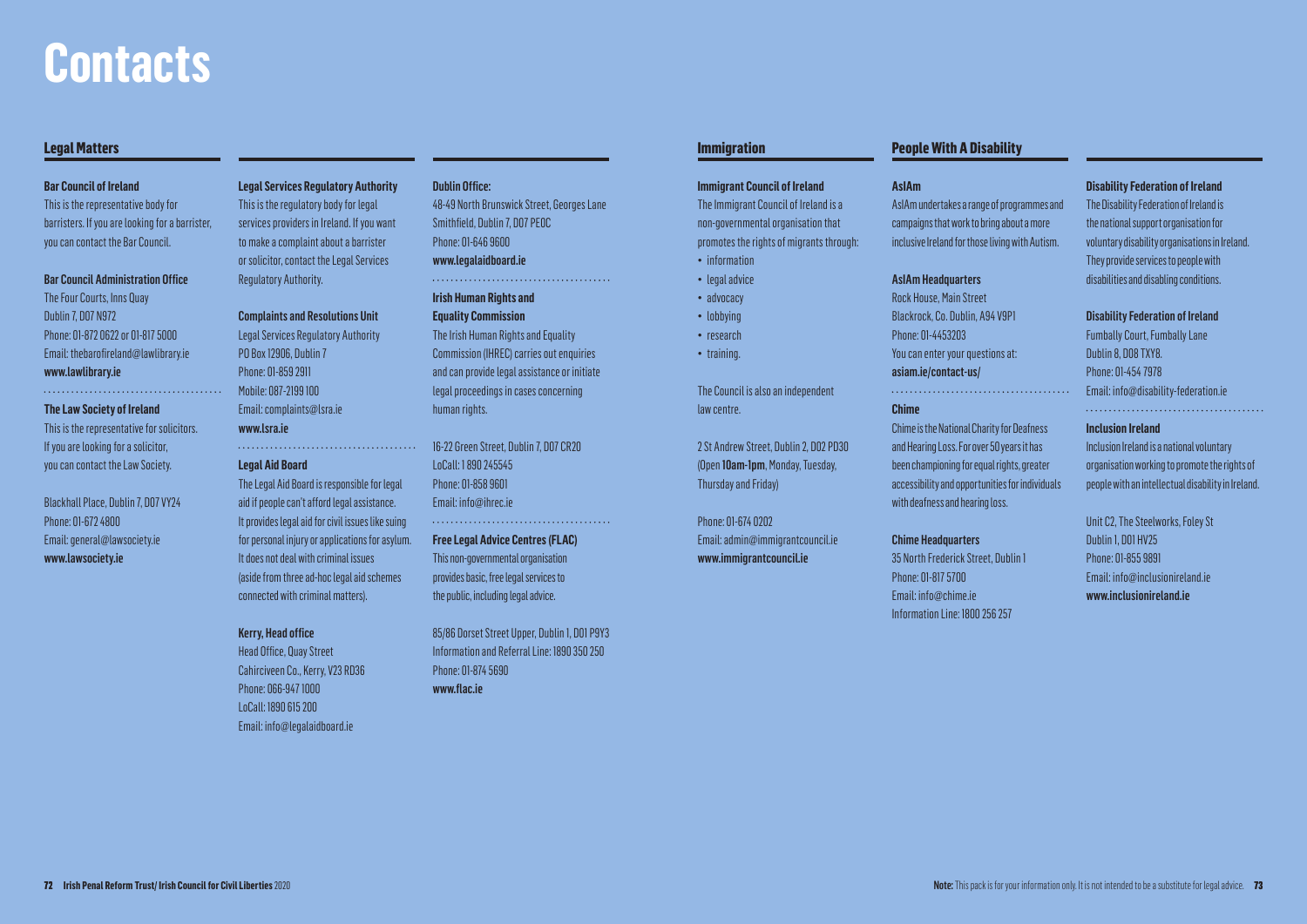## **National Advocacy Service for People with Disabilities**

The National Advocacy Service provides a free and confidential service to adults with a disability aged 18 or over.

#### National Office, C/O Citizens Information Board

George's Quay House, 43 Townsend Street Dublin 2, D02 VK65 Phone: 076-107 3000 Email: info@advocacy.ie www.advocacy.ie

### **National Disability Authority**

his is the state agency on disability issues. They provide advice to the government on disability issues.

## 25 Clyde Road, Dublin 4, D04 E409 Phone: 01-608 0400 Email: nda@nda.ie

## www.nda.ie

**Irish Deaf Society** This organisation provides support to people

who have a hearing disability.

## Deaf Village Ireland

Ratoath Road, Cabra, Dublin 7, D07 W94H Phone: 01-860 1878 SMS: 086 3807033 Email: info@irishdeafsociety.ie www.irishdeafsociety.ie

## **National Council for the Blind**

This organisation offers support and services nationwide to people experiencing difficulties with their eyesight.

Whitworth Road, Drumcondra Dublin 9, D09 RP70 Phone: 01-830 7033 Email: info@ncbi.ie www.ncbi.ie

## **Media**

## **Broadcasting Authority of Ireland** 2 - 5 Warrington Place, Dublin 2, D02 XP29 Phone: 01-644 1200 Email: info@bai.ie www.bai.ie

**Press Council of Ireland and Office of the Press Ombudsman** 3 Westland Square, Pearse Street Dublin 2, D02 N567 Lo-call: 1890 208 080 Phone: 01-648 9310 Email: info@pressombudsman.ie

www.pressombudsman.ie

## **Prisons**

## **Committee Against Torture (CAT)**

The Committee is made up of 10 independent experts who make sure the UN Convention against Torture and Other Cruel, Inhuman or Degrading Treatment or Punishment is followed by its State members. Every four years the Committee examines State reports and makes recommendations for improvements.

## Petitions Team Office of the High Commissioner for Human Rights United Nations Office at Geneva 1211 Geneva 10 (Switzerland) Phone: +41 22 917 90 00 E-mail: petitions@ohchr.org www2.ohchr.org/english/bodies/cat/

## **European Committee for the Prevention of Torture and Inhuman or Degrading Treatment or Punishment**

The Committee visits places of detention including prisons and mental institutions in Europe and writes reports on the conditions there. It recommends improvements in conditions of detention and pays follow-up visits to prisons to see if the improvements have been made.

### Council of Europe

F-67075 Strasbourg Cedex, France

Phone: + 33 3 88 41 20 00

#### www.cpt.coe.int

## **International Committee of the Red Cross**

## Based in Geneva, Switzerland, the

International Red Cross works worldwide to: • provide humanitarian help for people

- affected by conflict and armed violence • promote the laws that protect victims
- of war.

19 Avenue de la paix CH 1202 Geneva, Switzerland Phone: +41 22 734 60 01 www.icrc.org/en

### **Inspector of Prisons**

The Inspector visits prisons and writes reports on human rights problems relating to:

- physical conditions
- healthcare
- programmes for prisoners
- prison management.

#### Head Office of the Inspector of Prisons

24 Cecil Walk, Kenyon Street Nenagh, Co Tipperary, E45 NN73 Phone: 067-42210

#### Dublin Office of the Inspector of Prisons

Pembroke Hall Offices 38-39 Fitzwilliam Square West Dublin 2, D02 NX53 E-mail: info@oip.ie www.oip.ie

#### Irish Prison Service

The Irish Prison Service is responsible for management of prisons and the safe and secure custody of prisoners.

### Irish Prison Service

IDA Business Park, Ballinalee Road Longford, Co Longford, N39 A308 Phone: 043-333 5100 Fax: 043-333 5101 Email: info@irishprisons.ie www.irishprisons.ie

### **Irish Penal Reform Trust**

This organisation campaigns for the rights of people in prison and for penal reform.

### **MACRO**

1 Green Street, Dublin 7, D07 X6NR Phone: 01-874 1400 Email: info@iprt.ie www.iprt.ie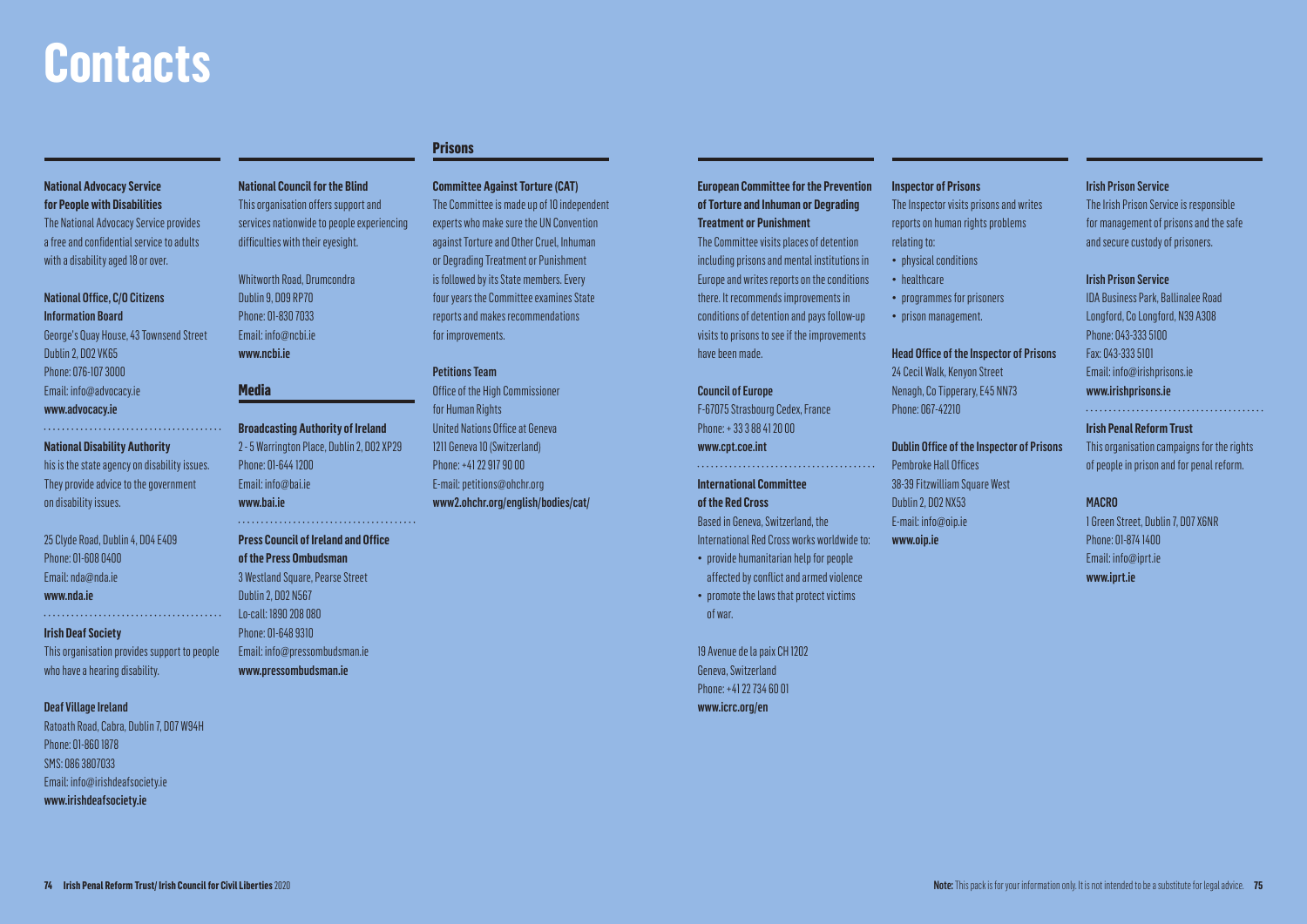#### **Parole Board**

The Parole Board's main role is to advise the Minister for Justice in relation to the administration of long-term prison sentences.

2nd Floor, 6/7 Hanover Street Dublin 2, D02 W320 Phone: 01-474 8767 or 01-474 8770 E-mail: info@paroleboard.gov.ie

## **Translation and Interpretation**

**Irish Translators and Interpreters Organisation**  This body represents translators and interpreters. If you are looking for a translator or interpreter, you could contact them for advice.

ITIA, Irish Writers' Centre, 19 Parnell Square Dublin 1, D01 E102 Phone: 086-673 8386 www.translatorsassociation.ie

## **Other**

## **Data Protection Commissioner**

The Data Protection Commissioner is responsible for upholding the data protection rights of individuals and dealing with organisations that breach those rights.

### Dublin

21 Fitzwilliam Square South Dublin 2, D02 RD28

## Portarlington, Co Laois Canal House, Station Road Portarlington Co. Laois, R32 AP23 www.dataprotection.ie

Phone: 01-639 5600

• local authorities • the HSE (Health Service Executive) • nursing homes • publicly funded third-level education bodies

The Ombudsman examines complaints from people who feel a public servant has treated them unfairly. The Office of the Ombudsman can examine complaints against most organisations that deliver public services, including: • government departments

**The Ombudsman**

6 Earlsfort Terrace, Dublin 2, D02 W773 Fax: +41 22 733 20 57 Email: info@ombudsman.ie www.ombudsman.ie

| Do I lose my rights when I am in prison?                          | 9  |
|-------------------------------------------------------------------|----|
| How will I be treated on the way to prison?                       | 10 |
| What does the Prison Officer or Garda do?                         | 10 |
| What does the committal process involve?                          | 11 |
| Will I be given information about my rights and duties in prison? | 12 |
| Can I be searched?                                                | 13 |
| Can I be photographed and have my finger and palm prints taken?   | 13 |
| What is the role of the Prison Governor?                          | 14 |
| Will I be told my release date?                                   | 14 |
| Will I see a doctor and nurse?                                    | 15 |
| Can I wear my own clothes in prison?                              | 16 |
| What happens to my personal belongings?                           | 16 |
| What happens to my money?                                         | 16 |
| Will I be given toiletries?                                       | 16 |
| How often can I take a shower?                                    | 17 |
| What can I expect my cell to look like?                           | 17 |
| Can I have a cell on my own?                                      | 18 |
| Am I responsible for cleaning my cell?                            | 18 |
| What kind of food can I expect in prison?                         | 18 |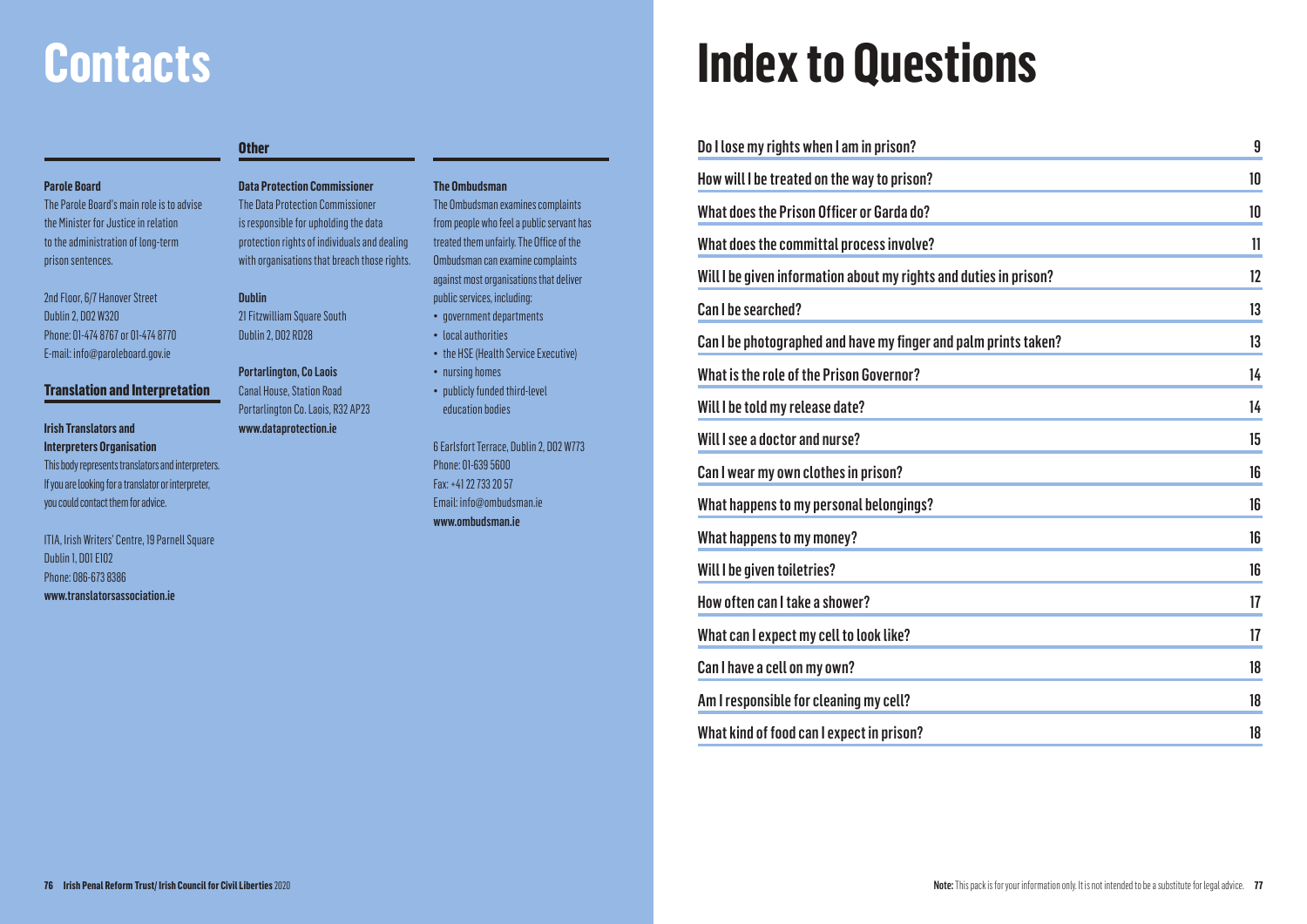| Am I allowed to smoke in prison?                                | 18 |
|-----------------------------------------------------------------|----|
| Am I allowed to drink alcohol in prison?                        | 19 |
| Am I allowed to use illegal drugs in prison?                    | 19 |
| What do I do during the day?                                    | 19 |
| How much can I exercise in prison?                              | 20 |
| Can I access education and training in prisons?                 | 20 |
| Can I take classes to improve my reading and writing?           | 21 |
| How often can I make phone calls in prisons?                    | 22 |
| Will someone listen to my phone calls?                          | 23 |
| How many letters may I send a week?                             | 23 |
| Can my letters be opened and read before they leave the prison? | 24 |
| Can I send any letters that will not be inspected?              | 24 |
| How many visits can I get from friends and family each week?    | 25 |
| Will my visitors be searched?                                   | 26 |
| Do I have a right to conjugal visits?                           | 26 |
| How often can my legal advisor visit me in prison?              | 26 |
| What if I need an interpreter?                                  | 27 |
| What if I have a disability?                                    | 27 |
| Do I have a right to practise my religion or faith in prison?   | 27 |
|                                                                 |    |

| Do I have a right to receive spiritual or pastoral visits?                                       | 27 |
|--------------------------------------------------------------------------------------------------|----|
| Does a chaplain do more than provide spiritual visits?                                           | 28 |
| As a prisoner, do I have the right to vote?                                                      | 28 |
| What standard of medical care should I receive in prison?                                        | 29 |
| Who is responsible for the healthcare of prisoners?                                              | 30 |
| What should I do if I am sick and need to see a doctor?                                          | 30 |
| Will my consultation with the doctor be kept confidential?                                       | 31 |
| When can the doctor share medical information about me?                                          | 31 |
| If I have a mental health problem, can I access any special services?                            | 32 |
| If I have a drug problem, can I access treatment services in prison?                             | 32 |
| If I am worried about my sexual health, can I access screening and treatment services in prison? | 33 |
| What happens if I have a contagious disease like Covid-19 or TB?                                 | 33 |
| What are my healthcare rights if I have a disability?                                            | 34 |
| Will I be able to see a dentist?                                                                 | 34 |
| Will I be protected by prison staff while I am in custody?                                       | 34 |
| What does removal 'on grounds of order' mean?                                                    | 35 |
| What does it mean to be put 'on protection'?                                                     | 36 |
| If I am on protection, can I still have access to education and work facilities?                 | 36 |
| What is solitary confinement?                                                                    | 36 |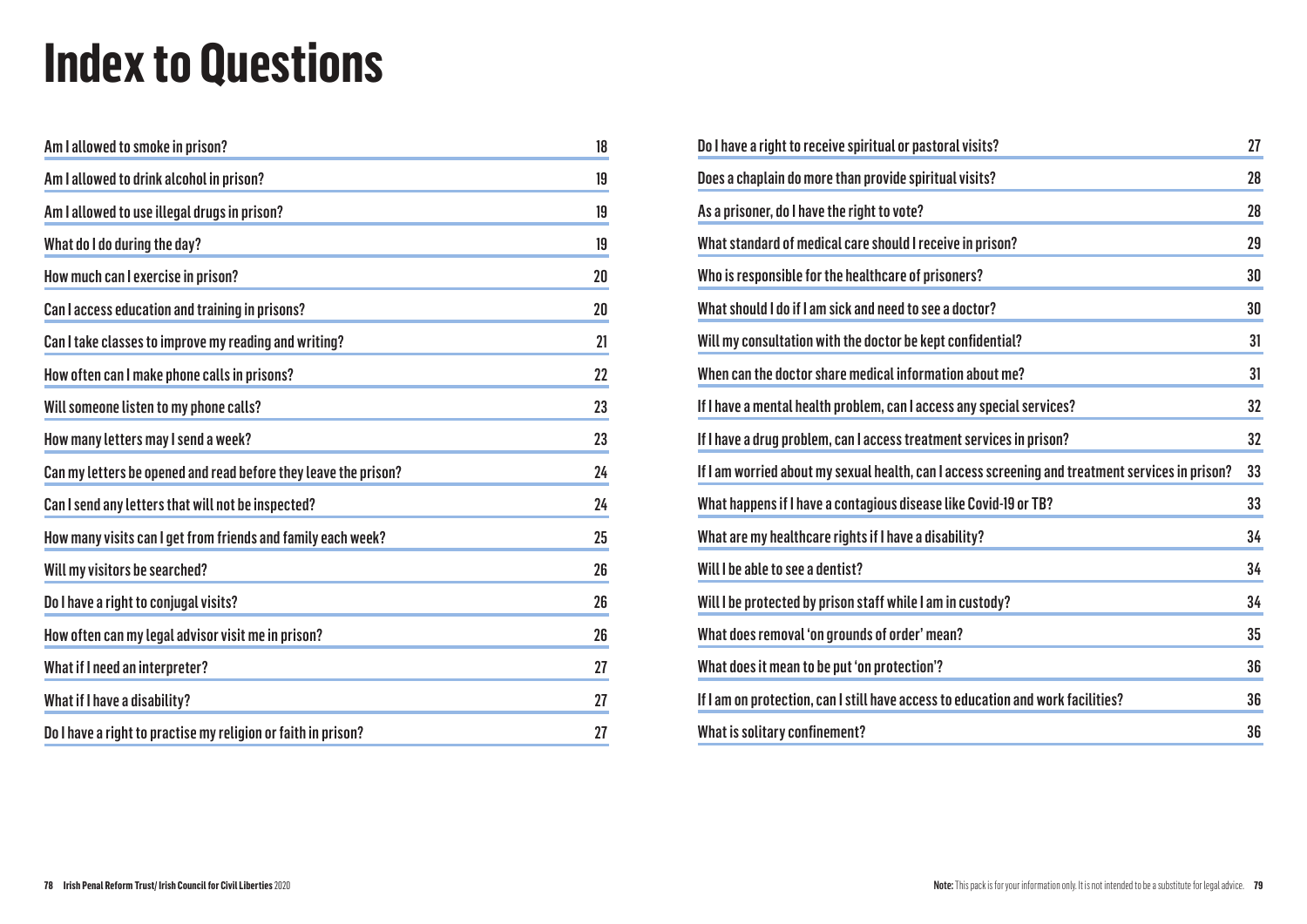| What are my rights if I am held on solitary confinement?              | 37 |
|-----------------------------------------------------------------------|----|
| When could I be placed in a special observation cell?                 | 37 |
| What are my rights if I am placed in a special observation cell?      | 38 |
| Are Prison Officers allowed to use force against me?                  | 39 |
| What is the procedure for being transferred?                          | 39 |
| When happens when I am released, including temporary release?         | 40 |
| If I get temporary release, must I agree to certain things?           | 42 |
| What would happen if I did not follow all the conditions?             | 42 |
| Other than temporary release, can I be released early from prison?    | 43 |
| How do I get remission?                                               | 43 |
| <b>What is enhanced remission?</b>                                    | 43 |
| What is parole and how does the parole system work?                   | 45 |
| What influences the Parole Board's recommendation on my release?      | 45 |
| If I am granted parole, will I be supervised in the community?        | 47 |
| Are there any offences that the parole process does not cover?        | 47 |
| If I am not granted parole, when will I be eligible for parole again? | 47 |
| How can I prepare for going back into the community?                  | 48 |
| What happens if I don't have anywhere to go when I get out?           | 48 |
| What does being 'on remand' mean?                                     | 50 |

| If I'm on remand, will I be placed with convicted prisoners?                              | 50 |
|-------------------------------------------------------------------------------------------|----|
| What right to visits do I have as a remand prisoner?                                      | 51 |
| What access to a legal advisor will I have as a remand prisoner?                          | 51 |
| Can I have access to private healthcare as a remand prisoner?                             | 51 |
| What type of regime will I have access to on remand?                                      | 51 |
| As an immigration detainee what can I expect in prison?                                   | 51 |
| What should I do if I am detained and want to apply for asylum?                           | 52 |
| What are my rights if I have a disability?                                                | 52 |
| As a female prisoner, how can I expect to be treated in prison?                           | 54 |
| What happens if am pregnant, or have a baby when I am committed to prison?                | 54 |
| What could happen if I don't behave properly in prison?                                   | 56 |
| If I am found quilty of a breach of discipline, how might I be punished?                  | 57 |
| Are there any types of punishments that would violate my rights?                          | 58 |
| Can I appeal the findings of the inquiry? Can I appeal the sanction that is imposed?      | 58 |
| What should I do if I think my human rights have been violated (not respected) in prison? | 59 |
| If I make an allegation or serious complaint, what should I expect to happen?             | 59 |
| What if I am not happy with the outcome?                                                  | 61 |
| Can I complain about the healthcare staff?                                                | 61 |
| What can I do if I have a complaint against the media?                                    | 61 |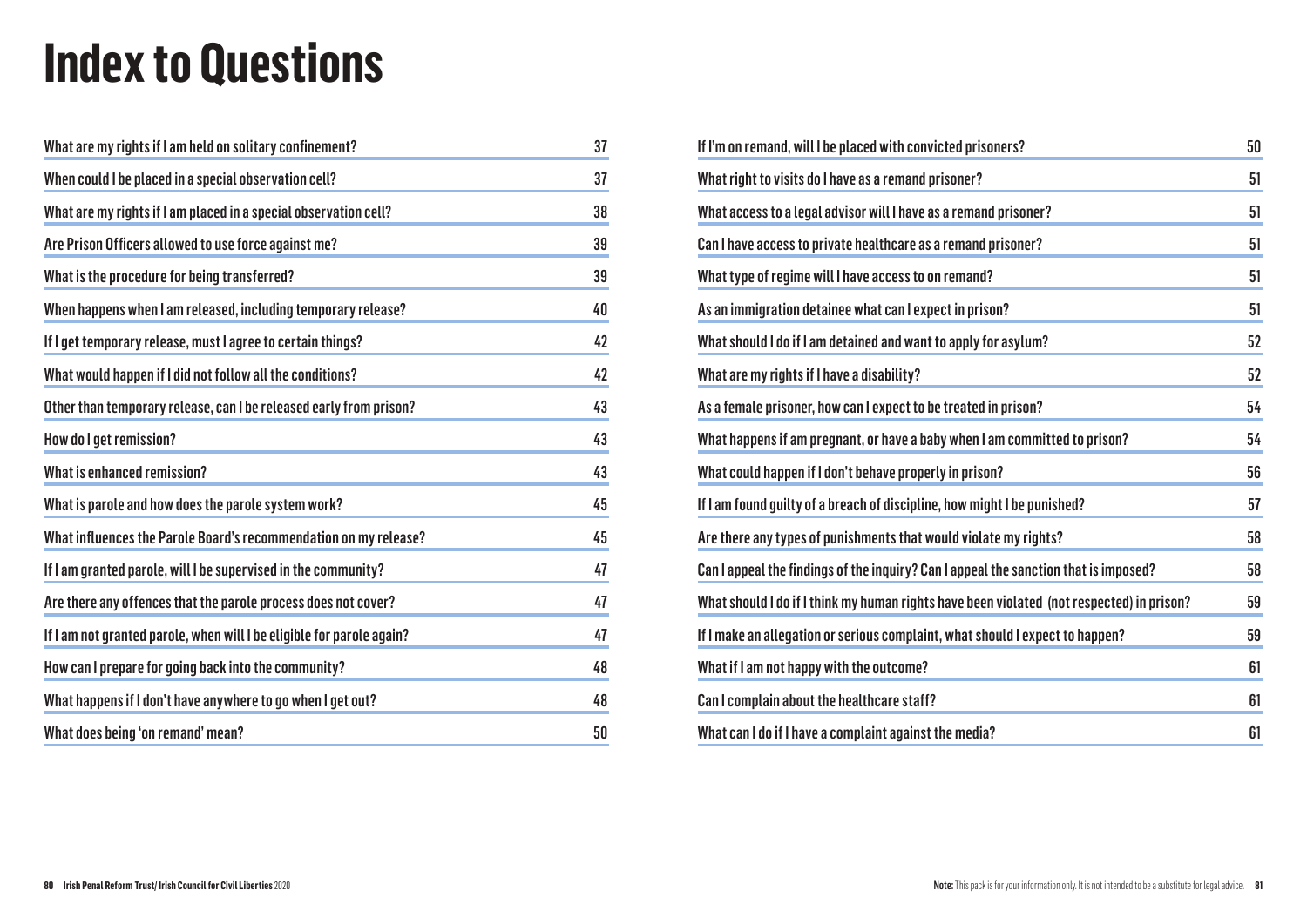| Are there external organisations I can tell if I think my rights have been violated?     | 62 |
|------------------------------------------------------------------------------------------|----|
| What type of cases have prisoners brought before the courts in the past?                 | 63 |
| If there is a problem with my detention and I want to access the courts, how do I do so? | 64 |
| How do I apply for legal aid?                                                            | 64 |
| How can I get a solicitor, if I do not have one already?                                 | 65 |
| How do I appeal my conviction or my sentence?                                            | 65 |
| <b>What can the Appeal Court decide?</b>                                                 | 67 |
| Can the Appeal Court increase my sentence?                                               | 67 |
| Is it possible for me to change my mind and drop my appeal?                              | 68 |
| What is personal data?                                                                   | 68 |
| Who do I contact if I have concerns about how my personal data is being processed?       | 68 |
|                                                                                          |    |